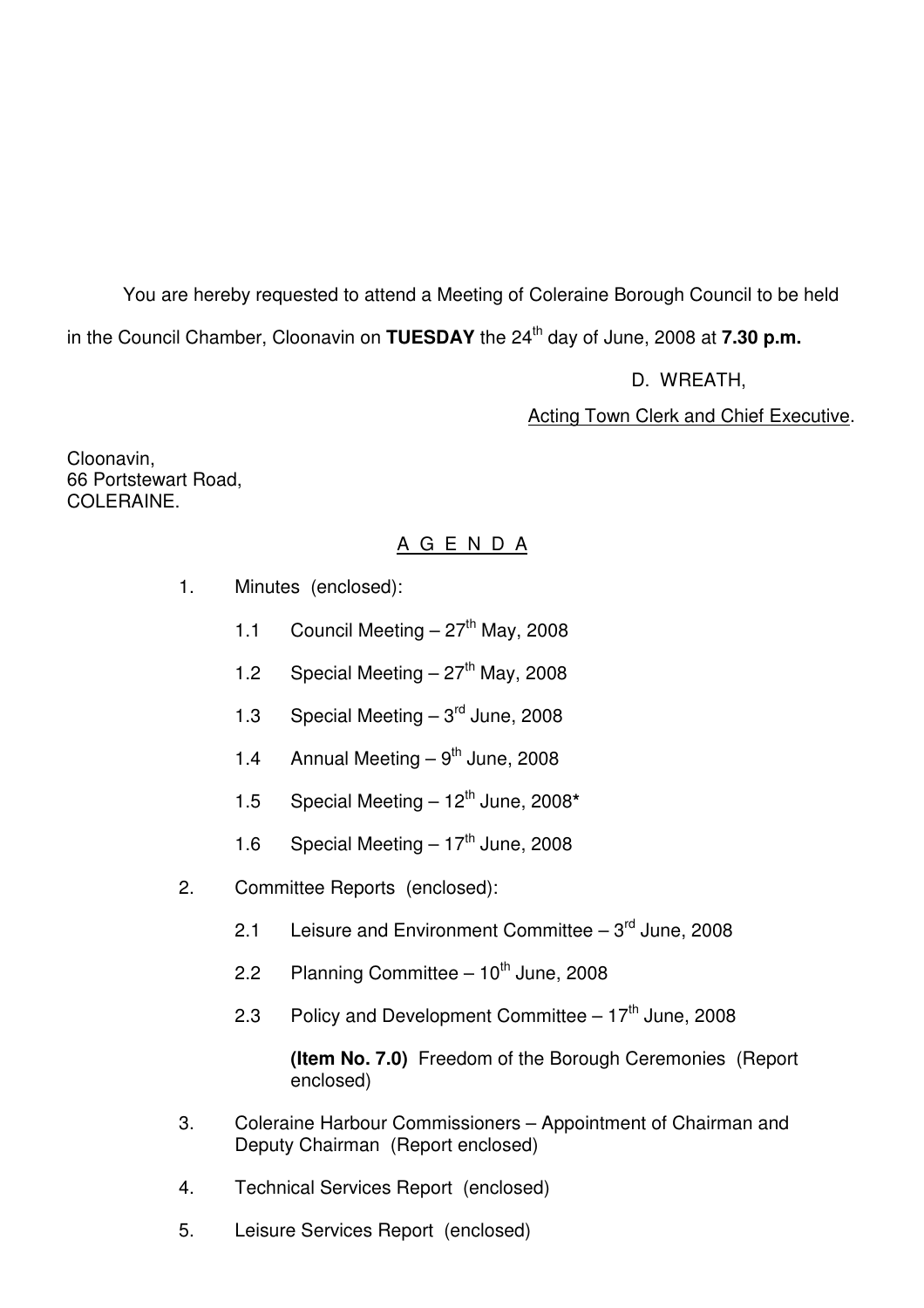- 6. Development Services Report (enclosed)
- 7. The undernoted Notice of Motion has been submitted by Councillor J. Dallat:

 "This Council recognises the cultural, historical and economic value of townland names and agrees to a strategy of introducing new road signage which includes the townland name."

8. Correspondence, including inter alia:

List of Reports available in Members' Library (enclosed)

- 9. Consultation List (enclosed)
- 10. Documents for Sealing

#### **Enclosed for Information:**

- (1) Consumer Council Water Affordability Tariff Proposals
- (2) Minutes of the Northern Health and Social Services Council dated  $7<sup>th</sup>$  May, 2008
- (3) Minutes of the  $344<sup>th</sup>$  Meeting of the Northern Ireland Housing Council held on  $7<sup>th</sup>$  May, 2008
- **\* Recommended for consideration "In Committee".**

To: Each Member of Council. 20<sup>th</sup> June, 2008.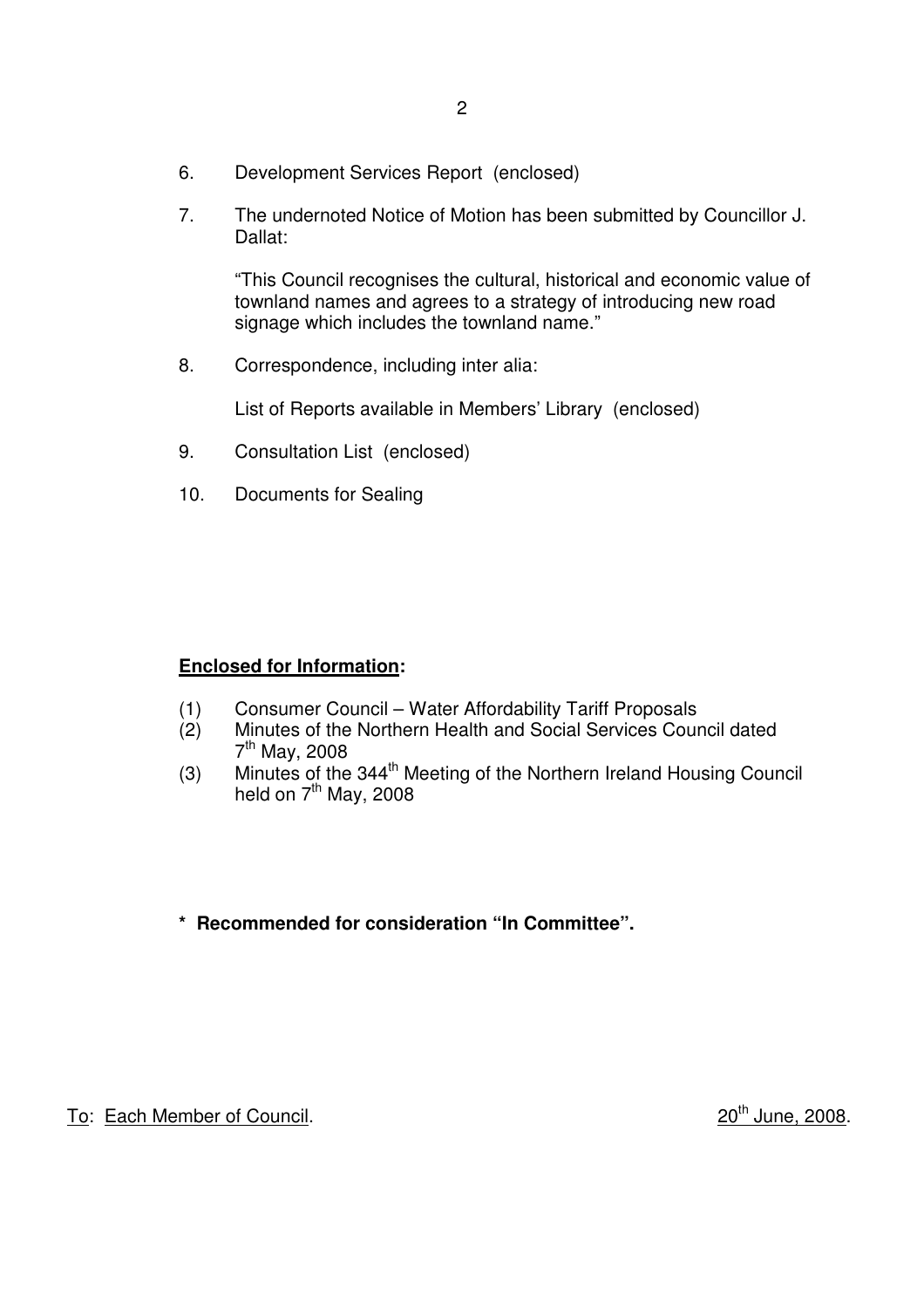### **COUNCIL MEETING**

 Minutes of proceedings of Coleraine Borough Council held in the Council Chamber, Cloonavin, on Tuesday,  $27<sup>th</sup>$  May, 2008.

**Convened:** As per Notice attached

**Present:** The Mayor, Councillor J. M. Bradley, in the Chair

The Deputy Mayor, Councillor E. A. Johnston (Mrs.)

# **Aldermen**

E. T. Black (Mrs.) D. McClarty W. T. Creelman W. J. McClure M. T. Hickey (Mrs.)

# **Councillors**

 C. S. Alexander (Ms.) E. P. Fielding (Mrs.)  $($ ltems  $1.0 - 5.0)$  B. Fitzpatrick D. D. Barbour S. Gilkinson O. M. Church (Mrs.) N. F. Hillis A. S. Cole W. A. King J. J. Dallat B. Leonard T. J. Deans G. L. McLaughlin  $($ ltems  $1.0 - 3.0)$  A. McQuillan

**Officers in**

 **Attendance:** Acting Town Clerk and Chief Executive, Director of Corporate Services, Director of Environmental Health, Director of Leisure Services, Senior Technical Officer, Head of Development Services, Head of Administrative Services and Administrative Assistant

**Apology:** Councillor McPherson

# **1.0 MINUTES**

The Minutes of the Council Meeting of 22<sup>nd</sup> April, 2008 and the Special Meeting of 20<sup>th</sup> May, 2008 were confirmed and signed.

# **2.0 COMMITTEE REPORTS**

| 2.1 | North West '200' Committee           | The Chairman, Councillor Mrs. Johnston,<br>moved the adoption of the North West '200'<br>Committee Report; this was duly seconded by<br>Councillor Barbour.          |
|-----|--------------------------------------|----------------------------------------------------------------------------------------------------------------------------------------------------------------------|
| 2.2 | Leisure and Environment<br>Committee | The Vice Chairman, Councillor Mrs. Johnston,<br>moved the adoption of the Leisure and<br>Environment Committee Report; this was duly<br>seconded by Councillor King. |
|     | Matters arising:                     |                                                                                                                                                                      |
|     | 2.2.1 St. Paul's College,            | It was proposed by Councillor Dallat and                                                                                                                             |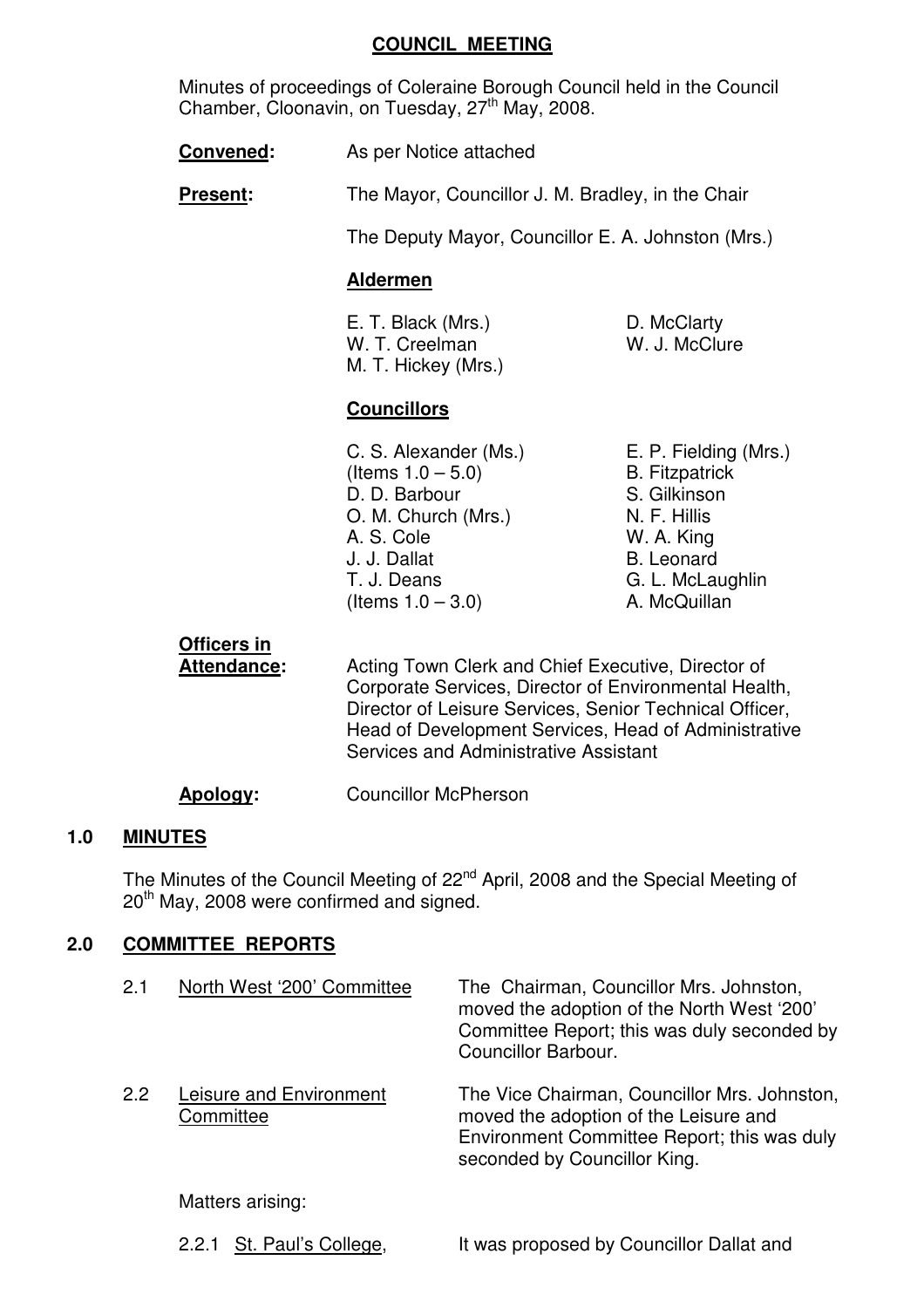seconded by Alderman Mrs. Hickey:

 That Council defer making a decision on this matter until members visit St. Paul's College following an invitation from the Principal.

 Following discussion the proposal was then put to the meeting and was lost, six members voting in favour and thirteen members voting against.

 During the discussion reference was made to the excellent work done by Mr. Brian Tohill at Kilrea Sports Complex.

2.2.2 Entertainment Licence - The Mayor welcomed Mr. Adrian Anderson,<br>The York. 2 Station - Station Road. Portstewart. who was in Station Road, Portstewart, who was in Road, Portstewart attendance to object to the granting of an Entertainment Licence in respect of the first floor Restaurant at The York.

> Mr. Anderson addressed members and outlined his objections to the additional source of amplified music which he said was already very invasive and continued into the early hours.

 The Mayor, then welcomed Mr. Harry Pollock, proprietor of The York. Mr. Pollock referred to legal documents in his possession and then asked Mr. Adrian Culbertson to address members in connection with the sound limiters.

 A full discussion ensued after which the Director of Environmental Health updated members on the history of the case and the Consultant's report.

 It was proposed by Councillor Deans, seconded by Alderman McClarty and agreed:

> That the matter be deferred to the Leisure and Environment Committee Meeting to be held on 3<sup>rd</sup> June, 2008 when the Director of Environmental Health's recommendation would be presented to members.

The Committee Report was subsequently adopted.

| 2.3 | <b>Planning Committee</b>                  | The Chairman, Alderman McClure, moved the<br>adoption of the Planning Committee Report; this<br>was duly seconded by Councillor Fitzpatrick and<br>agreed. |
|-----|--------------------------------------------|------------------------------------------------------------------------------------------------------------------------------------------------------------|
| 2.4 | <b>Policy and Development</b><br>Committee | The Chairman, Councillor Hillis, moved the<br>adoption of the Policy and Development                                                                       |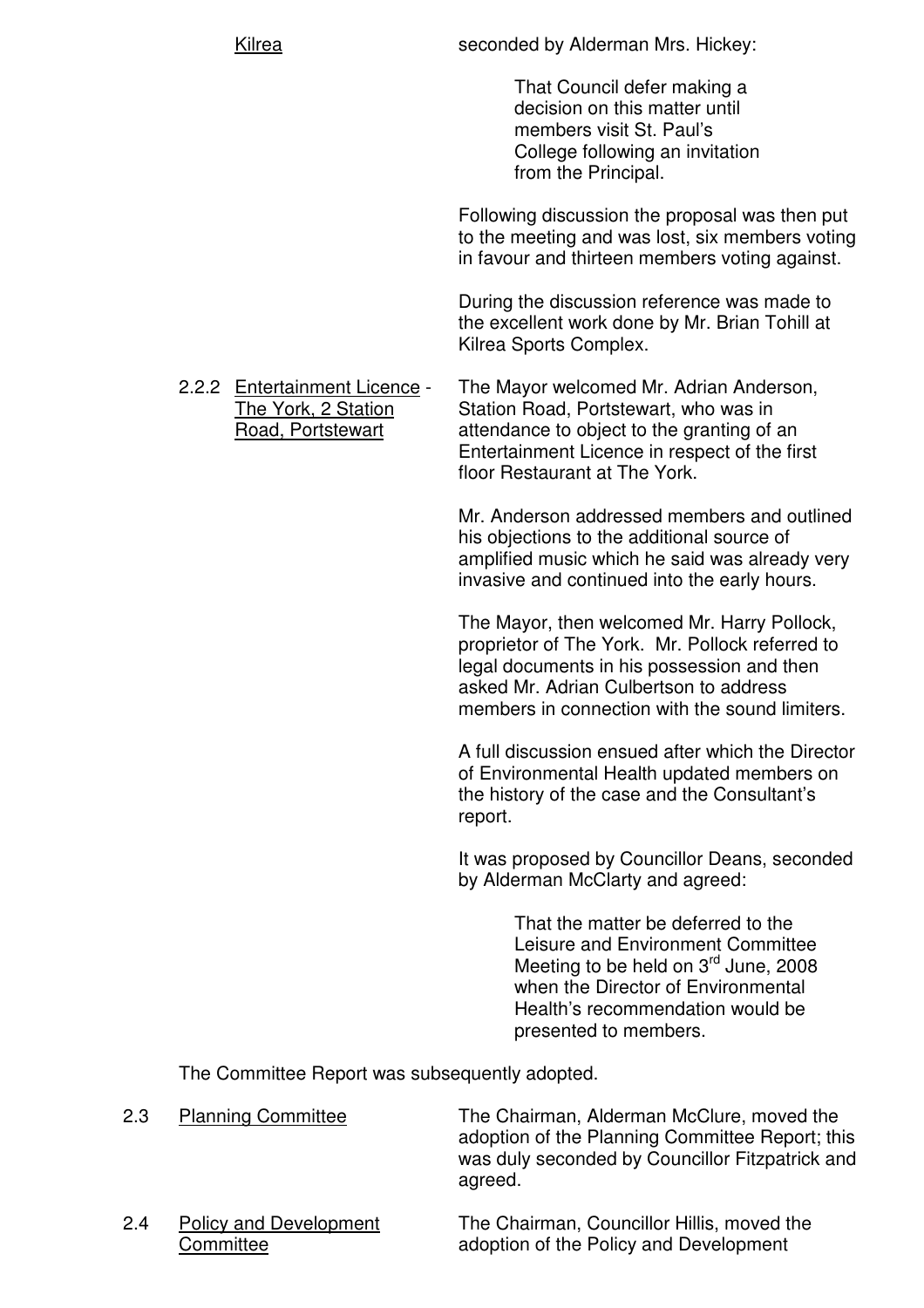Committee Report; this was duly seconded by Councillor Mrs. Church.

Matters arising:

| 2.4.1 Community Festival<br><b>Fund</b>         | The Head of Development Services was asked<br>to consider earlier means of highlighting<br>funding deadlines to members.     |
|-------------------------------------------------|------------------------------------------------------------------------------------------------------------------------------|
| 2.4.2 Africa Day $-24^{\text{th}}$ May,<br>2008 | Members expressed thanks to staff who were<br>involved in the Africa Day celebrations held in<br><b>Coleraine Town Hall.</b> |

The Committee Report was subsequently adopted.

# **3.0 ZOMBA VISIT**

 It was agreed that the presentation on the recent Zomba Visit be deferred to the Leisure and Environment Committee Meeting to be held on 3<sup>rd</sup> June, 2008.

# **4.0 NOTICE OF MOTION**

 The undernoted Notice of Motion was proposed by Councillor Leonard and seconded by Councillor Dallat:

 "Given the genuine and deep community concerns about four actual or potential waste management sites in the general Ringsend area, this Council agrees that a Mechanical Biological Treatment (MBT) plant should not be located at the Council owned Letterloan Road site. This Council further agrees to recommend to the North West Region Waste Management Group and its constituent Councils to adopt a similar position on the Letterloan Road site and thereby permanently remove it from their list of potential locations for such a development."

Councillor Leonard spoke on the Motion and sought Council's support.

 On being put to the Meeting the Motion, together with the following addendum, was carried, ten members voting in favour and eight members voting against:

 That a Working Group be formed, comprising the six Bann area members and the Mayor and Deputy Mayor.

# **5.0 COLERAINE AGRICULTURAL SHOW - REQUEST FOR FUNDING**

 Consideration was given to the Director of Leisure Services' Report on Coleraine Agricultural Show (previously supplied).

 The Coleraine Young Farmers' Club would be promoting the annual Agricultural Show, in Coleraine Showgrounds, on Saturday 14<sup>th</sup> June, 2008 and sought financial assistance to promote the Show.

 Following discussion it was proposed by Alderman McClarty, seconded by Councillor Fitzpatrick and agreed:

 That Council provide deficit funding to a maximum of £3,000 as recommended by the Director of Leisure Services and that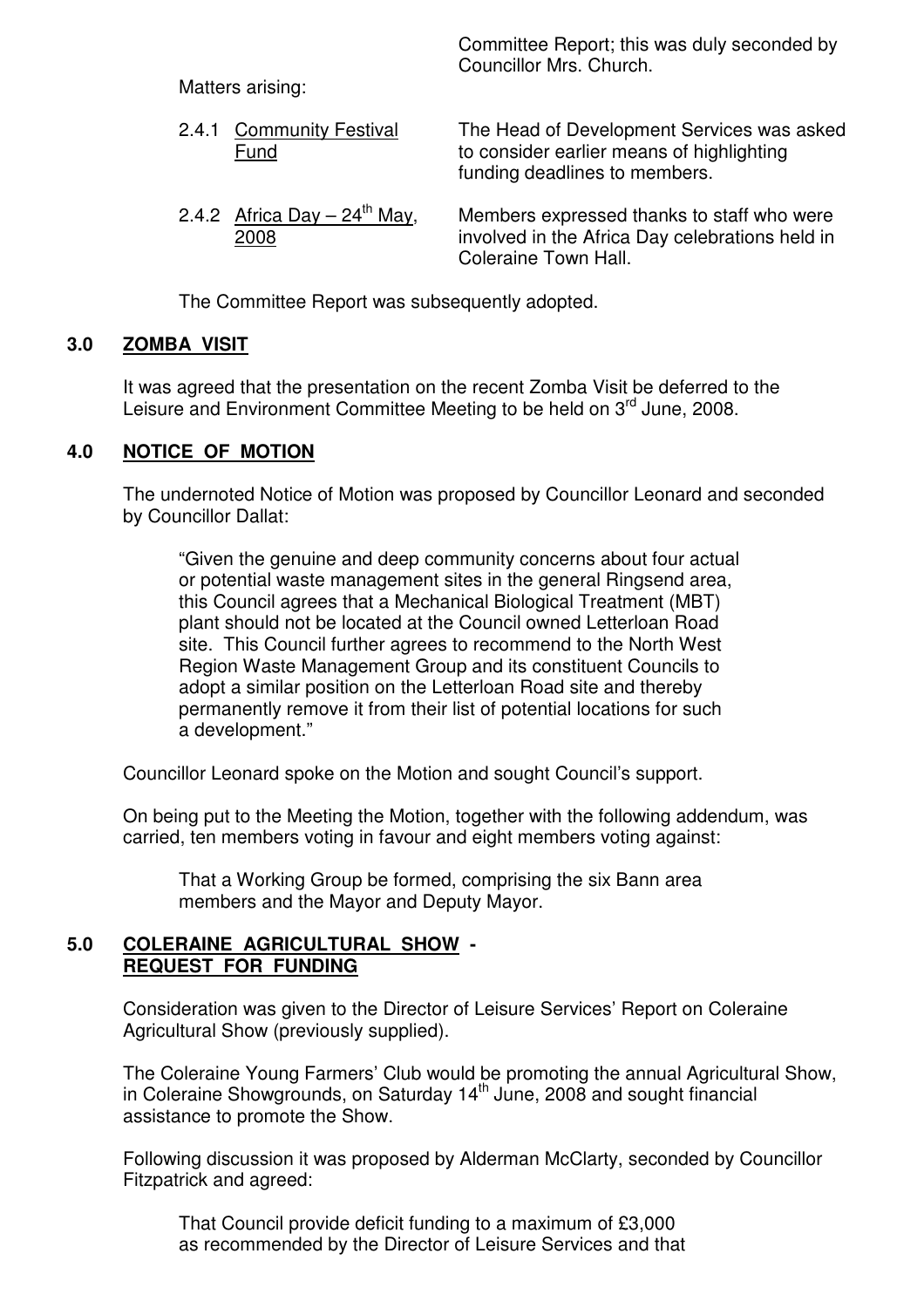the Club be advised that a further application for funding could be submitted, for consideration by Council, in the event of a shortfall.

# **6.0 NORTHERN IRELAND HOUSING COUNCIL**

Read letter dated 1<sup>st</sup> May, 2008 from the Northern Ireland Housing Council regarding the unsatisfactory situation in relation to co-ownership applications and funding availability (previously supplied).

 Following discussion it was agreed that Council support the Northern Ireland Housing Council.

### **7.0 WILLIAM KEOWN TRUST**

Read letter dated 22<sup>nd</sup> April, 2008 from Newry and Mourne District Council seeking Council's continued support for the work of the William Keown Trust (previously supplied).

Agreed.

# **8.0 DOCUMENTS TABLED**

- (a) Pobal Developing a comprehensive policy and a strategy to enhance and protect the development of the Irish language in the North of Ireland
- (b) Parades Commission Annual Report and Financial Statements 31 March 2007
- (c) NIFRS Integrated Risk Management Plan Action Plan 2008/09
- (d) LGSCNI Corporate Plan 2008-10 and Business Plan 2008-09
- (e) Equality Commission for NI Statement on Key Inequalities in NI
- (f) EHS Our Environment, Our Heritage, Our Future Statement of the Environment Report for NI March 2008
- (g) NHSCT Northern News February 08
- (h) NHSSB The 2006/07 Report of the Director of Public Health
- (i) CAB Advice Spring 2008
- (j) NIHE The Northern Ireland Housing Market Review and Perspectives 2008- 2011
- (k) CCMS Leaflet and poster Catholic Education Welcomes You
- (l) The William Keown Trust Wheelchair Guide
- (m) WEA News Spring 2008
- (n) University of Ulster Annual Report 2006/07
- (o) EHS Regulation of Water Service Discharges Report 2006
- (p) Age Concern NI Public Policy for Older People The Age Agenda for Northern Ireland 2008
- (q) Heritage Lottery Fund Valuing our heritage investing in our future Our Strategy 2008-2013
- (r) Omagh District Council In View Spring/Summer 2008
- (s) The Magazine for Youth Justice March/April 2008
- (t) Community Development and Health Network Health Bytes May 2008
- (u) Equality Commission for NI United Nations Convention on the Elimination of all Forms of Discrimination against Women – March 2008
- (v) NHSCT Vision for Nursing and Midwifery Northern News April 2008 Issue 4
- (w) Book The Atlas of the Island of Ireland Mapping social and economic change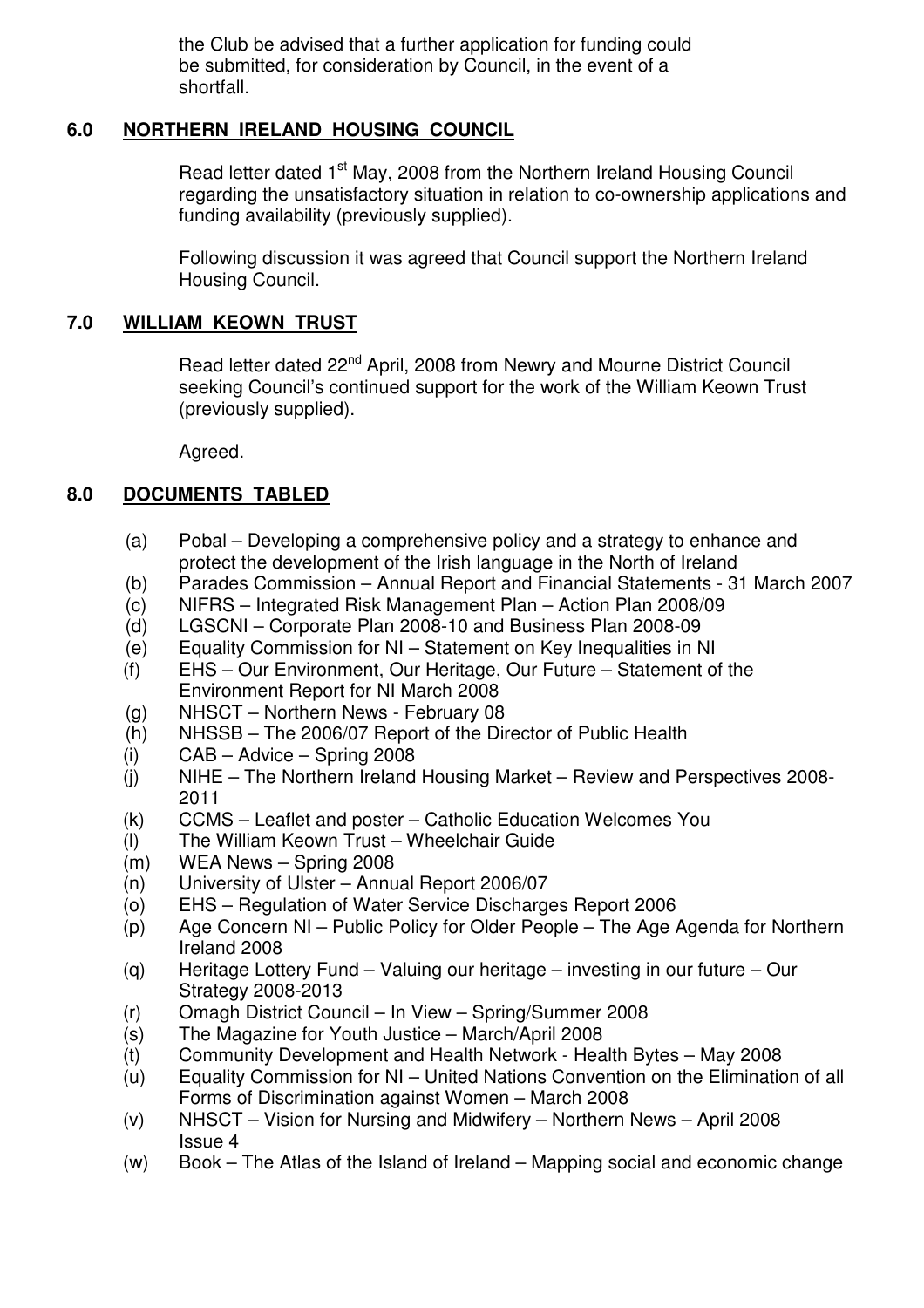#### **9.0 TOWN CLERK AND CHIEF EXECUTIVE - INTERVIEW PANEL**

 The Head of Administrative Services advised members that a member of the interview panel was required to attend the tests which would be held on  $3<sup>rd</sup>$  and  $4^{\text{th}}$  June, 2008.

 It was proposed by Councillor McQuillan, seconded by Councillor Mrs. Fielding and agreed:

That Councillor Gilkinson attend.

#### **10.0 COLERAINE HARBOUR COMMISSIONERS**

 Read letter from T-Met Ltd. nominating Mr. James Kelly (Director) as a Commissioner of Coleraine Harbour Authority.

Agreed.

# **11.0 CONSULTATION LIST**

 The following consultation papers have been received and are available for members who wish to consider making a response:

 1. The United Kingdom Operational Programme for the European Fisheries Fund (2007 – 2013) – Second Phase Consultation

Comments due: 27 June 2008

 2. Department for Regional Development – Consultation on the Transposition of Council Directive 2005/47/EC on the Working Time of Cross-Border Rail Workers

Comments due: 11 July 2008

 3. Department for Transport – Draft Marine Navigation Bill : Consultation **Document** 

Comments due: 25 July 2008

- 4. Northern Ireland Assembly Committee on Standards and Privileges Code of Conduct together with the Rules to the Guide Relating to the Conduct of Members Comments due: 4 August 2008
- 5. The Strategic Review of Parading in Northern Ireland Interim Consultative Report and Views of Key Stakeholders (enclosed) Comments due: 8 August 2008

#### **12.0 DOCUMENTS FOR SEALING**

Resolved:

That the following documents be sealed: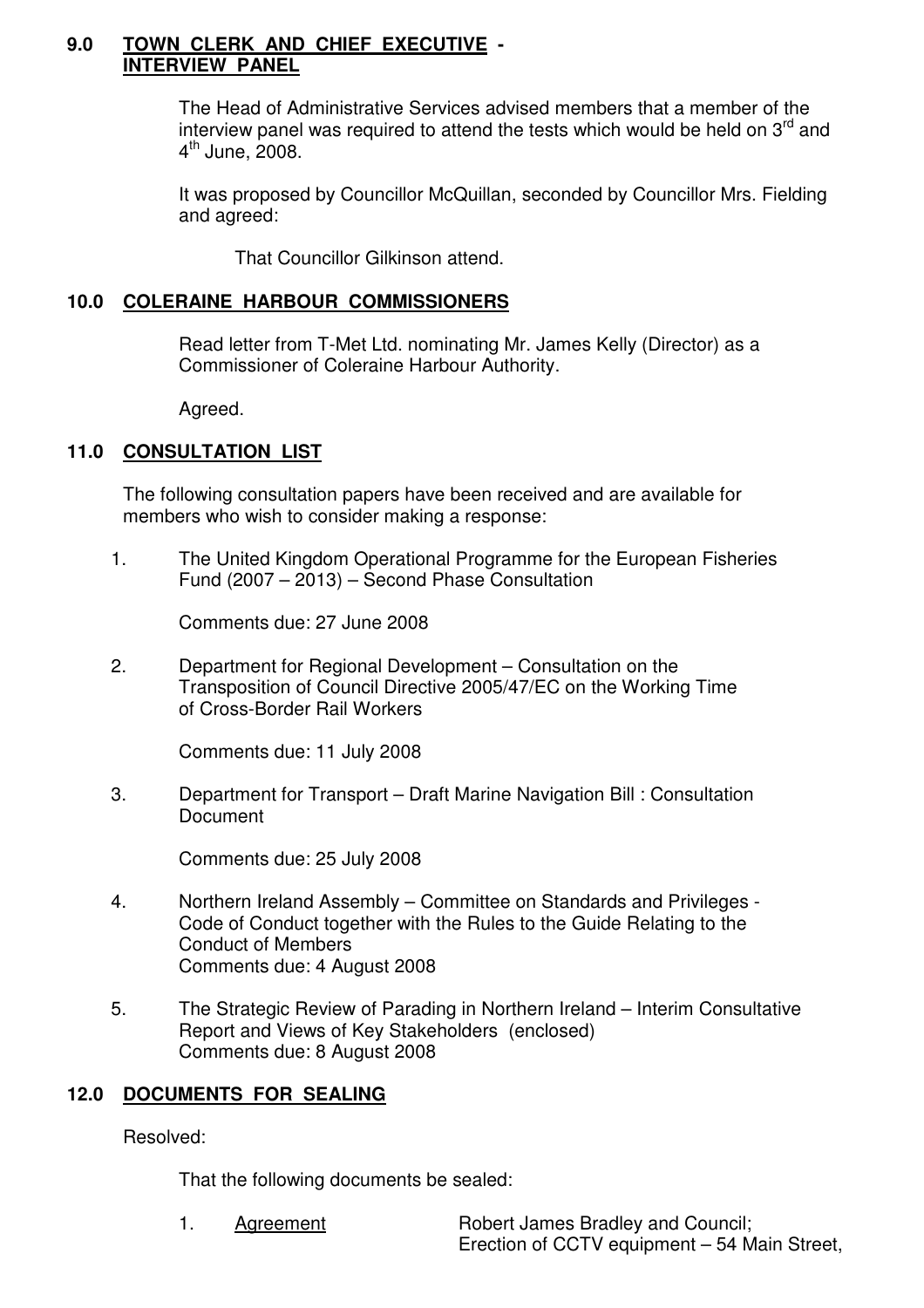Garvagh.

- 2. Agreement Mr. Colin Kennedy and Council; Ice Cream Rights – Beach at Downhill.
- 3. Cemetery Titles Grant of Right of Burial Deeds Register Nos. 3411-3424 (inclusive):

| Agherton    | 4                        |
|-------------|--------------------------|
|             |                          |
| Coleraine   | 4                        |
| Kilrea      | $\overline{\phantom{0}}$ |
| Portstewart | 5                        |
|             | Ballywillan              |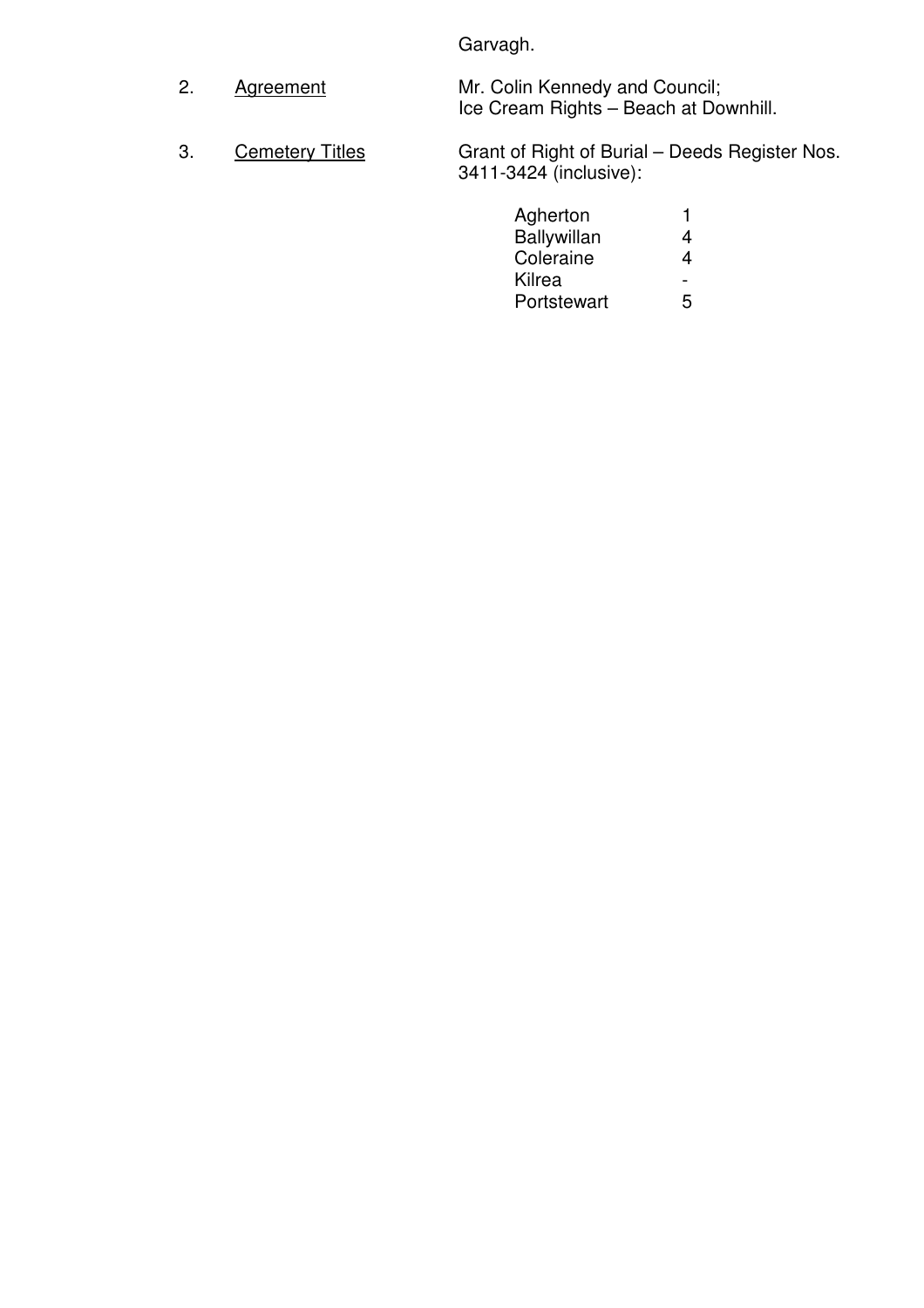### **SPECIAL MEETING**

# **27th May, 2008.**

| Convened:                         | To receive presentation from the Northern<br><b>Ireland Federation of Housing Associations</b> |                                                                                              |
|-----------------------------------|------------------------------------------------------------------------------------------------|----------------------------------------------------------------------------------------------|
| <b>Present:</b>                   | The Deputy Mayor, Councillor E. A. Johnston (Mrs.),<br>in the Chair                            |                                                                                              |
|                                   | The Mayor, Councillor J. M. Bradley                                                            |                                                                                              |
|                                   | <b>Aldermen</b>                                                                                |                                                                                              |
|                                   | W. T. Creelman<br>M. T. Hickey (Mrs.)                                                          | D. McClarty<br>W. J. McClure                                                                 |
|                                   | <b>Councillors</b>                                                                             |                                                                                              |
|                                   | D. D. Barbour<br>O. M. Church (Mrs.)<br>A. S. Cole<br>J. J. Dallat<br>E. P. Fielding (Mrs.)    | <b>B.</b> Fitzpatrick<br>S. Gilkinson<br>W. A. King<br><b>B.</b> Leonard<br>G. L. McLaughlin |
| Officers in<br><b>Attendance:</b> | Head of Administrative Services and Administrative<br>Assistant                                |                                                                                              |

 **Apologies:** Alderman Mrs. Black, Councillors Ms. Alexander, Deans, Hillis, McPherson and McQuillan

The Deputy Mayor welcomed everyone to the Meeting, including Mr. Donall Henderson, Housing Policy and Research Manager, NIFHA and Ms. Siobhan Curley, Director, SHAC Housing Association who were in attendance to make a presentation to Council.

Mr. Henderson elaborated on the work of the Housing Association highlighting:

- role and aims:
- types of accommodation available;
- support to other organisations;
- co-ownership schemes;
- funding;
- challenges

Following the presentation the representatives answered various members' questions on a number of topics including:

- co-ownership schemes funding;
- land availability in the Coleraine Borough area;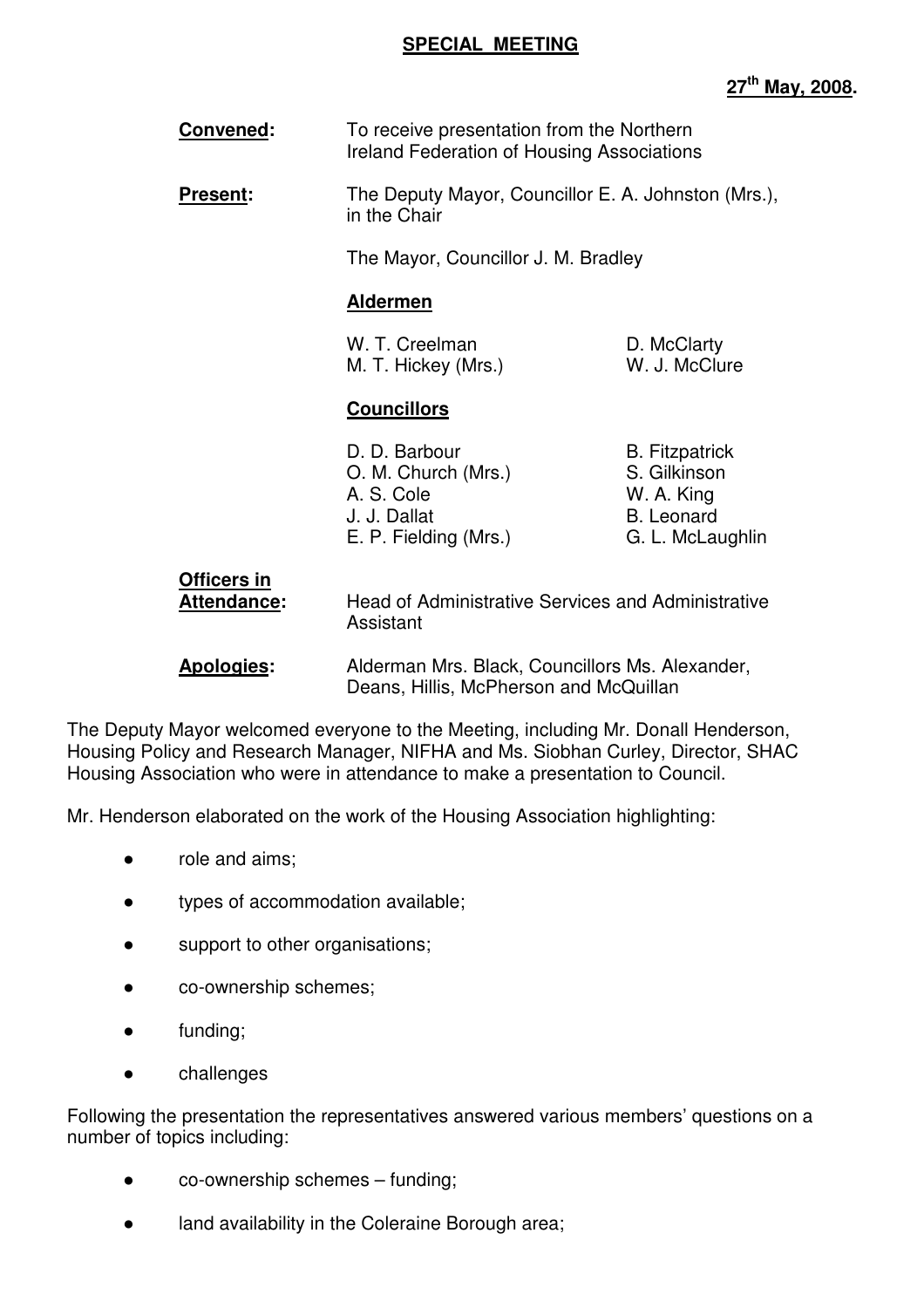- house prices;
- social housing.

The Deputy Mayor thanked the representatives for attending.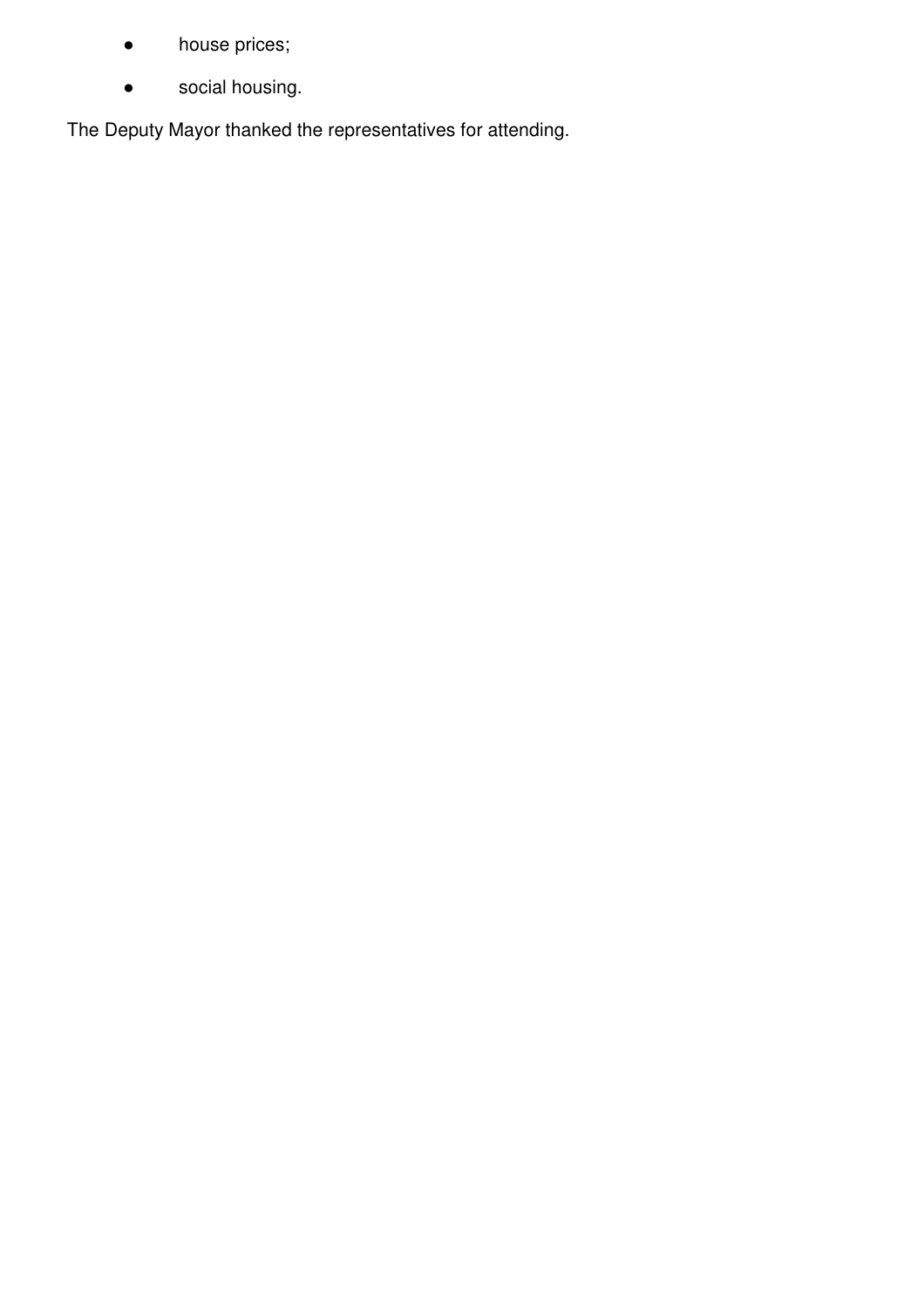# **SPECIAL MEETING**

# **3rd June, 2008.**

**Convened:** To receive presentation from Mr. Terry Waide, Principal Officer, Northern Ireland Housing Executive on Houses in Multiple Occupation (HMOs)

**Present:** Councillor R. A. McPherson, in the Chair

The Mayor, Councillor J. M. Bradley (Item 2.0)

#### **Aldermen**

 E. T. Black (Mrs.) W. J. McClure W. T. Creelman (Item 2.0) (Item 2.0) M. T. Hickey (Mrs.) (Item 2.0)

# **Councillors**

| C. S. Alexander (Ms.) | <b>B.</b> Fitzpatrick |
|-----------------------|-----------------------|
| $($ ltem 2.0 $)$      | S. Gilkinson          |
| O. M. Church (Mrs.)   | $($ ltem 2.0)         |
| J. J. Dallat          | W. A. King            |
| E. P. Fielding (Mrs.) | <b>B.</b> Leonard     |
| $($ ltem 2.0 $)$      |                       |

**Officers in The Acting Town Clerk and Chief Executive, Head of** Attendance: Administrative Services, Director of Environmental Health, Principal Environmental Health Officer, Senior Technical Officer and Administrative Assistant

**Apology**: Councillor Mrs. Johnston

#### **1.0 WELCOME**

The Chairman welcomed everyone to the meeting. He extended a special welcome to Mr. Terry Waide, Principal Officer of Northern Ireland Housing Executive.

# **2.0 HOUSES IN MULTIPLE OCCUPATION (HMOs)**

Mr. Terry Waide, Principal Officer of Northern Ireland Housing Executive was in attendance to brief members on the HMO Strategy Consultation.

He updated members on HMOs and elaborated on 5 strategic objectives:

- Ensure HMOs meet standards, prioritising greatest risk HMOs
- Advice and information to tenants, prospective tenants and parents
- **Ensure HMOs are well managed**
- **Ensure adverse effects of HMOs are reduced**
- **Support regeneration through grant aid for HMOs**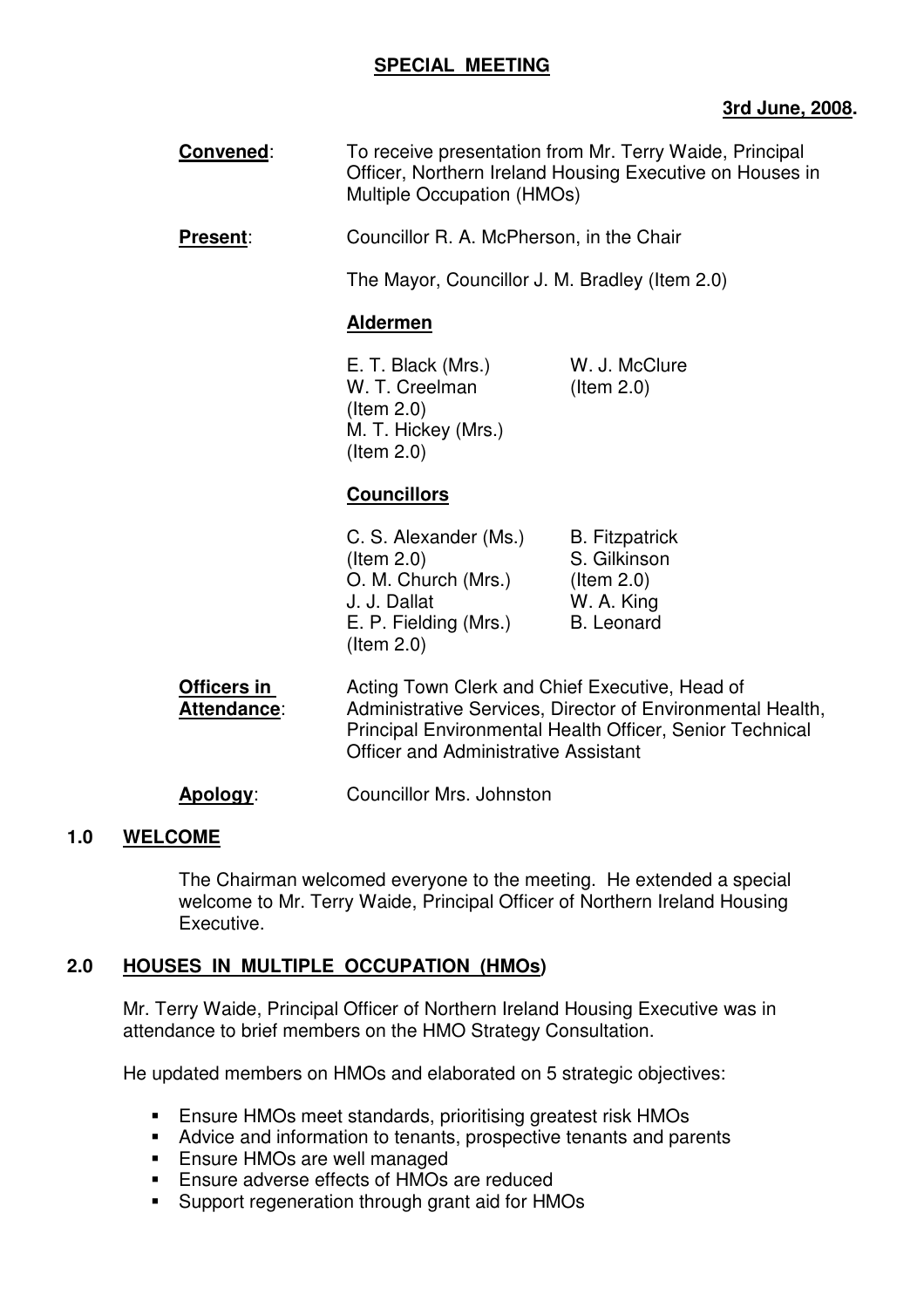Members noted that responses to the Consultation Programme were required by the end of June 2008 and the final Consultation document would be issued in October/November 2008. Copies of the Consultation document would be available in the library.

Mr. Waide answered members' various questions.

The Chairman thanked Mr. Waide for his interesting presentation.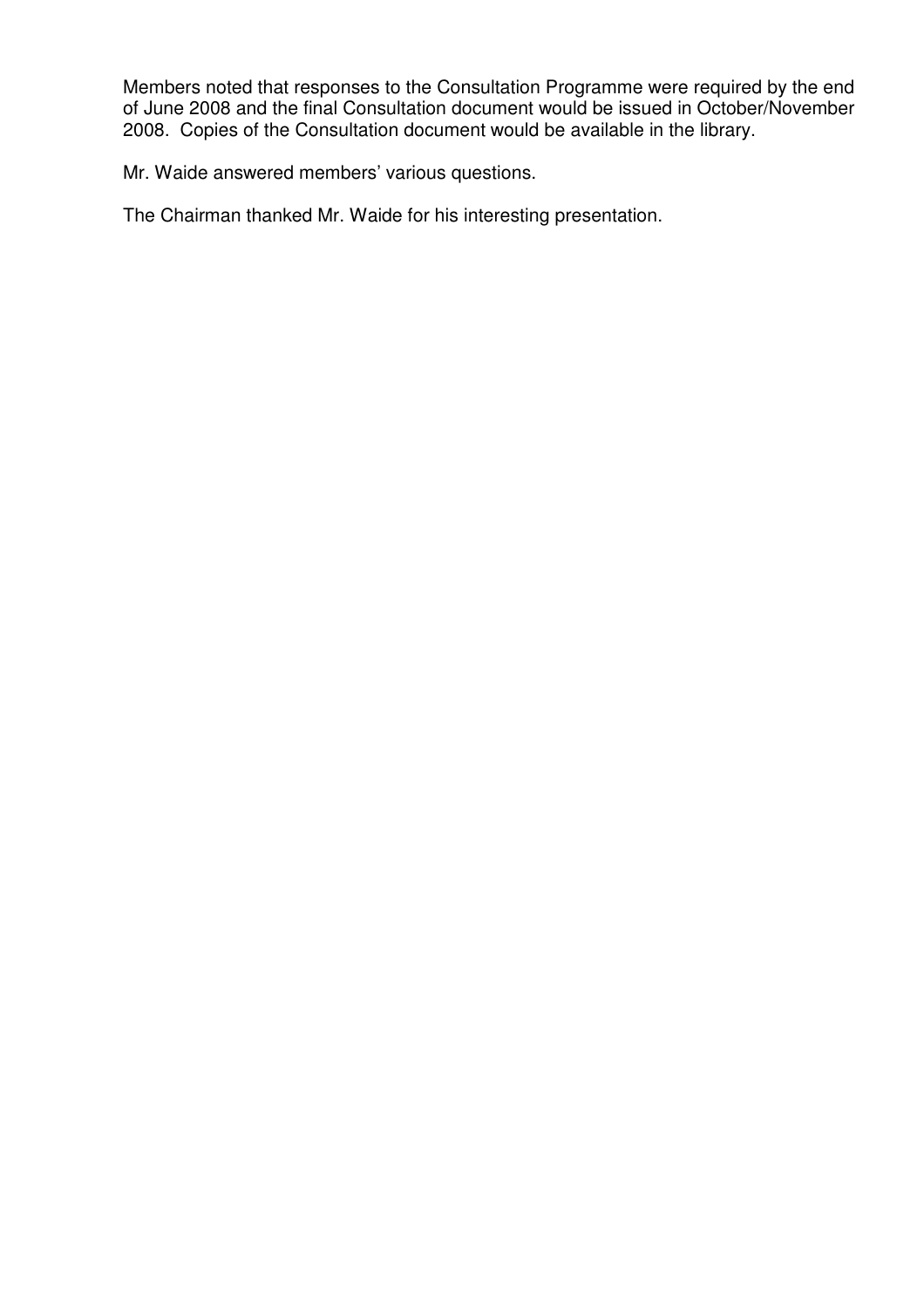#### **ANNUAL MEETING**

 Minutes of proceedings of Coleraine Borough Council held in the Council Chamber, Cloonavin on Monday, 9<sup>th</sup> June, 2008 at 7.30 p.m.

**Convened:** As per Notice attached

**Present:** The Mayor, Councillor D. D. Barbour, in the Chair

#### **Aldermen**

| E. T. Black (Mrs.)  | D. McClarty   |
|---------------------|---------------|
| W. T. Creelman      | W. J. McClure |
| M. T. Hickey (Mrs.) |               |

#### **Councillors**

- C. S. Alexander (Ms.) S. Gilkinson J. M. Bradley N. F. Hillis<br>(Items 1.0 – 5.0) E. A. Johns O. M. Church (Mrs.) W. A. King A. S. Cole B. Leonard J. J. Dallat G. L. McLaughlin T. J. Deans R. A. McPherson E. P. Fielding (Mrs.) A. McQuillan B. Fitzpatrick
- E. A. Johnston (Mrs.)

| Officers in | Acting Town Clerk and Chief Executive, Head of      |
|-------------|-----------------------------------------------------|
| Attendance: | Administrative Services, Administrative Officer and |
|             | <b>Administrative Assistants</b>                    |

# **1.0 MAYOR'S REMARKS**

The outgoing Mayor, Councillor Bradley, welcomed members to the meeting.

Councillor Bradley reflected on the highlights of his year in office, in particular, the erection of the Bertie Peacock Memorial and the major events in the Borough, including the Milk Cup and the North West '200', whilst expressing regret at the death of Robert Dunlop. He commended those involved in the organisation and operation of events for their hard work and dedication and wished Coleraine's three international oarsmen well in the Beijing Olympics. Councillor Bradley expressed thanks to his employers, his party colleagues, the outgoing Deputy Mayor, fellow Councillors, Acting Town Clerk and Chief Executive and Council staff for their help and support during his term of office.

Members paid tribute to Councillor Bradley for the manner in which he had carried out his official duties.

# **2.0 MAYOR**

It was proposed by Councillor Mrs. Johston, seconded by Alderman Mrs. Black and agreed, that Councillor Barbour be appointed Mayor for 2008/2009.

On taking the Chair, Councillor Barbour signed the formal acceptance of office and thanked Council for their endorsement of him as Mayor.

Members congratulated Councillor Barbour on his appointment.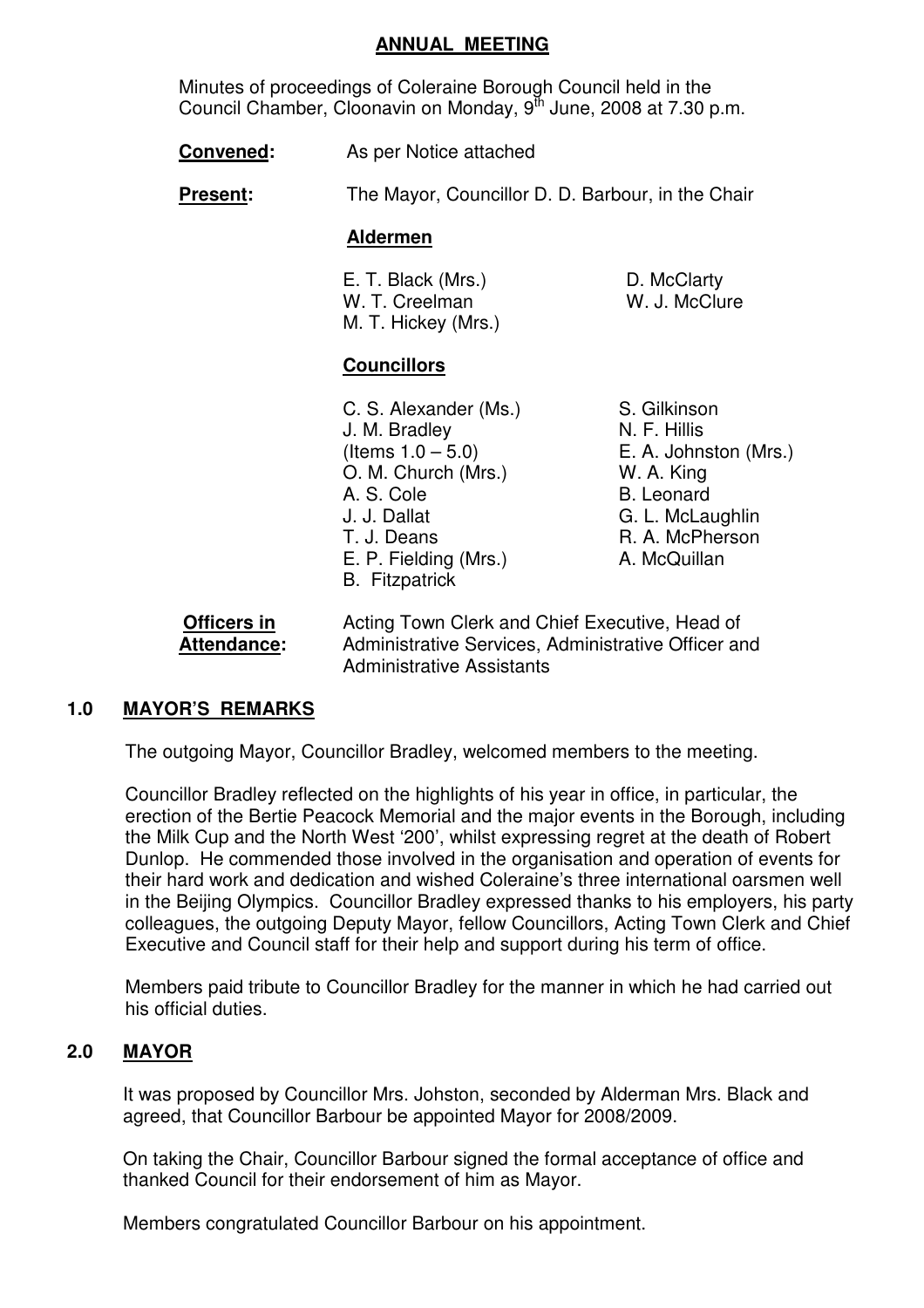#### **3.0 DEPUTY MAYOR**

It was proposed by Alderman McClure, seconded by Councillor Deans and agreed, that Alderman Creelman be appointed Deputy Mayor for 2008/2009.

The Mayor congratulated Alderman Creelman on his appointment to the post of Deputy Mayor.

#### **4.0 CHAIRMEN OF STANDING COMMITTEES**

| 4.1 | Leisure and Environment<br>Committee       | It was proposed by Alderman McClure,<br>seconded by Councillor Mrs. Fielding and<br>agreed, that Councillor Deans be appointed<br>Chairman of the Leisure and Environment<br>Committee for 2008/2009. |
|-----|--------------------------------------------|-------------------------------------------------------------------------------------------------------------------------------------------------------------------------------------------------------|
| 4.2 | <b>Planning Committee</b>                  | It was proposed by Councillor McPherson,<br>seconded by Councillor Mrs. Church and<br>agreed, that Councillor King be appointed<br>Chairman of the Planning Committee for<br>2008/2009.               |
| 4.3 | <b>Policy and Development</b><br>Committee | It was proposed by Councillor Deans, seconded<br>by Councillor Cole and agreed, that Alderman<br>McClure be appointed Chairman of the Policy<br>and Development Committee for 2008/2009.              |

# **5.0 COMMITTEES - STRUCTURE AND TIMETABLE**

Consideration was given to the Acting Town Clerk and Chief Executive's Report on Committees - Structure and Timetable (previously supplied).

It was proposed by Alderman McClarty, seconded by Councillor Deans and agreed:

That the existing structure and timetable, as detailed, be applied at this time.

#### **6.0 REPRESENTATIVES - GROUPS REQUIRING BALANCED REPRESENTATION**

It was proposed by Councillor Deans, seconded by Councillor McPherson and agreed:

(a) That the existing representatives be re-nominated to serve on Coleraine Borough Strategic Partnership viz:

The Mayor Alderman Mrs. Hickey Councillor Bradley

(b) That representatives to Northern Ireland Local Government Association be nominated by the parties based on party strengths, as for the year past, and representatives notified to the Acting Town Clerk and Chief Executive.

The Acting Town Clerk and Chief Executive advised that NILGA had asked all councils to nominate representatives who would be prepared to attend the majority of meetings.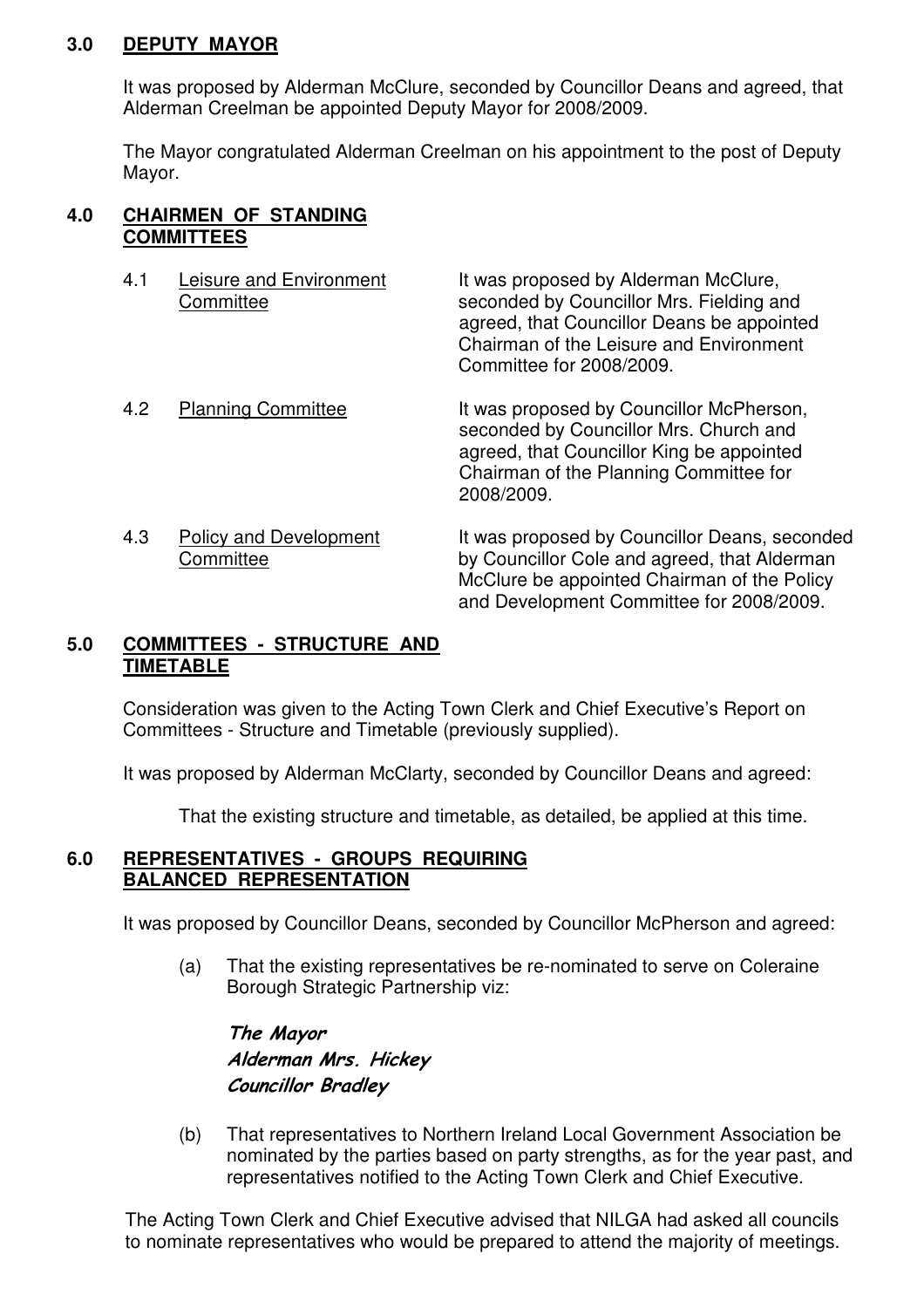Members noted that representation on groups (c) to (g) should reflect party, community and gender representation, as appropriate.

It was proposed by Councillor Deans and seconded by Councillor King:

That the existing representatives be re-nominated to serve on groups (c) to (f).

On being put to the meeting, the proposal was carried with fourteen votes for and six against.

The undernoted representatives were, therefore, nominated to serve on the following groups:

(c) Audit Committee

# Alderman Creelman Councillors Deans, Hillis, Mrs. Johnston and McLaughlin

(d) Community Development Group

Aldermen Mrs. Black and Mrs. Hickey Councillors Bradley, Gilkinson and McPherson

(e) Equality Working Group

# The Mayor Alderman McClure Councillors Mrs. Fielding, McLaughlin and McPherson

(f) Special Events Working Group

Aldermen Mrs. Hickey and McClarty Councillors Mrs. Church, Cole and Mrs. Fielding

(g) It was proposed by Councillor MrPherson and seconded by Councillor Fitzpatrick:

 That Councillors representing The Skerries District Electoral Area be nominated to serve on the Portrush Regeneration Group.

 During the ensuing discussion, an amendment proposed by Councillor Leonard failed to find a seconder and, on being put to the meeting, the proposal was carried by eleven votes to eight.

The undernoted representatives were, therefore, nominated:

# Alderman Mrs. Hickey Councillors Ms. Alexander, Fitzpatrick, Gilkinson and Hillis

Members noted that the format and timetable of training for this group would be confirmed in due course.

#### **7.0 REPRESENTATIVES - EXTERNAL AGENCIES AND PARTNERSHIPS**

At this point in the meeting it was proposed by Alderman McClure and seconded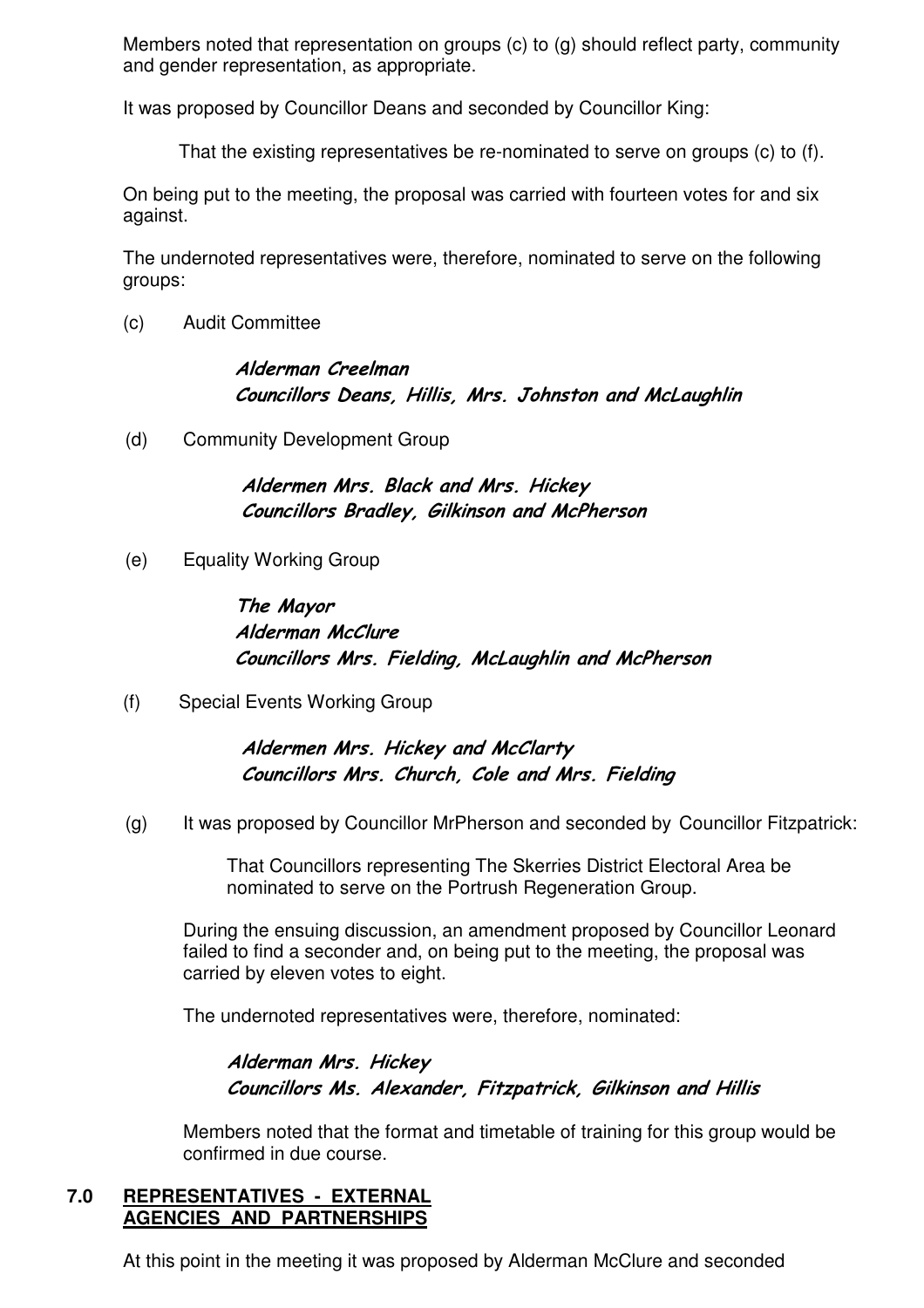That nominations for the remainder of the agenda items remain as outlined in the Report.

 In response to a member's query, the Acting Town Clerk and Chief Executive advised that it was not necessary to suspend Standing Orders in order to consider the proposal, as all nominations had previously been determined according to D'hondt. The following exceptions to nominations for the posts of Vice Chairmen of Standing Committees would, however, apply:

- (i) Leisure and Environment Committee could not be a member of the Democratic Unionist Party.
- (ii) Planning Committee could not be a member of the Ulster Unionist Party.
- (iii) Policy and Development Committee could not be a member of the Democratic Unionist Party.

During a period of discussion, the Acting Town Clerk and Chief Executive confirmed that the proposal could be employed to determine nominations if agreed by Council majority.

On being put to the meeting, the proposal was carried by fifteen votes to four.

The Acting Town Clerk and Chief Executive would speak with the Mayor to confirm on which committees he wished to remain as a representative. Otherwise, the Ulster Unionist Party would nominate a replacement for the Mayor.

On a request for nominations for one additional representative to Causeway Coast Binevenagh AONB Group, Councillor Gilkinson was nominated by thirteen votes to five.

The following appointments were, therefore, confirmed subject to the Mayor being replaced as defined above:

(a) Causeway Coast and Antrim Glens Ltd.

# Councillor Hillis

(b) Causeway Coast and Glens Heritage Trust Board

Councillor Hillis

(c) Causeway Coast AONB Management Group

Councillors Hillis and Leonard

(d) Causeway Coast Binevenagh AONB Group

Councillors Gilkinson and King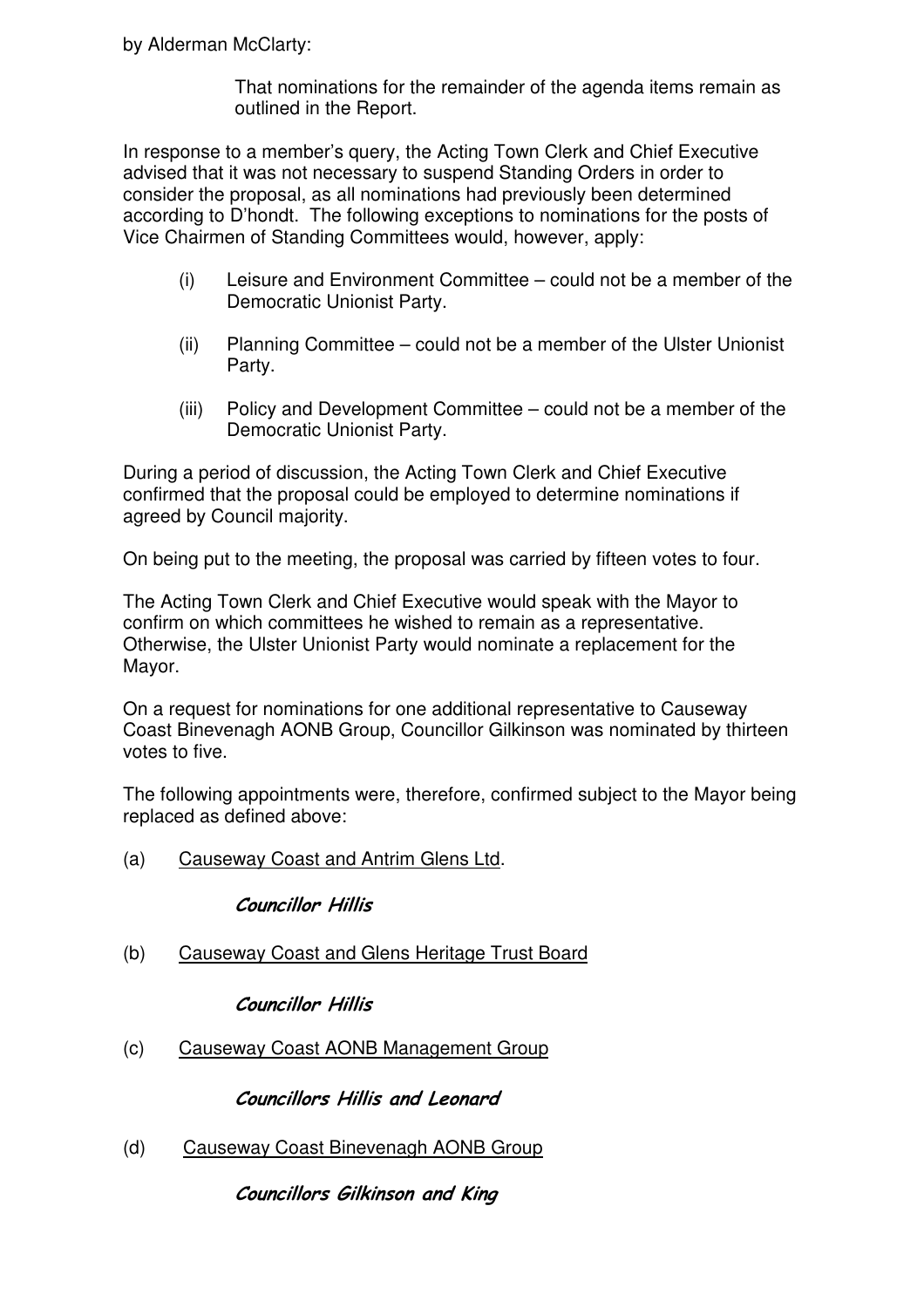(e) Causeway Museum Service

 The Mayor Aldermen Mrs. Black and Creelman Councillors Mrs. Church and McQuillan

(f) Coleraine Arts Committee

 Aldermen Creelman and McClarty Councillors Fitzpatrick and King

(g) Coleraine and District Home Safety Committee

Councillors Gilkinson and King

(h) Coleraine and District Local Sports Advisory Council

Aldermen Creelman and McClarty Councillors Bradley, Mrs. Fielding and King

(i) Coleraine and District Road Safety Committee

Alderman Creelman

(j) Coleraine Local Action Group for Enterprise Ltd.

Councillors Cole, Gilkinson and King

(k) Coleraine Town Centre Partnership

 Alderman McClure Councillors Mrs. Johnston and McLaughlin

(l) Coleraine Twinning Association

Aldermen Mrs. Black and McClarty Councillors Mrs. Fielding and McPherson

(m) Irish Society's Local Advisory Committee

The Mayor Councillors Mrs. Church and Deans

(n) Lower Bann Partnership (from date of AGM)

Councillor King

(o) Lower Bann Advisory Committee

Councillors Cole and McLaughlin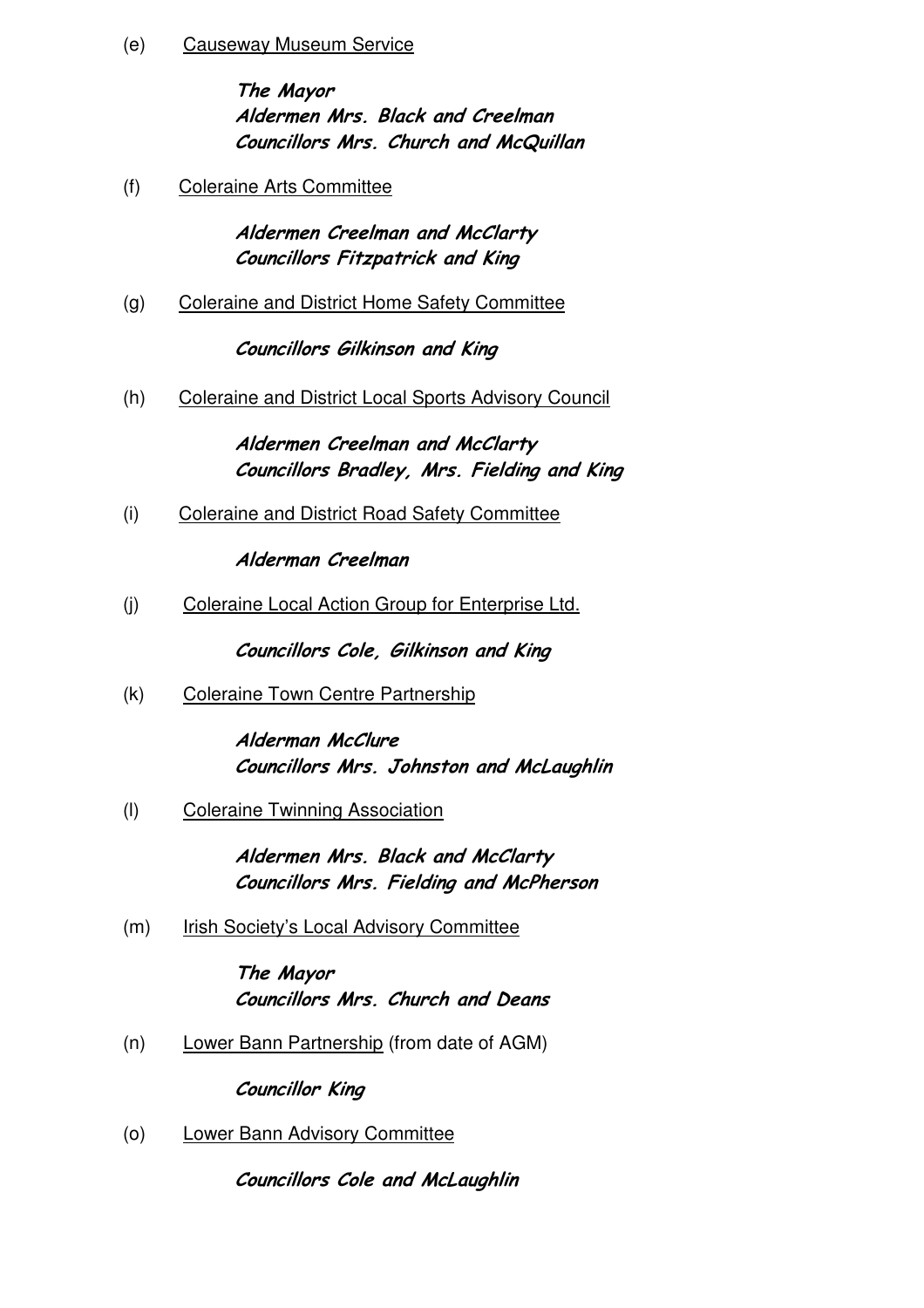(p) Management Committee of Causeway Citizens' Advice Bureau

# Councillors Leonard and McLaughlin

(q) North East Partnership

# Alderman McClure

(r) Northern Ireland Amenity Council

### Alderman Mrs. Black

(s) Northern Ireland Housing Council

Councillor McQuillan

(t) Reserve Forces and Cadets Association for Northern Ireland

Councillor Gilkinson

(u) Riverside Theatre Management Committee

Alderman Mrs. Hickey Councillor Deans

(v) The Somme Advisory Committee

Councillor McLaughlin

(w) Sperrins Tourism Ltd.

Councillor Cole

(x) Tourism Development Taskforce

Councillor Gilkinson

(y) Trustees of Garvagh Museum

Councillor Mrs. Church

#### **8.0 REPRESENTATIVES - LOCAL GOVERNMENT BODIES**

(a) Local Government Partnership on Travellers' Issues

 Alderman Mrs. Hickey Councillor King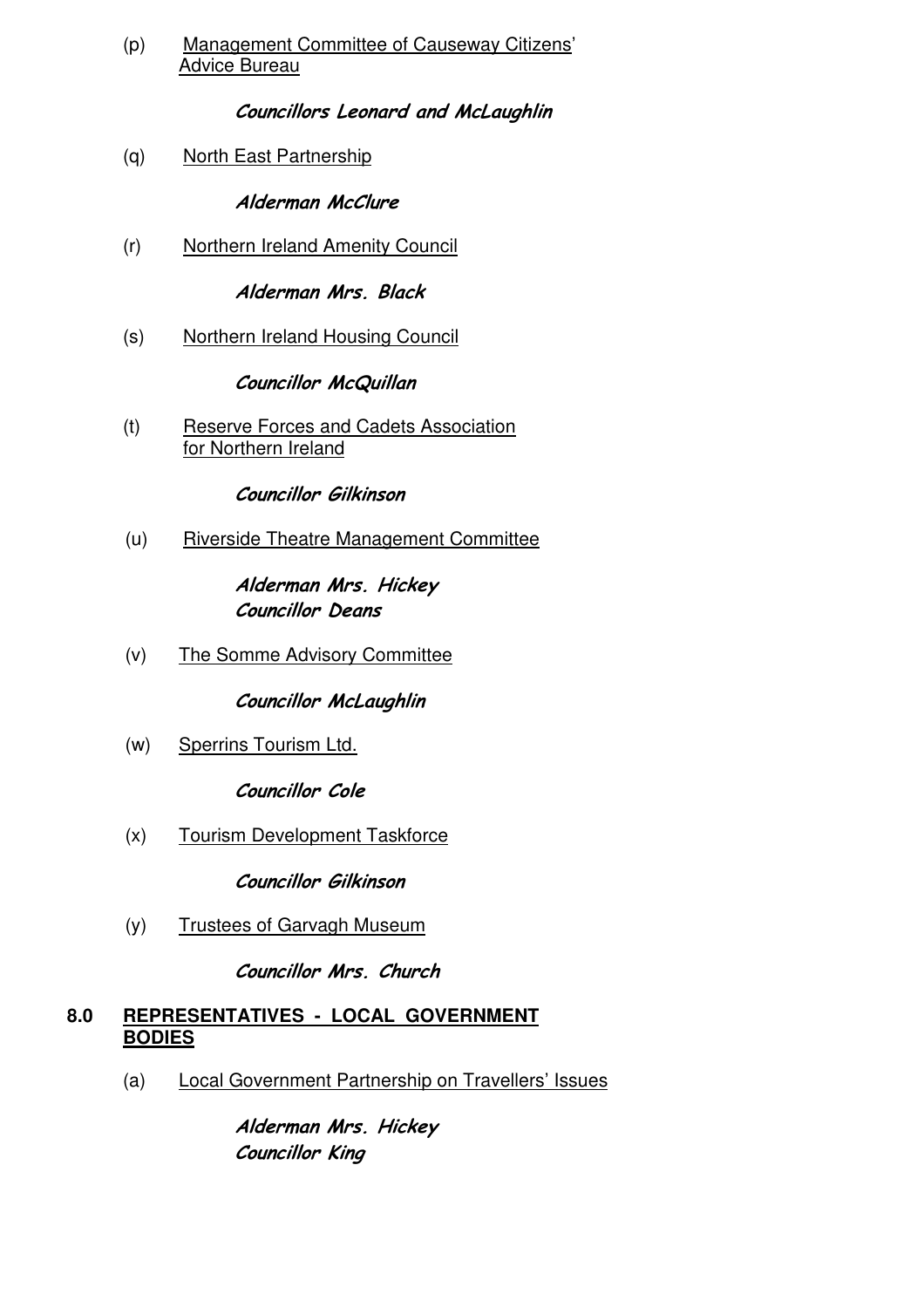(b) National Association of Councillors - General Management Committee

# Councillor Hillis

(c) National Association of Councillors - Northern Ireland Region

> Alderman McClure Councillors Deans, Hillis and McLaughlin

(d) Northern Group Building Control Committee

 Councillors Deans and McPherson Substitutes: Alderman Creelman and Councillor Mrs. Church

(e) Northern Group Environmental Health **Committee** 

> The Mayor Alderman Creelman Substitutes: Councillors Mrs. Fielding and Gilkinson

(f) North West Region Waste Management Group

Councillors Bradley and McPherson

# **9.0 REPRESENTATIVES - MANAGEMENT COMMITTEES/COMMUNITY GROUPS**

(a) Ballysally Youth and Community Centre Joint Management Committee

> Alderman McClure Councillors Bradley and McPherson

(b) Castlerock Community Association

Councillors King and McQuillan

(c) Castlerock Recreation and Youth Hall Management Committee

Councillors King and McQuillan

(d) Coleraine Borough 50+ Forum

Alderman McClure

(e) Coleraine West Community Centre Management Committee

Alderman McClarty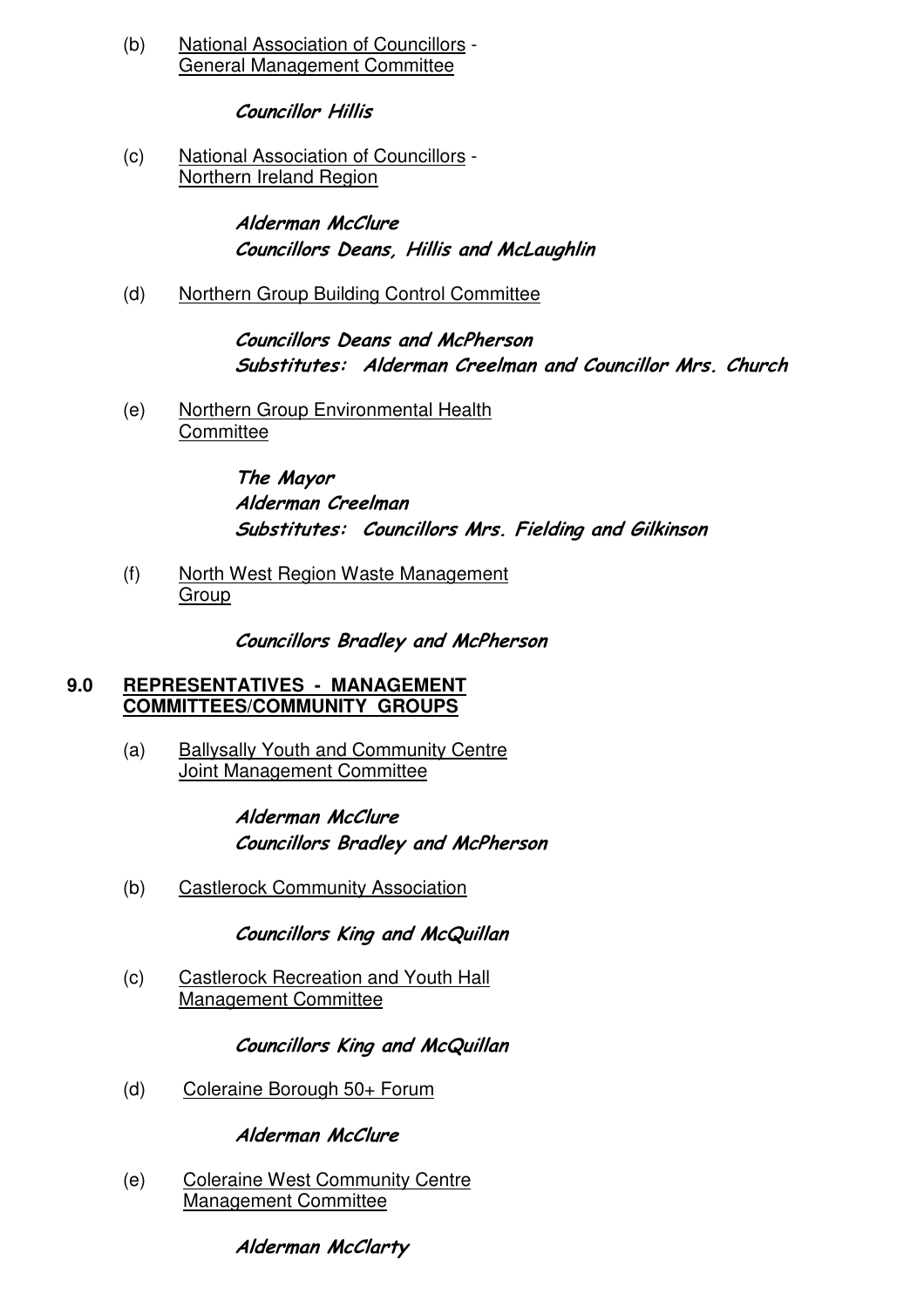# Councillors Leonard and McLaughlin

(f) Garvagh Hall Management Committee

Councillors Mrs. Church, Cole and McQuillan

(g) Harpur's Hill Community Centre Management **Committee** 

Councillors Bradley, McLaughlin and McPherson

(h) Kilrea Town Hall Management Committee

Councillors Mrs. Church, Cole and Dallat

(i) Portballintrae Residents' Association

Alderman Mrs. Black Councillor McPherson

(j) Portstewart Community Association

 Alderman Mrs. Hickey Councillors Fitzpatrick and Hillis

(k) Windyhall Community Centre Management **Committee** 

> Alderman McClure Councillors Bradley and Mrs. Johnston

# **10.0 COMMITTEE APPOINTMENTS 2008/2009**

(a) Vice Chairman Leisure and Environment **Committee** 

> To be appointed at the September meeting of the Leisure and Environment Committee.

(b) Craigahulliar Monitoring Committee

 Alderman Creelman Councillors Mrs. Fielding and Leonard

(c) Night Safe Coleraine

 Alderman Creelman Councillors Bradley, Fitzpatrick and McPherson

(d) North West '200' Committee

The Mayor Alderman Creelman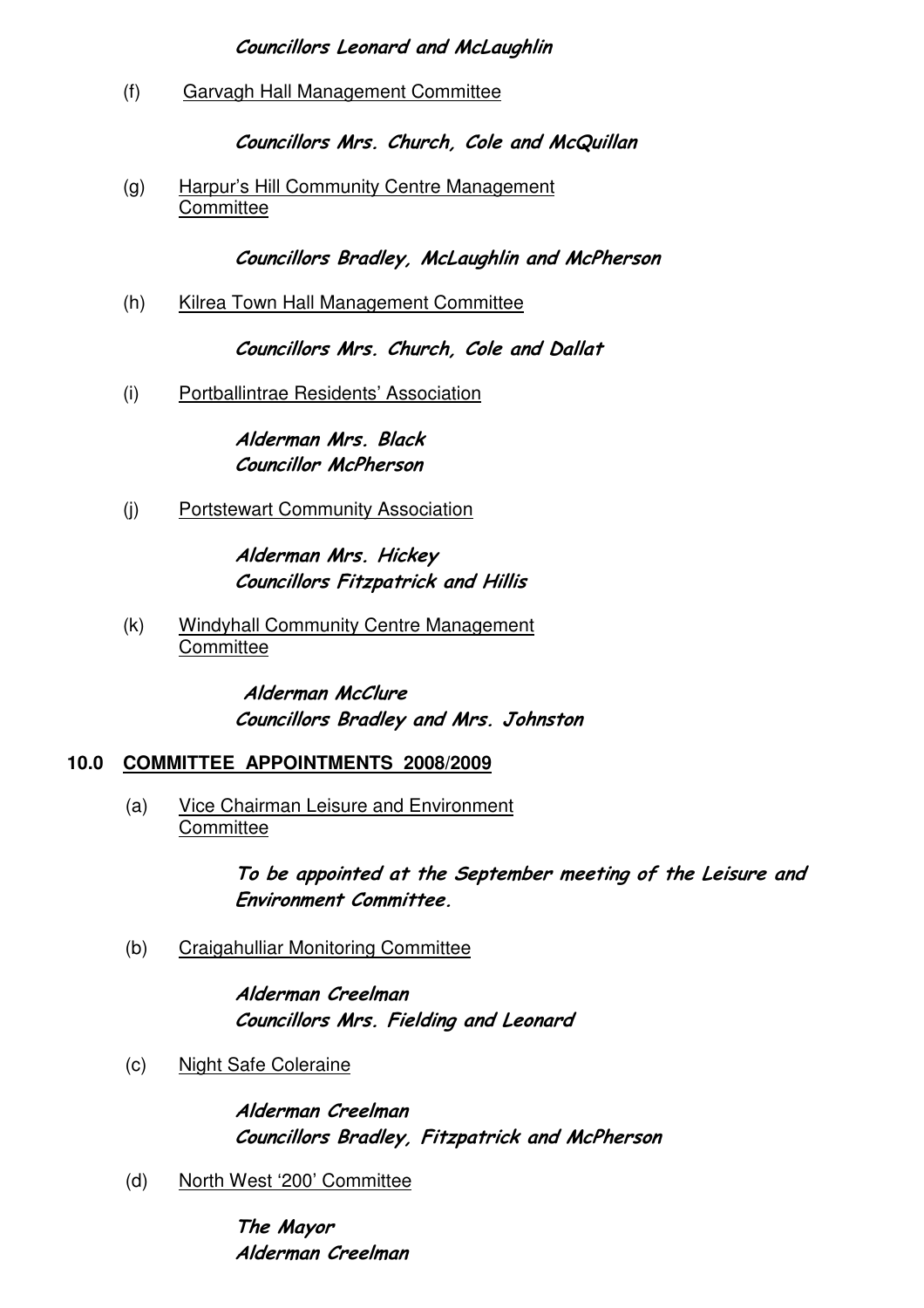# (e) Spanboard Liaison Group

Councillor King

# (f) Street Trading Group

 Alderman McClure Councillors Cole, Hillis, King and McQuillan

(g) Vice Chairman Planning Committee

To be appointed at the June meeting of the Planning Committee.

(h) Balanced Communities Review Group

Alderman Mrs. Hickey Councillors Ms. Alexander, Mrs. Church and Leonard The Chairman and Vice Chairman of Planning Committee Ex Officio

(i) Planning Working Group

 The Mayor Councillors Ms. Alexander, Bradley, Deans, King and McLaughlin The Chairman of Planning Committee Ex Officio

(j) Vice Chairman Policy and Development **Committee** 

> To be appointed at the June meeting of the Policy and Development Committee.

(k) Coleraine Urban Development Project

 The Mayor Alderman McClure Councillor Mrs. Johnston

(l) Economic Development Committee

 The Mayor Councillors Bradley and Deans

(m) Gender Action Working Group

 Alderman Mrs. Hickey Councillors Deans and Mrs. Johnston

(n) Human Resources Group

 The Mayor Alderman Mrs. Hickey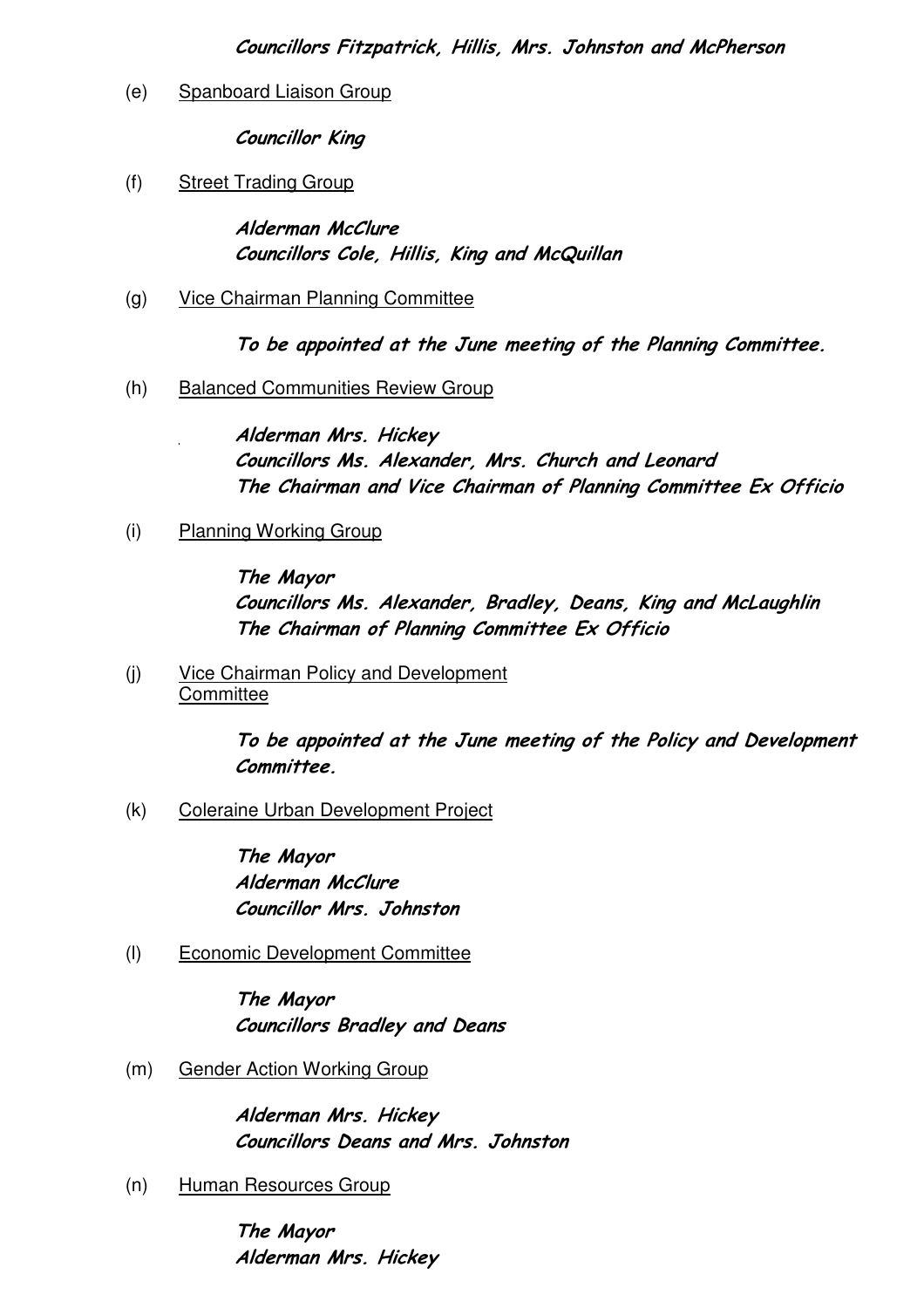Councillors Mrs. Church, Cole and McLaughlin

(o) Northern Corridor Railways Group

Alderman McClure Councillor Dallat

(p) Property Group

Alderman McClure Councillors Bradley, Deans, Mrs. Johnston, King and McLaughlin

(q) Safer Coleraine

Alderman McClure Councillors Hillis and Mrs. Johnston

(r) Social Committee

 Aldermen Mrs. Black and Mrs. Hickey Councillor Mrs. Fielding

(s) Zomba Group

Councillors Mrs. Church, Cole, Dallat, Mrs. Fielding and McPherson

### **11.0 MATTERS FOR INFORMATION**

Members noted the contents of the following reports (previously supplied):

- Council/Committee Attendance and Allowances Report 2007/2008
- Ongoing representation from the 2007 Annual Meeting Report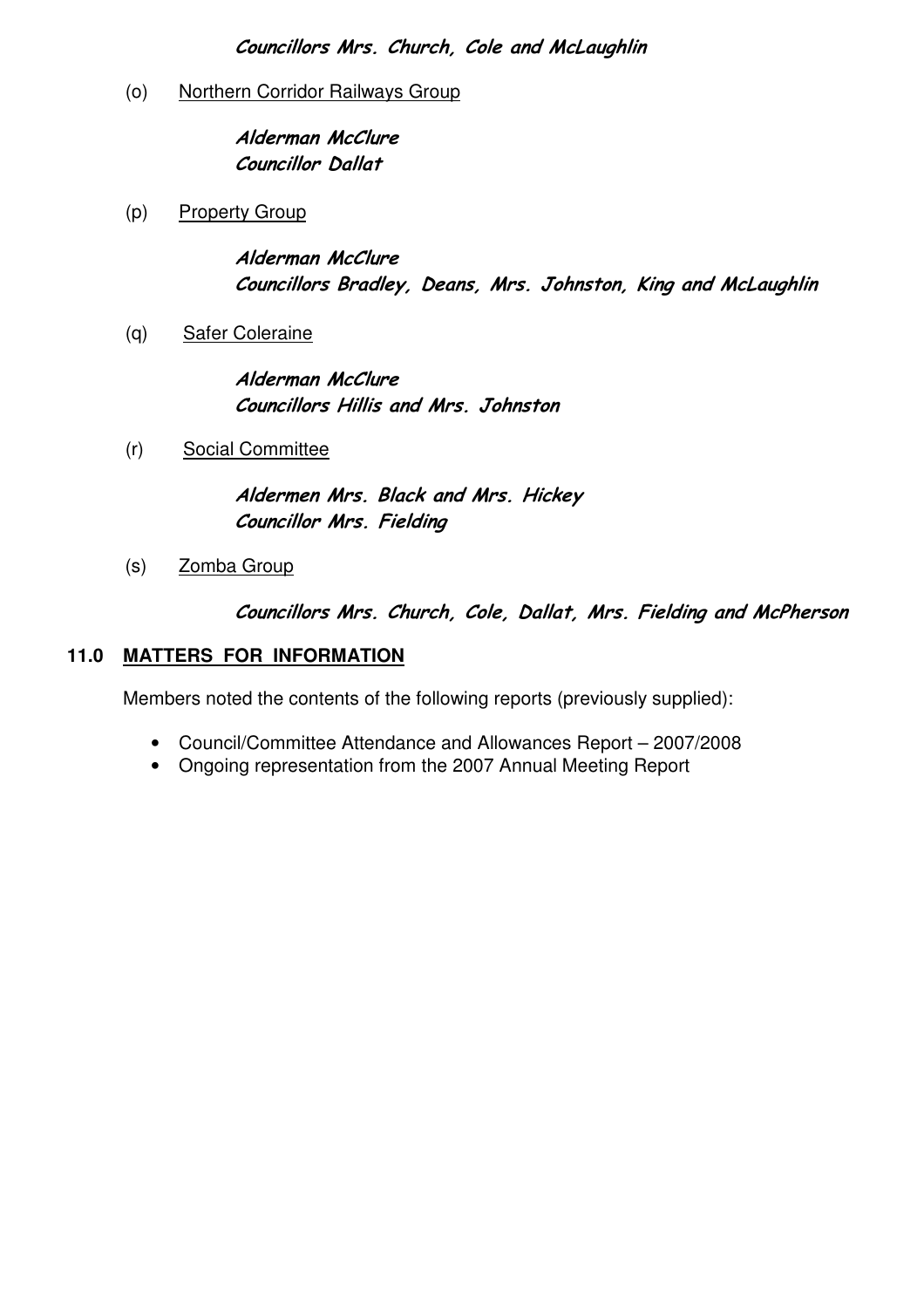# **SPECIAL MEETING**

# **17th June, 2008.**

| Convened:                         | To receive presentation from The Consumer Council                                                                     |                                                                                                 |
|-----------------------------------|-----------------------------------------------------------------------------------------------------------------------|-------------------------------------------------------------------------------------------------|
| <b>Present:</b>                   | The Mayor, Councillor D. D. Barbour, in the Chair                                                                     |                                                                                                 |
|                                   | The Deputy Mayor, Alderman W. T. Creelman                                                                             |                                                                                                 |
|                                   | <b>Aldermen</b>                                                                                                       |                                                                                                 |
|                                   | E. T. Black (Mrs.)<br>M. T. Hickey (Mrs.)                                                                             | D. McClarty<br>W. J. McClure                                                                    |
|                                   | <b>Councillors</b>                                                                                                    |                                                                                                 |
|                                   | O. M. Church (Mrs.)<br>J. J. Dallat<br>E. P. Fielding (Mrs.)<br><b>B.</b> Fitzpatrick<br>S. Gilkinson<br>N. F. Hillis | E. A. Johnston (Mrs.)<br>W. A. King<br><b>B.</b> Leonard<br>G. L. McLaughlin<br>R. A. McPherson |
| Officers in<br><b>Attendance:</b> | Services and Administrative Assistant.                                                                                | Acting Town Clerk & Chief Executive, Head of Administrative                                     |

**Apology:** Councillor Ms. Alexander

The Mayor welcomed everyone to the meeting, particularly Ms. Kathy McAuley, Head of Water, The Consumer Council.

Ms. McAuley presented an update on the work of The Consumer Council and elaborated on key themes including:

- background work of the Council;
- statutory responsibilities;
- consumer trust and confidence;
- work of Independent Review Panel;
- NI Executive's responsibility for water;
- charging 2009.

Following the presentation Ms. MAuley answered various members' questions and noted comments.

The Mayor thanked Ms. McAuley for her informative presentation.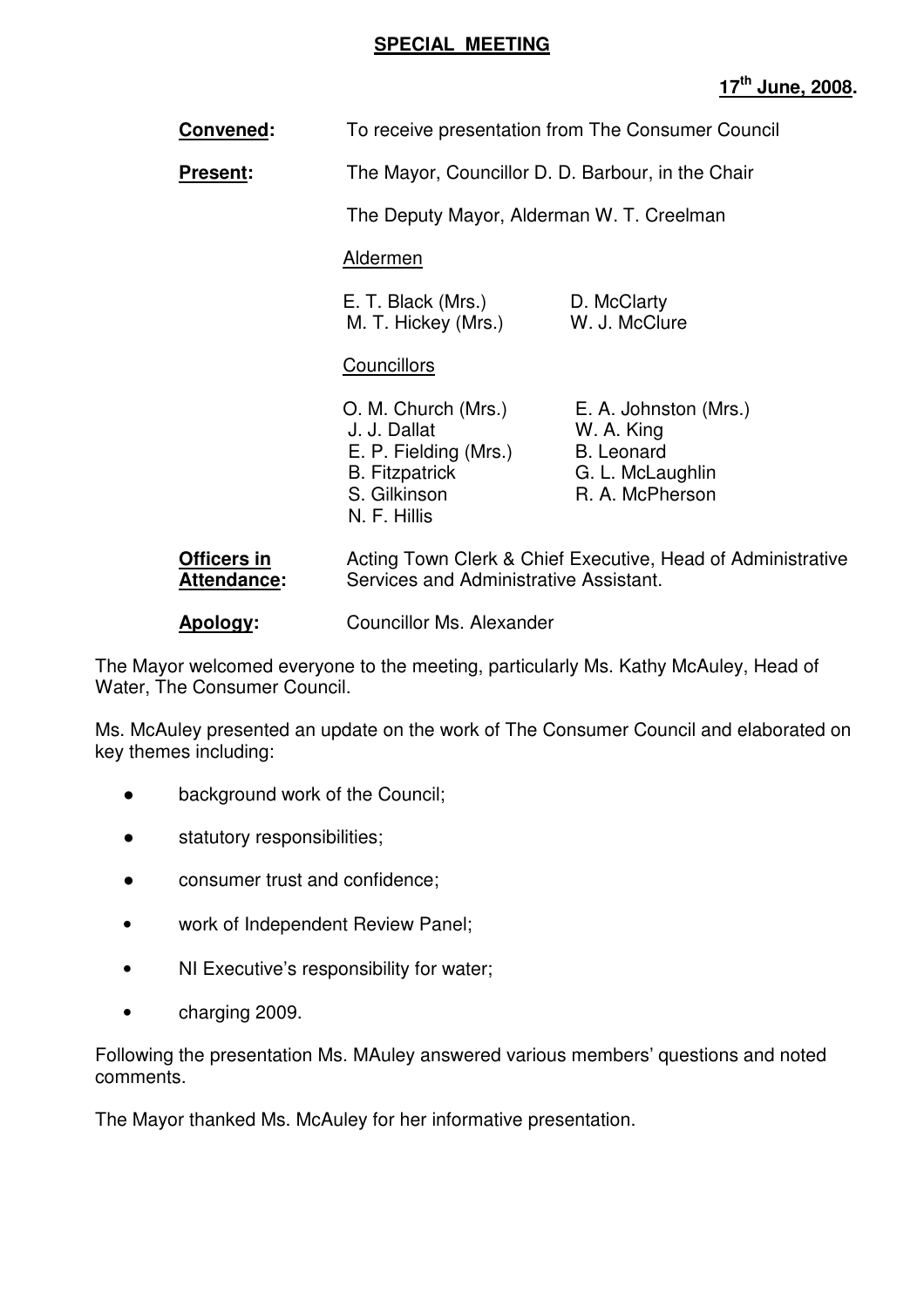#### **LEISURE AND ENVIRONMENT COMMITTEE**

# **3rd June, 2008.**

**Present:** Councillor R. A. McPherson, in the Chair

The Mayor, Councillor J. M. Bradley

#### **Aldermen**

| E. T. Black (Mrs.)   | D. McClarty          |
|----------------------|----------------------|
| W. T. Creelman       | W. J. McClure        |
| (Items $1.0 - 5.6$ ) | (Items $1.0 - 3.0$ ) |
| M. T. Hickey (Mrs.)  |                      |

# **Councillors**

C. S. Alexander (Ms.) B. Fitzpatrick  $($ ltems  $1.0 - 5.6)$  S. Gilkinson O. M. Church (Mrs.) N. F. Hillis J. J. Dallat W. A. King  $($  Items  $1.0 - 13.1.1)$  B. Leonard T. J. Deans A. McQuillan (Items  $2.0 - 14.0$ ) E. P. Fielding (Mrs.) (Items  $1.0 - 5.6$ )

# **Officers in**

**Attendance:** Acting Town Clerk and Chief Executive, Head of Administrative Services, Director of Environmental Health, Principal Environmental Health Officer, Director of Leisure Services, Leisure Services Officer (Services), Leisure Services Officer (Facilities) (Items 1.0 – 5.6), Senior Technical Officer (Items 1.0 – 11.0), Head of Development Services (Items  $1.0 - 3.0$ ), Parks Manager (Items  $1.0 - 5.6$ ) and Administrative Assistant

# **Apology:** The Deputy Mayor

# **1.0 WELCOME**

The Chairman welcomed everyone to the meeting.

# **2.0 COLERAINE LEISURE CENTRE INCIDENT**

 The Director of Environmental Health advised members that Coleraine Leisure Centre had closed as a result of legionella being found in samples taken from the showers. He explained that contractors were onsite to investigate and to disinfect the water supply system. New samples would then be taken and sent to Liverpool for testing. Other agencies had been informed and there were no confirmed cases of legionella in the Northern Trust area. The Director of Environmental Health then answered members' various questions.

# **3.0 ZOMBA VISIT**

 The Mayor and the Director of Environmental Health gave a short presentation on their recent visit to Zomba. They gave a brief update on the week's activities and highlighted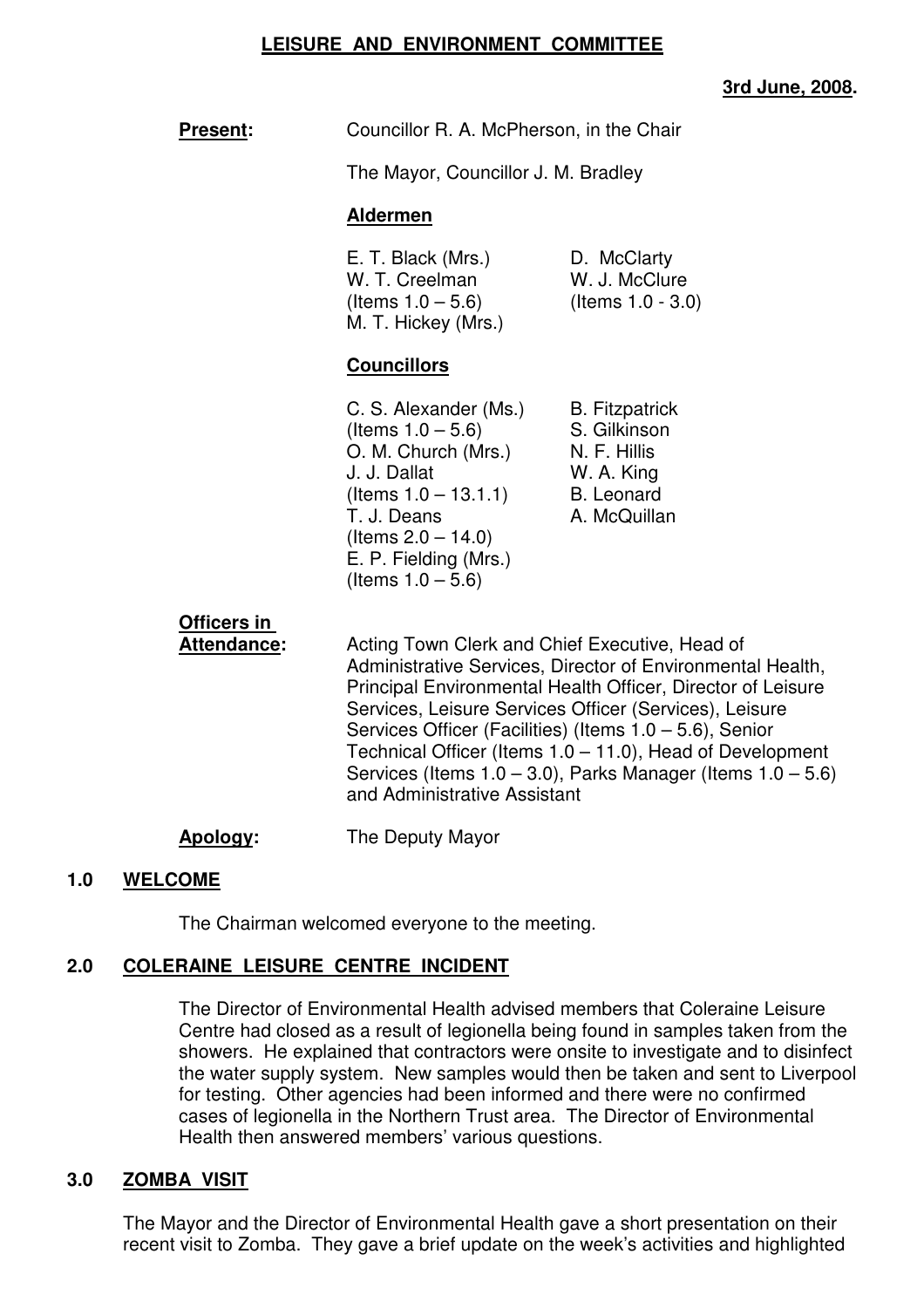various issues including:

- **IMPROVEMENTS TO the existing Zomba City Assembly sports grounds facilities currently** being funded by Coleraine Borough Council's Councillor and staff contributions;
- **Treatment for "Jiggers" disease undertaken by Yvonne Crowe and Alexis Cann** during their visit in 2007;
- **EXEDENT Assembly Health Clinic (previously funded by Coleraine Borough** Council's Councillor and staff contributions);
- **Orphan care and women's development groups.**

 They confirmed that the generosity of the people of Coleraine Borough was making a real difference through the ZAP funded projects they had visited.

 The Chairman thanked the Mayor and the Director of Environmental Health for their informative presentation.

# **4.0 TECHNICAL SERVICES REPORT**

The Report of the Director of Technical Services was considered (previously supplied).

Matters arising:

- 4.1 DRD Roads Service
- 4.1.1 Disabled Parking Bay Recommended: **Coleraine**

 That Council support Road Services' proposal to provide a disabled parking space outside 92 Brook Street, Coleraine.

4.1.2 Waiting Restriction - Recommended: Riversdale Road

Coleraine That Council support Roads Services' proposal to introduce a "No Waiting At Any Time" restriction at the junction of Riversdale Road – Millburn Road, Coleraine.

# 4.2 Entertainment Licences

and Beach in this topic. Causeway Street

4.2.1 East Strand Car Park Councillor Leonard expressed an interest

Portrush **An application for a grant of an Occasional**  Entertainment Licence had been received from Mr. C. Hamilton and Mr. E. Rowan.

> Days and times on which it is intended to provide entertainment:

Saturday 14th June 2008 2.00 p.m. – 11.00 p.m.

Recommended:

 That an Entertainment Licence be granted subject to compliance with NI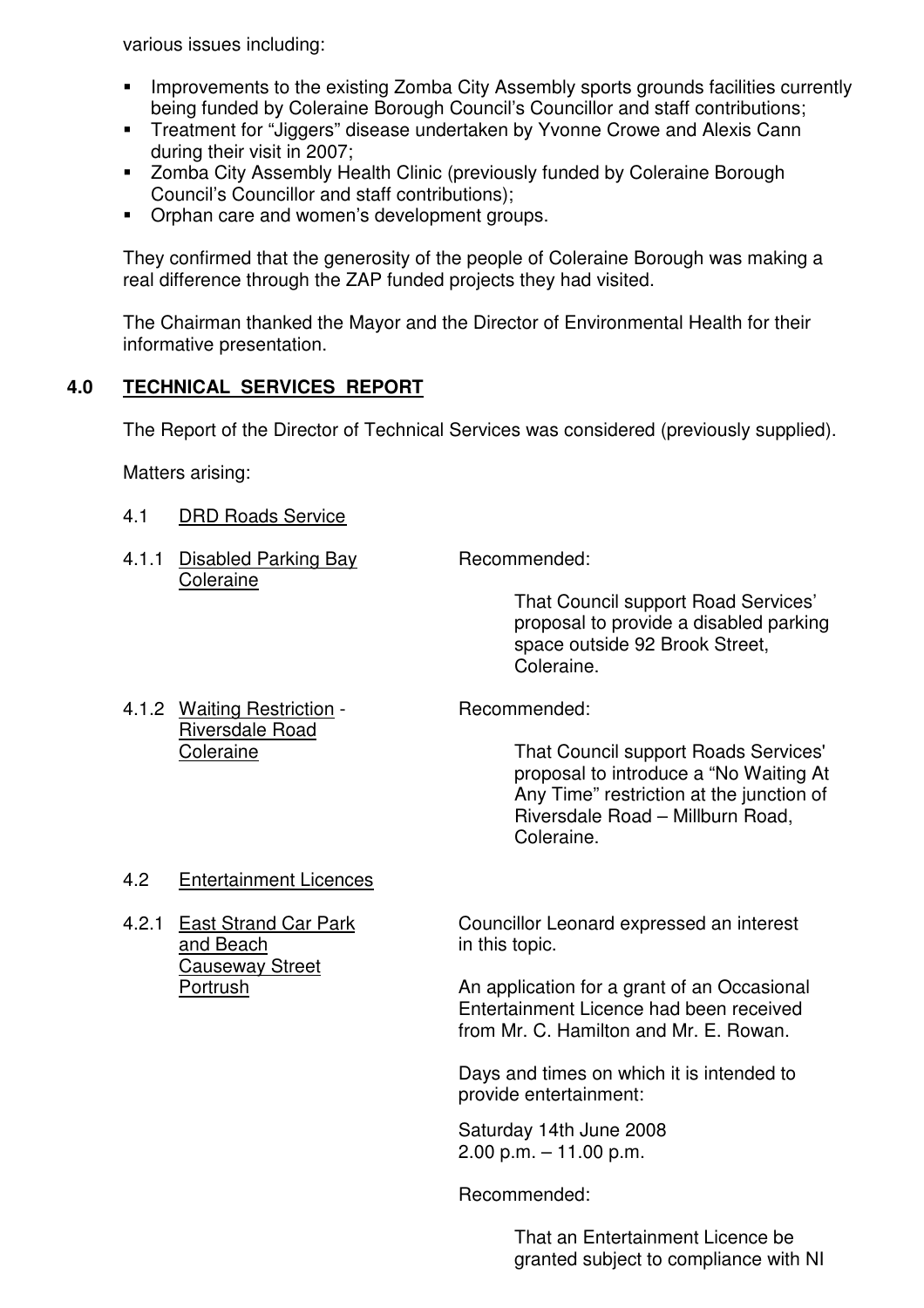Fire and Rescue Service's recommendation and all other requirements required by Council's Licensing Department.

4.2.2 Garage/Store **An application for a grant of an Occasional** 20 Mayoghill Road Entertainment Licence had been received Garvagh **from Mr. D. McFetridge.** 

> Days and hours on which it is intended to provide entertainment:

Friday 4th July 2008  $7.30$  p.m.  $-1.00$  a.m.

Recommended:

That an Entertainment Licence be granted subject to no objections being received within the statutory period of 28 days and subject to compliance with recommendations made by Council's Licensing Department.

4.2.3 The York **An application for a grant of an Entertainment** 2 Station Road Licence in respect of the First Floor Restaurant Portstewart **had been received from Mr. H. Pollock.** 

> Days and times on which it is intended to provide entertainment:

 Monday/Tuesday – Saturday/Sunday 11.30 a.m. – 1.00 a.m. Sunday 12.30 p.m. – midnight

Members noted that discussions had been held with the applicant and words had been amended.

Recommended:

 That an Entertainment Licence be granted subject to the undernoted special conditions:

- 1. All music for the first floor restaurant must be inaudible in all neighbouring residential properties.
- 2. The music must be in the form of background music and must not exceed 84dBA and be provided through a preset noise limiter calibrated to Council's Environmental Health Department's satisfaction. Only one designated electrical socket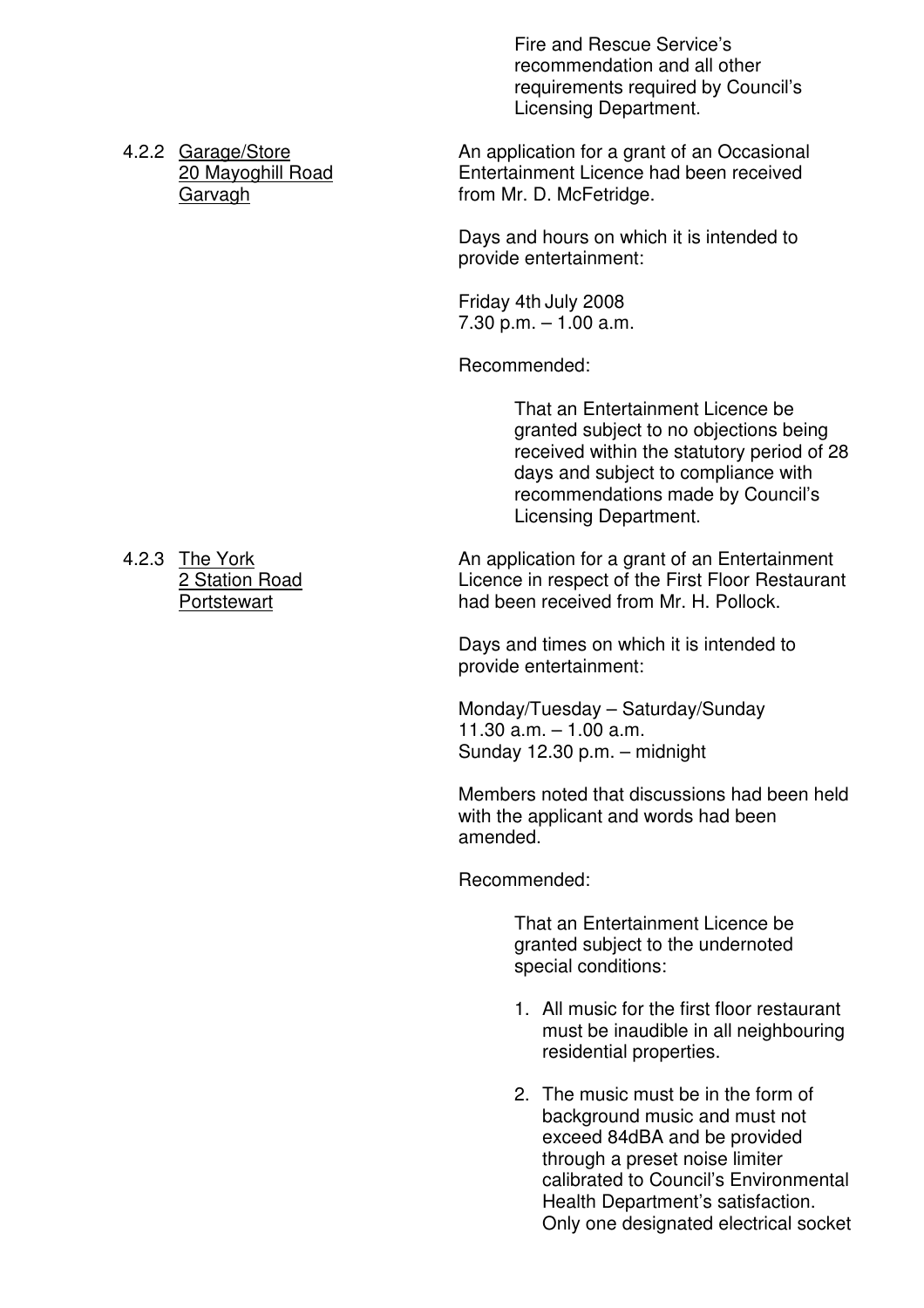wired into the noise limiter to be used for such purpose.

- 3. The balcony windows and doors must be kept closed and alarmed to avoid being opened during times of entertainment provision.
- 4. All door supervisors employed within the licensed premises must be registered with a scheme recognised by Coleraine Borough Council.

4.3 Staff Replacement - Consideration was given to information on this Energy/Facilities topic, as detailed in the report.

Recommended:

 That Council re-evaluate and develop the Technical Assistant post in Technical Services which would be vacant due to retirement in mid July  $2008.$ 

> Members noted that the salary scale of the new post would be graded at SO1/2.

- 4.4 For Information
- 

 4.4.1 Special Areas of Members noted that the undernoted areas Conservation **had been chosen as areas of special** conservation:

- o Cam Glenshane Pass
- o Magilligan

- 4.5 Building Control
- 

 4.5.1 Approvals Members noted that approval had been granted for twenty applications.

#### **5.0 LEISURE SERVICES REPORT**

The Report of the Director of Leisure Services was considered (previously supplied).

Matters arising:

5.1 Christie Park Consideration was given to information on this Coleraine topic, as detailed in the report.

 Dr. Blackstock recommended that two poplar trees be felled to ensure the safety of road users. The contract of the contract of the contract of the contract of the contract of the contract of the con

> A member suggested that the more stable tree be retained. The Director of Leisure Services would consult with Dr. Blackstock and report

Services Manager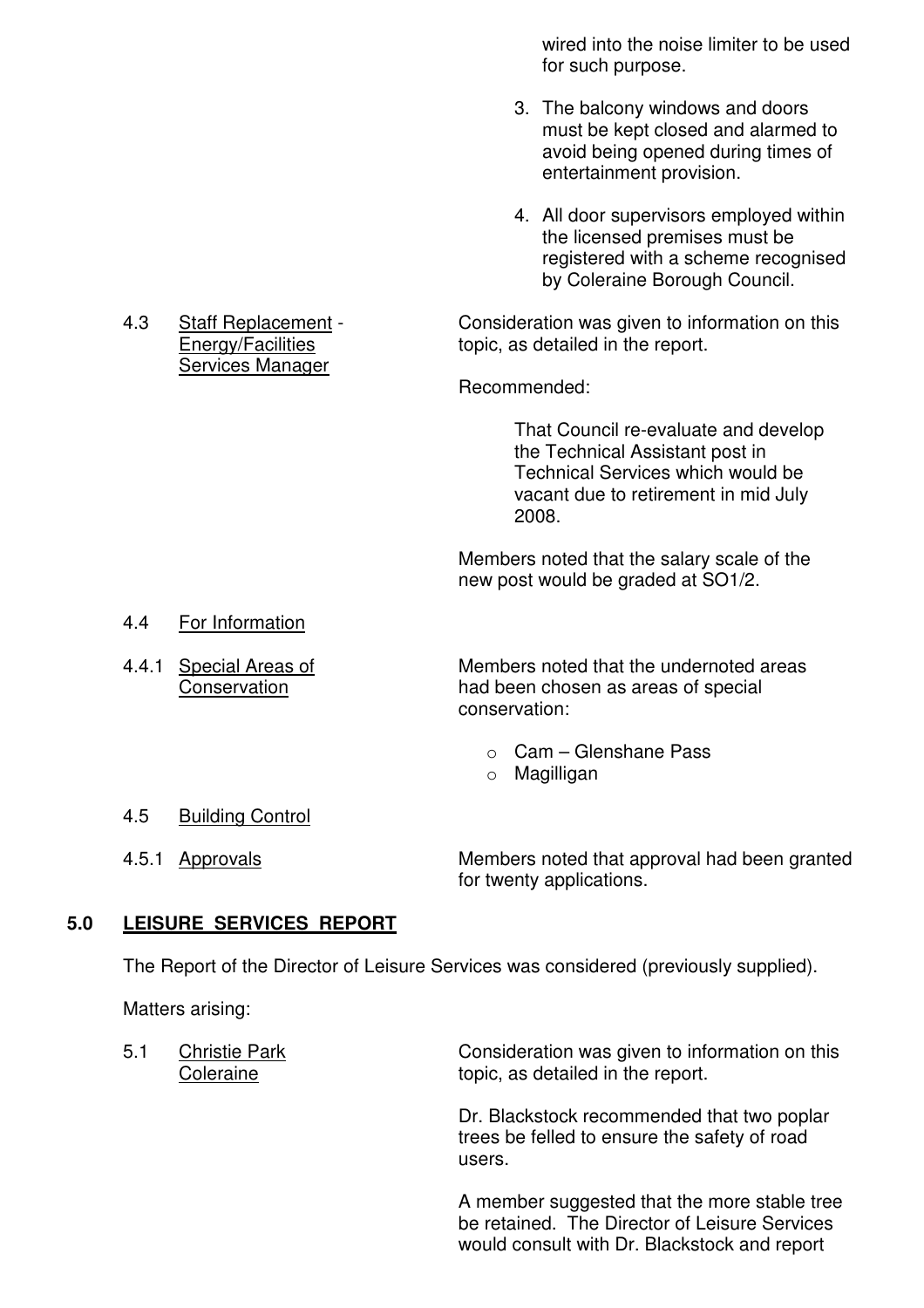back at the end of the month.

5.2 West Bay **As part of the planning consent for the**  Portrush construction of a new water service pumping station and toilet at West Bay, Portrush, the Water Service was to provide plants and trees in an agreed landscaping scheme.

> The Water Service had written to the Planning Service requesting that the condition be lifted. The Planning Service was now seeking Council's opinion.

 Following the advice of Parks staff against proceeding with the landscaping scheme it was proposed by Councillor McQuillan:

> That Council approve Water Service's request for the planting condition to be wavered.

 Several members suggested that planting something would be better than nothing.

 It was then proposed by Councillor Ms. Alexander, seconded by the Mayor and recommended:

> That Council confirm that the landscaping scheme should be undertaken by Water Service in accordance with the planning condition.

Councillor McQuillan withdrew his proposal.

5.3 Select Lists – A public advertising exercise was carried out Carrick Dhu seeking firms wishing to be included on Amenity Blocks select lists for this project.

> The project architects, Fleming McKernan Associates, and the M & E Consultants, Cogan & Shackleton, had looked at all applicants and scored each under the following; Current Contracts, Previous Experience, Company

 Structure, Financial Standing, Trade Standing, Fair Employment Compliance, H & S Policies and Insurance. The results of this matrix are listed below:

|    | <b>Name</b>              | <b>Address</b> | <b>Score</b> |
|----|--------------------------|----------------|--------------|
|    | <b>Kennedy Group</b>     | Coleraine      | 199          |
| 2. | <b>JPM Contracts Ltd</b> | Dungiven       | 196          |
| 3. | McCloskey & O'Kane       | Limavady       | 195          |
| 4. | Patton Group             | Ballymena      | 195          |
| 5. | T & A McKernohan         | <b>Mallusk</b> | 194          |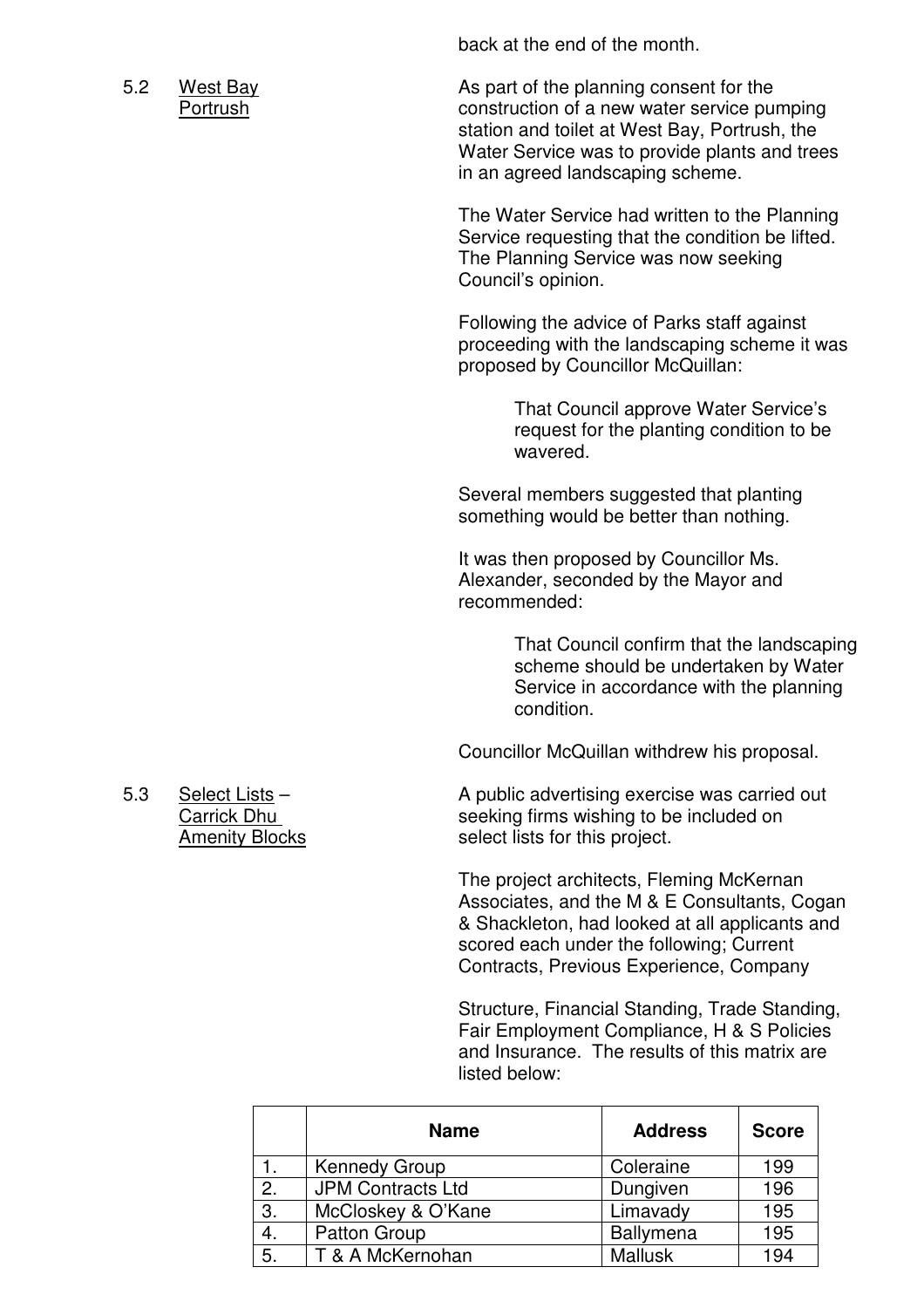| 6.  | MSM (Contracts) Ltd               | Portadown      | 190 |
|-----|-----------------------------------|----------------|-----|
| 7.  | Harte & Eakin Ltd                 | Coleraine      | 188 |
| 8.  | Martin & Hamilton Ltd             | Limavady       | 186 |
| 9.  | C J Dillon & Sons                 | Dunloy         | 183 |
| 10. | <b>QMAC Construction</b>          | Dungannon      | 179 |
| 11. | <b>New Quay Construction</b>      | Craigavon      | 172 |
| 12. | Reynolds & Bennett                | Antrim         | 168 |
| 13. | O'Neill & Brady Ltd               | Coalisland     | 166 |
| 14. | <b>Bradley Construction</b>       | Omagh          | 160 |
| 15. | <b>JFM Construction Ltd</b>       | Toomebridge    | 155 |
| 16. | <b>PRH Construction NI Ltd</b>    | Portglenone    | 154 |
| 17. | <b>Dixon Contractors</b>          | Dunloy         | 153 |
| 18. | <b>Louerne Construction</b>       | Strabane       | 152 |
| 19. | Red Sky Group Ltd                 | <b>Belfast</b> | 151 |
| 20. | E Kearney & Son                   | Portglenone    | 150 |
| 21. | Stewart & McConnell (Derry) Ltd   | Londonderry    | 146 |
| 22. | <b>Piperhill Construction Ltd</b> | Ballymoney     | 132 |
| 23. | R J McKelvey                      | Castlederg     | 127 |

Recommended:

 That firms 1–9 be asked to tender for the above scheme as recommended by Fleming McKernan Associates.

 Council's M & E Consultants have analysed the Mechanical and Electrical contractors using similar criteria with the following results:

# Electrical Sub-Contract

|                  | <b>Name</b>                     | <b>Address</b> | <b>Score</b> |
|------------------|---------------------------------|----------------|--------------|
| 1.               | <b>RED Electrics</b>            | Newtownabbey   | 151          |
| 2.               | <b>Dowds Electrical</b>         | Ballymoney     | 149          |
| 3.               | <b>Stothers</b>                 | <b>Belfast</b> | 149          |
| 4.               | Blackbourne                     | Antrim         | 148          |
| 5.               | <b>Braid Electrical</b>         | Ballymena      | 147          |
| 6.               | Rotary                          | Newtownabbey   | 145          |
| $\overline{7}$ . | <b>RHK Davidson</b>             | Coleraine      | 145          |
| 8.               | <b>HM Electrics</b>             | Maghera        | 145          |
| 9.               | <b>MD Electrical</b>            | Omagh          | 142          |
| 10.              | Hutton M & E                    | <b>Belfast</b> | 141          |
| 11.              | JD McGeown                      | <b>Belfast</b> | 140          |
| 12.              | <b>Taggart Electrical</b>       | Omagh          | 140          |
| 13.              | Irwin Group                     | Armagh         | 139          |
| 14.              | Red Sky Group Ltd               | <b>Belfast</b> | 136          |
| 15.              | <b>AEM</b>                      | <b>Belfast</b> | 134          |
| 16.              | Locksley Engineering            | <b>Belfast</b> | 129          |
| 17.              | <b>PCD Contractors</b>          | Ahoghill       | 125          |
| 18.              | <b>CPL Engineering</b>          | Antrim         | 119          |
| 19.              | <b>Gordon Wilson Electrical</b> | Castlederg     | 117          |
| 20.              | J & G Engineering               | <b>Belfast</b> | 117          |
| 21.              | <b>Darson Services</b>          | Newtownabbey   | 116          |
| 22.              | <b>AJM Electrical Ltd</b>       | Garvagh        | 95           |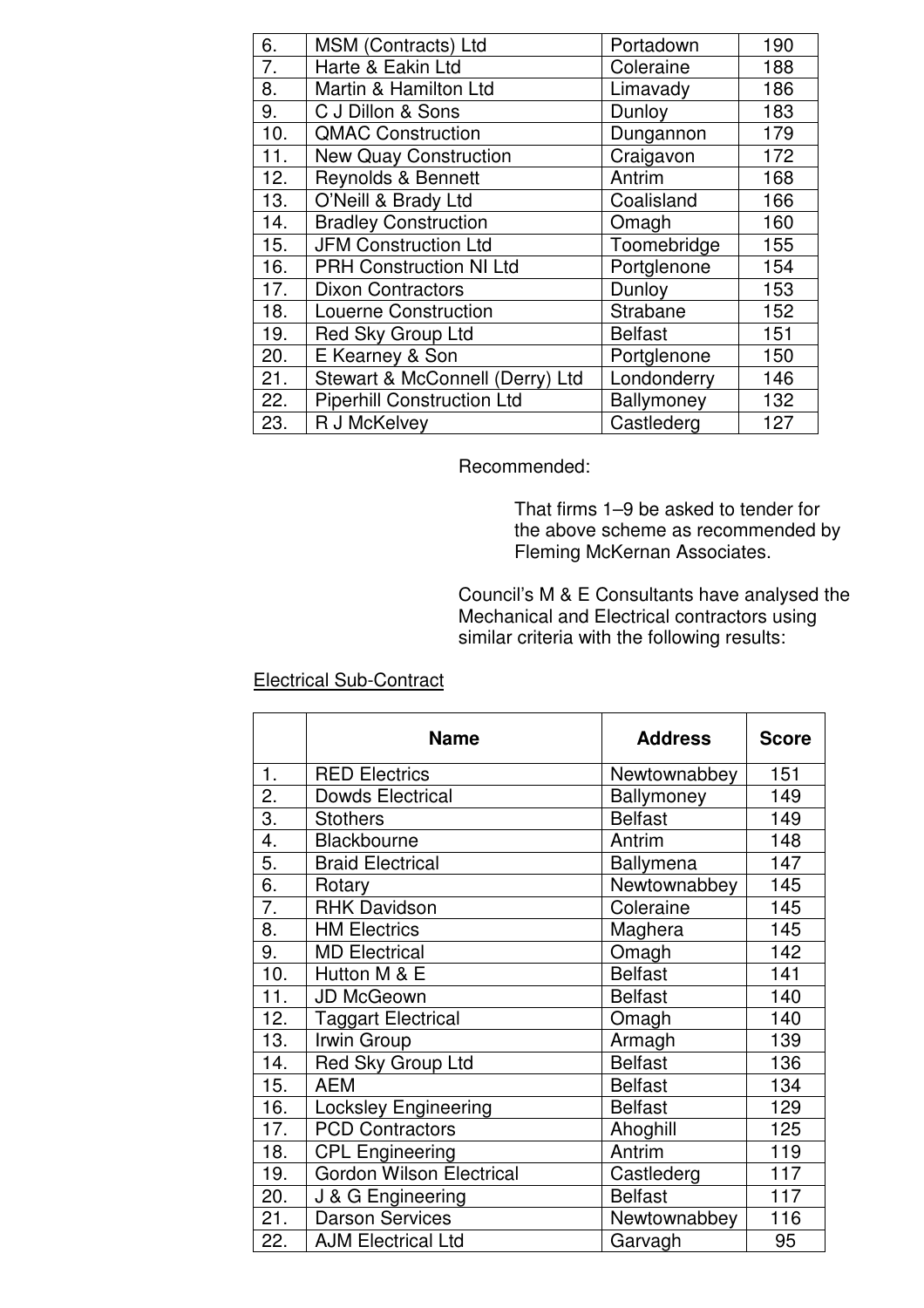| 23. | <b>CLM</b><br>Limited | <b>Belfast</b> | 86 |
|-----|-----------------------|----------------|----|
|-----|-----------------------|----------------|----|

#### Mechanical Sub-Contract

 $\overline{\phantom{a}}$ 

|                   | <b>Name</b>                     | <b>Address</b>   | <b>Score</b> |
|-------------------|---------------------------------|------------------|--------------|
| 1.                | Hutton M & E                    | <b>Belfast</b>   | 150          |
| 2.                | <b>Stothers</b>                 | <b>Belfast</b>   | 149          |
| 3.                | Rotary                          | Newtownabbey     | 145          |
| 4.                | Michael Nugent                  | Londonderry      | 144          |
| 5.                | Devlin Mechanical               | Toomebridge      | 136          |
| 6.                | <b>Litton Group</b>             | Lisburn          | 135          |
| 7.                | P & H Services                  | Coleraine        | 135          |
| 8.                | Blackbourne                     | Antrim           | 135          |
| 9.                | Red Sky Group Ltd               | <b>Belfast</b>   | 133          |
| 10.               | <b>White Engineering</b>        | Stoneyford       | 132          |
| $\overline{11}$ . | <b>MM Building Services Ltd</b> | <b>Belfast</b>   | 131          |
| 12.               | <b>Maurice Stevenson</b>        | Craigavon        | 131          |
| 13.               | <b>AEM</b>                      | <b>Belfast</b>   | 130          |
| 14.               | Victoria Mechanical             | Holywood         | 126          |
| 15.               | <b>CPL Engineering Ltd</b>      | Antrim           | 119          |
| 16.               | John Lynn                       | Cookstown        | 105          |
| 17.               | Martin M & E                    | <b>Ballymena</b> | 95           |

Recommended:

 That the first eight companies in both the Electrical and Mechanical matrix be placed on the select list and invited to tender for the Electrical and Mechanical Contracts for the Carrick Dhu Amenity Blocks Scheme as recommended by Cogan & Shackleton, subject to clarification about the procedure for selecting sub-contractors being best practice.

 The Leisure Services Officer (Facilities) would report back to the next Council meeting.

 2008 to update members on the current position of Coleraine Showgrounds.

 5.4 Requests for Assistance

|     | 5.4.1 Provincial Towns<br><b>Bowling Club</b> | Council is recommended to approve a grant of<br>£350 to the Provincial Towns Bowling Club to<br>assist them with hosting an international<br>bowling tournament in October 2008. |
|-----|-----------------------------------------------|----------------------------------------------------------------------------------------------------------------------------------------------------------------------------------|
|     | 5.4.2 Talks and Tours 2008                    | Council is recommended to approve a grant of<br>£800 to the University of Ulster to assist with<br>their Talks and Tours programme.                                              |
| 5.5 | <b>Coleraine Showgrounds</b>                  | Members noted that a special meeting of<br>Council would be held on Thursday 12 <sup>th</sup> June,                                                                              |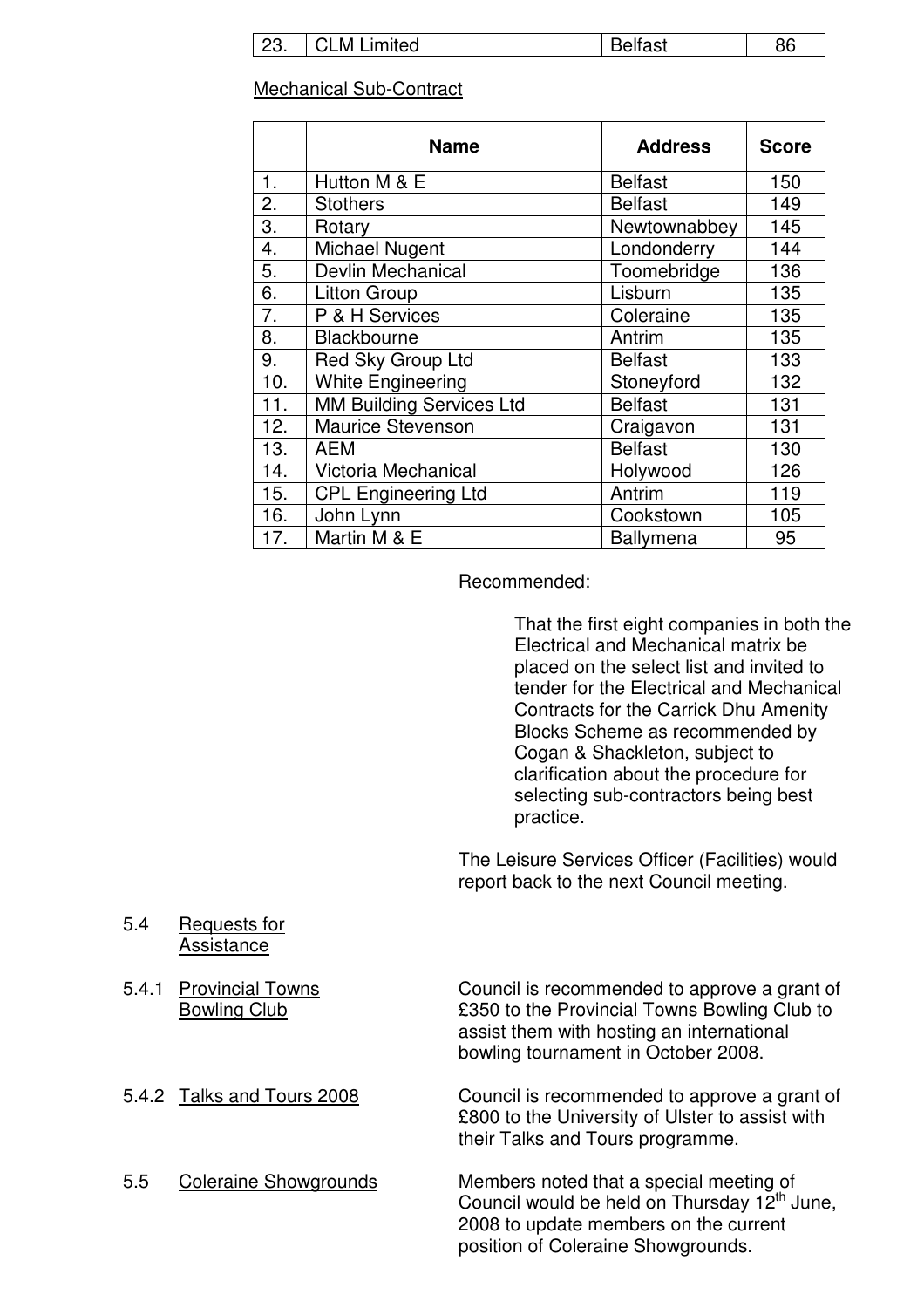5.6 For Information Members noted information on the following, as detailed in the report:

- Ford Fair,  $1<sup>st</sup>$  June Dunluce Centre, Portrush
- Waterways Ireland Riverfest,  $14^{th} 15^{th}$ June, Christie Park, Coleraine
- A Flavour of France,  $21<sup>st</sup>$  June, Coleraine
- **Guided Walks Programme**
- NI International Airshow 2008, West Bay, Portrush, Saturday 6<sup>th</sup> and Sunday 7<sup>th</sup> September.
- **Seaside & Rural Multi-Sports Summer** Camps 2008
- **Summer Recreation Programme 2008**
- **Causeway Museum Service** 
	- o Mountsandel E-learning Resource
	- o 'Stories of People and Spaces'
	- o NI Community Archive

# **6.0 ENVIRONMENTAL HEALTH REPORT**

 The Report of the Director of Environmental Health was considered (previously supplied).

Matters arising:

| 6.1 | <b>Legal Proceedings</b>                                            | It was agreed to discuss these proceedings<br>"In Committee" at the end of the meeting.                                                                                                                                                                                                                                              |
|-----|---------------------------------------------------------------------|--------------------------------------------------------------------------------------------------------------------------------------------------------------------------------------------------------------------------------------------------------------------------------------------------------------------------------------|
| 6.2 | Safer Bonfire Campaign -<br>Promoting Safety,<br>Sustainability and | Consideration was given to information on<br>this topic, as detailed in the report.                                                                                                                                                                                                                                                  |
|     | <b>Community Involvement</b>                                        | Recommended:                                                                                                                                                                                                                                                                                                                         |
|     |                                                                     | That Council support the Safer Bonfire<br>Campaign and endorse the new child<br>friendly leaflet.                                                                                                                                                                                                                                    |
|     |                                                                     | A member noted that Community Festival<br>Funding could have been used to support the<br>Safer Bonfire Campaign but the application date<br>was now past. Following a request for more<br>transparency, the list of applicants who had<br>secured Community Festival Funding and the<br>amounts which were granted would be provided |

6.3 Environmental Health It was proposed by Alderman McClarty,

at the next Policy and Development meeting.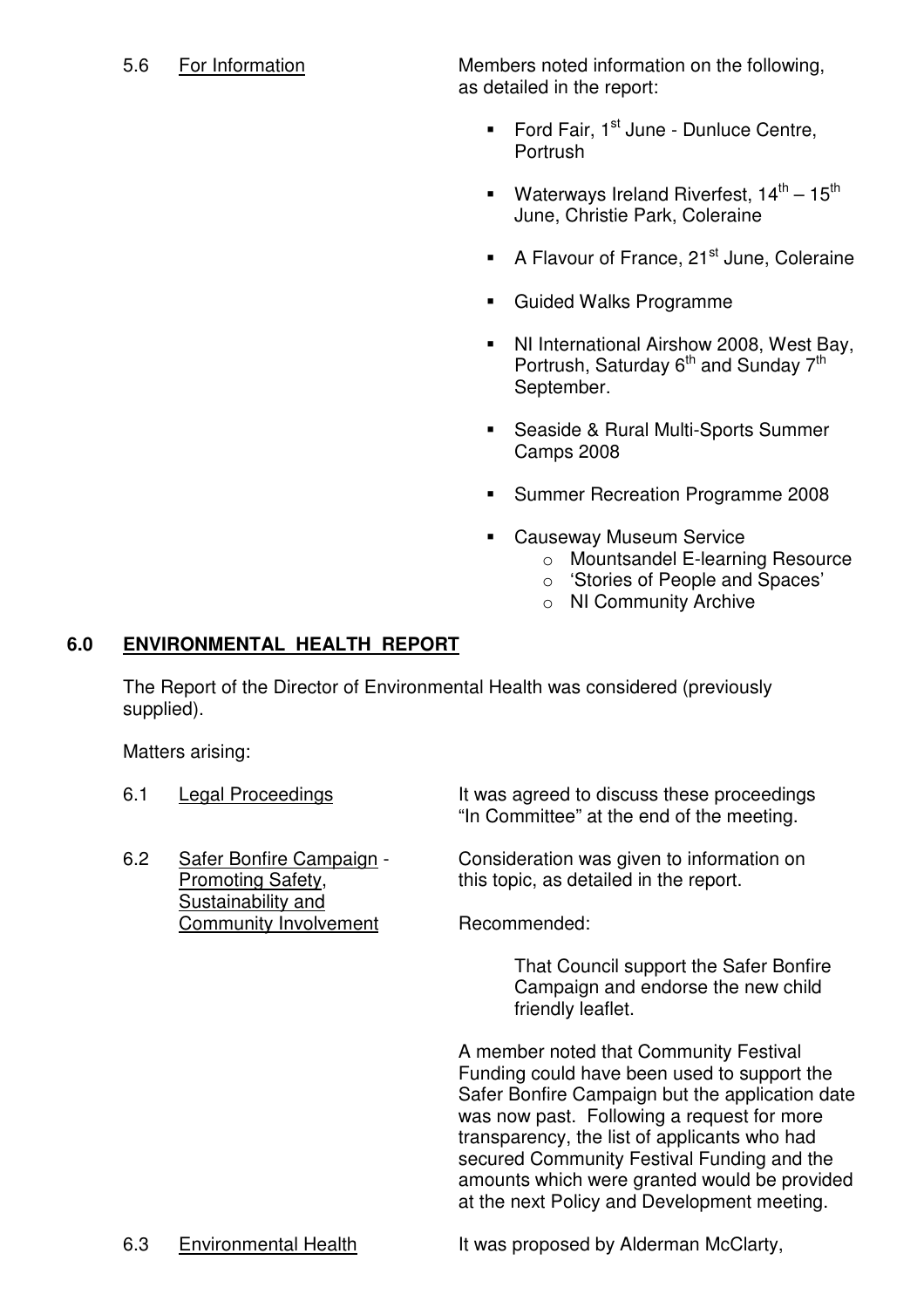|       | Annual Report and<br>Food Service Plan | seconded by Councillor Fitzpatrick and<br>recommended:                                                                                                                                                                  |
|-------|----------------------------------------|-------------------------------------------------------------------------------------------------------------------------------------------------------------------------------------------------------------------------|
|       |                                        | That Council approve the 2008/2009<br>Food Service Plan.                                                                                                                                                                |
|       |                                        | Members noted that copies of the plan would be<br>available in the library.                                                                                                                                             |
| 6.4   | For Information                        |                                                                                                                                                                                                                         |
| 6.4.1 | North West 200 - 2008                  | Members noted that the North West 200<br>Committee would convene in September 2008<br>to evaluate the outcomes of various wash-up<br>meetings to consider what, if any, lessons could<br>be learned for the 2009 event. |

6.4.2 Outcome of Legal Members noted that a successful Dangerous Dogs (NI) Order 1991

Proceedings – prosecution for dog offences in Coleraine<br>The Dogs (NI) Order 1983 had resulted in fines and costs amounting had resulted in fines and costs amounting as amended by the to £340 in March 2008 and £286 in May 2008.

# **7.0 NILGA - LOCAL GOVERNMENT ACTION ON CLIMATE CHANGE**

Members endorsed the NILGA draft report with the proviso that more information on costs and funding was needed.

# **8.0 DOCUMENTS TABLED**

- (a) Area Plan Decision Booklet for Northern Ireland Post Office
- (b) Sustrans' Annual Review 2007

# **9.0 COLERAINE ACADEMICAL INSTITUTION**

 Read letter of thanks from Team FUGA, which Council supported financially in the 2008 World Champions schools competition in Malaysia.

# **10.0 ROSELICK NI WATER TREATMENT WORKS**

 A member complained about the smell from the new treatment works at Roselick. The Principal Environmental Health Officer advised that the matter was being investigated.

# **11.0 NORTH WEST REGION WASTE MANAGEMENT GROUP (NWRWMG)**

 Members asked to see CCTV footage of the disorderly protest which took place at a meeting organised by the NWRWMG in the Council Offices on Wednesday 28<sup>th</sup> May, 2008. A member queried if controversial meetings should be held in Cloonavin. The Head of Administrative Services advised members that Cloonavin rooms are made available to groups and bodies that are proactively facilitated by Council.

> Following Council's recent support for an information meeting for the residents, Cloonavin had been deemed, by Officers, to be a suitable location for that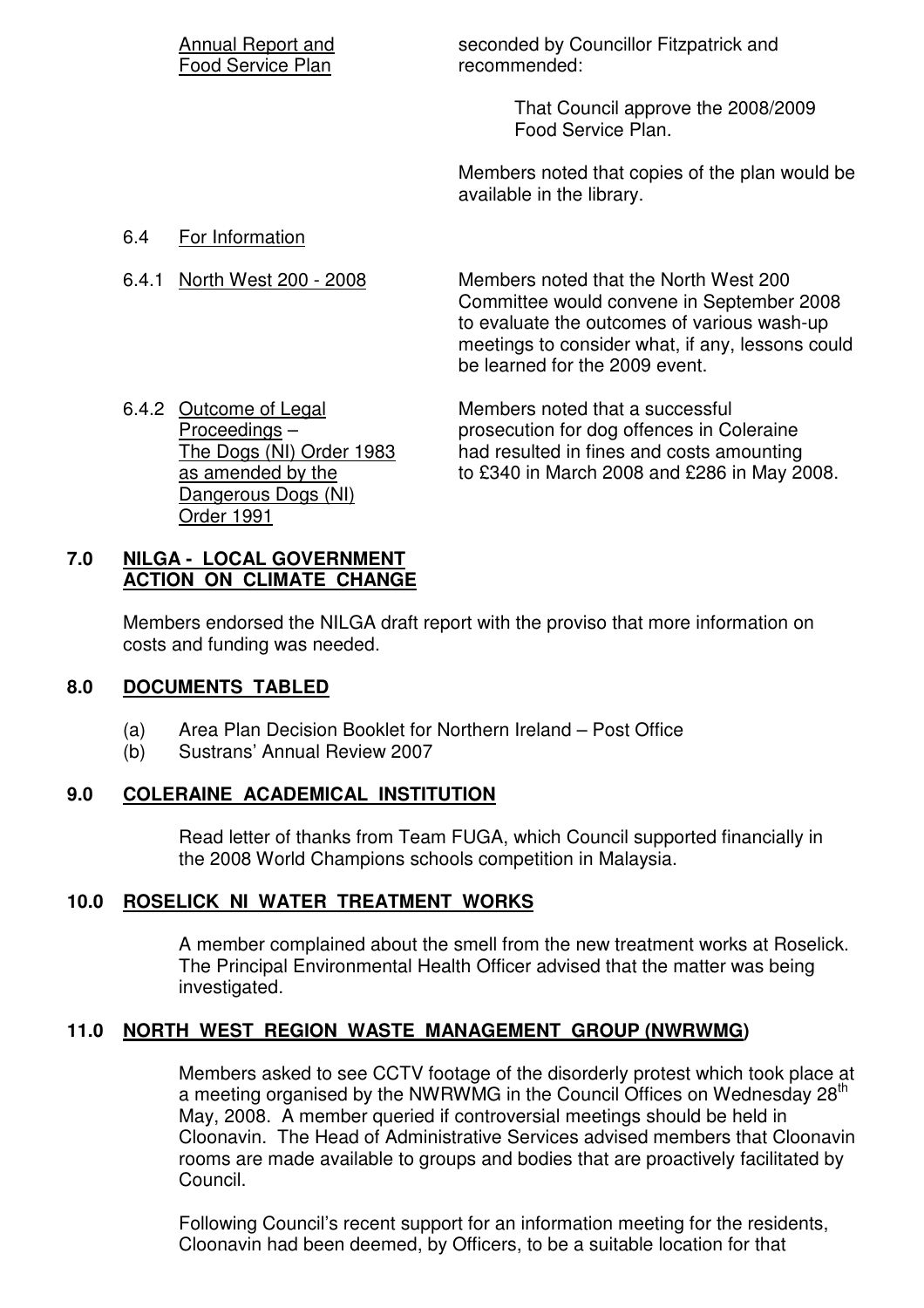NWRWMG meeting. The Acting Town Clerk and Chief Executive would follow-up the request for CCTV footage.

 Members noted that most of the protesters were orderly in their behaviour, whilst deploring the threatening behaviour towards speakers at the meeting and towards Council staff.

 It was proposed by Councillor Dallat, seconded by Councillor McQuillan and recommended:

 That Council establish a Working Group, comprising the six Bann members, to address community concerns about waste management facilities in the Bann District Electoral Area.

#### **12.0 DOG FOULING**

 A member asked for more action to reduce dog fouling on streets and suggested a future debate. Technical Services would respond to this suggestion.

#### **14.0 THANKS**

 The Chairman, Councillor McPherson, thanked members and officers for their support during his term as Chairman of the Leisure and Environment Committee.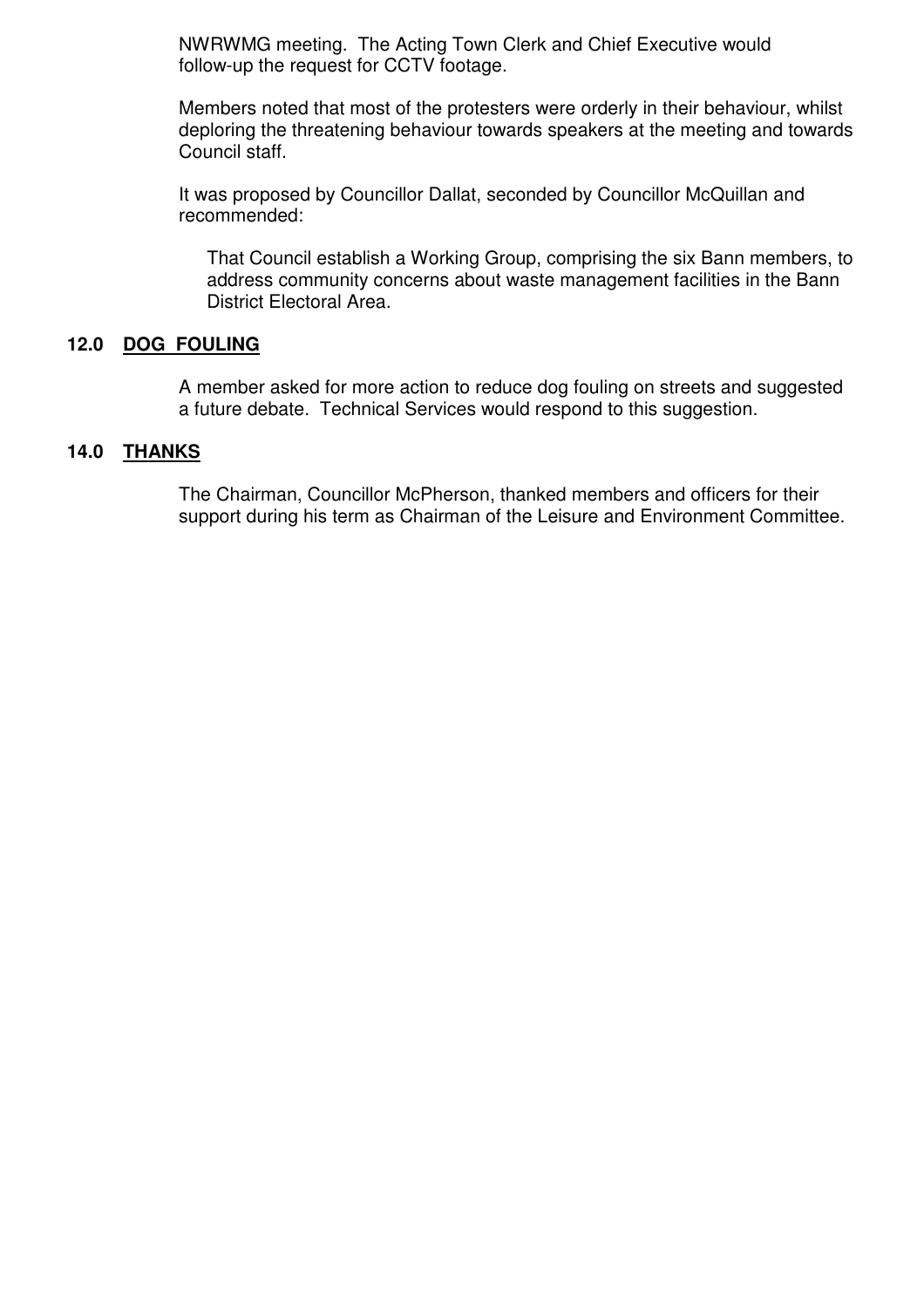#### **PLANNING COMMITTEE**

**10th June, 2008**

| Present:                                 | Councillor W. A. King in the Chair<br>The Mayor, Councillor D. D. Barbour                                                                                                                                                          |                                                                                                                                                                                     |
|------------------------------------------|------------------------------------------------------------------------------------------------------------------------------------------------------------------------------------------------------------------------------------|-------------------------------------------------------------------------------------------------------------------------------------------------------------------------------------|
|                                          |                                                                                                                                                                                                                                    |                                                                                                                                                                                     |
|                                          | The Deputy Mayor, Alderman W. T. Creelman                                                                                                                                                                                          |                                                                                                                                                                                     |
|                                          | <b>Aldermen</b>                                                                                                                                                                                                                    |                                                                                                                                                                                     |
|                                          | E. T. Black (Mrs.)<br>M. T. Hickey (Mrs.)                                                                                                                                                                                          | W. J. McClure<br>(Items $1.0 - 6.1$ )                                                                                                                                               |
|                                          | <b>Councillors</b>                                                                                                                                                                                                                 |                                                                                                                                                                                     |
|                                          | C. S. Alexander (Ms.)<br>J. M. Bradley<br>(Items $3.18 - 9.2$ )<br>O. M. Church (Mrs.)<br>J. J. Dallat<br>(Items $3.18 - 9.2$ )<br>T. J. Deans<br>E. P. Fielding (Mrs.)<br><b>B.</b> Fitzpatrick                                   | S. Gilkinson<br>N. F. Hillis<br>(Items $3.18 - 9.2$ )<br>E. A. Johnston (Mrs.)<br><b>B.</b> Leonard<br>G. L. McLaughlin<br>R. A. McPherson<br>A. McQuillan<br>(Items $3.18 - 9.2$ ) |
| <u>Also in</u><br>Attendance:            | Representatives from the Planning Service -<br>Mr. P. Duffy and Mr. R. McGrath                                                                                                                                                     |                                                                                                                                                                                     |
| <b>Officers in</b><br><b>Attendance:</b> | Acting Town Clerk and Chief Executive (Items 1.0 - 3.18),<br>Administrative Officer, Principal Environmental Health<br>Officer, Waste and Recycling Officer (Items 1.0 - 3.18),<br>Head of Administrative Services (Item 3.18) and |                                                                                                                                                                                     |

**Apologies:** Alderman McClarty and Councillor Cole

Administrative Assistant

#### **1.0 CHAIRMAN'S REMARKS**

 The Chairman welcomed everyone present to the Meeting including visitors in the public gallery.

 He also expressed thanks to the Ulster Unionist Party for his appointment as Chairman.

#### **2.0 VICE CHAIRMAN**

 It was proposed by Alderman McClure, seconded by Councillor Deans and agreed:

 That Councillor Bradley be appointed Vice Chairman of the Planning Committee.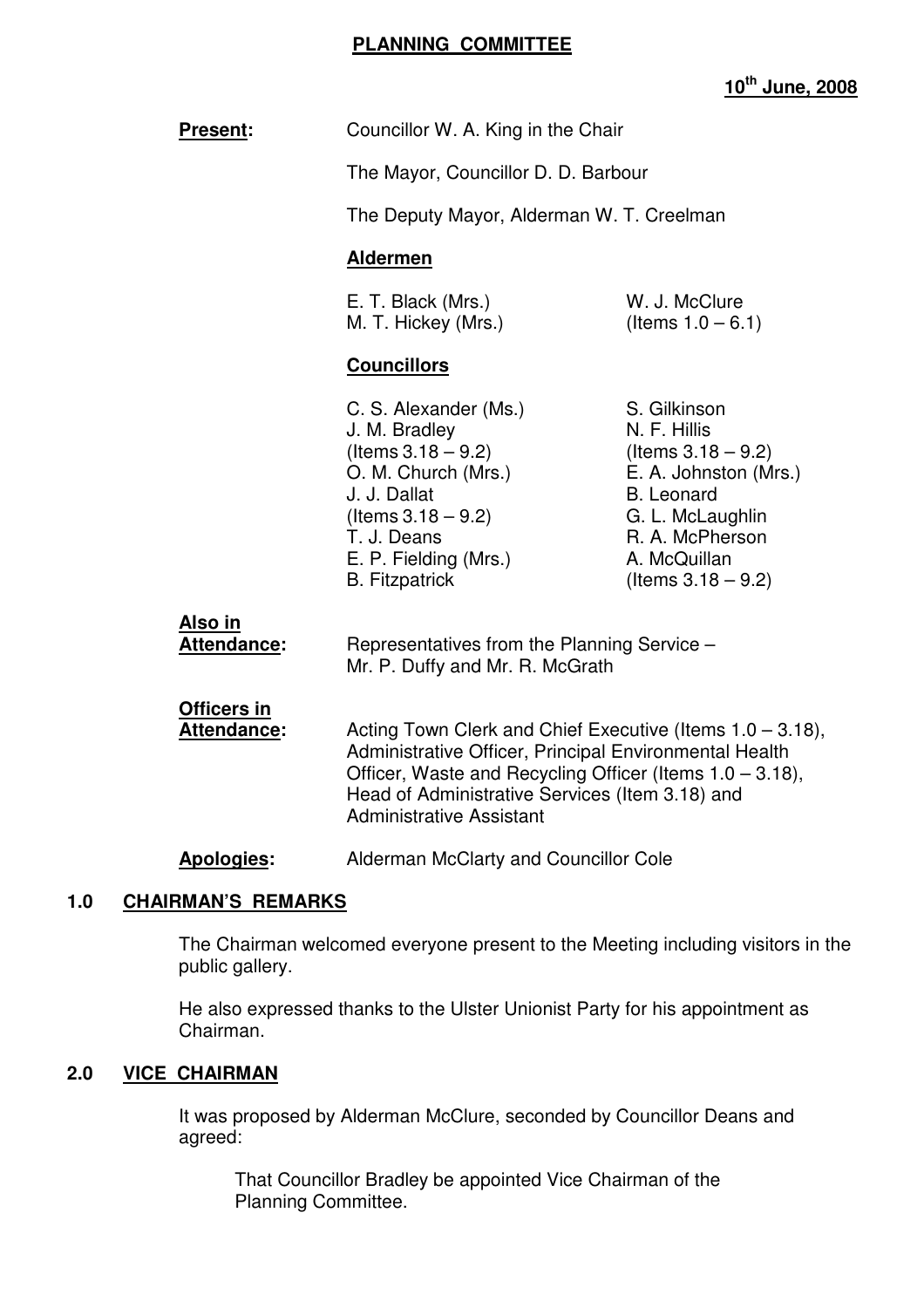### **3.0 PLANNING APPLICATIONS**

A list of ninety-two applications was presented for consideration (previously supplied).

### **Applications Deferred from Previous Meeting**

3.2 Application No. D2

3.3 Application No. D3

3.4 Application No. D4

C/2007/0234/F

C/2007/0083/F

C/2007/0213/RM

3.1 Application No. D1 C/2005/1401/F Extension to existing dwelling to provide attached granny flat accommodation at 18 Ballyhome Road, Coleraine for Mr. D. Hanson

domestic garage to living

accommodation at 42 Priestland Road, Bushmills for Ms. R. Lomas

Two storey retirement dwelling and garage at rear of 84 Lodge Road, Coleraine for Mr. and Mrs. Scharf

Proposed re-development of site to provide 2 no. detached one and a half storey dwellings at Nos. 39 and 41 Ratheane Avenue, Coleraine for Mr. M. Benson

The opinion of the Planning Service was to refuse.

It was proposed by Alderman McClure, seconded by Councillor Deans and unanimously agreed:

> That Council support an approval.

Conversion of existing attached The opinion of the Planning Service was to approve.

> It was agreed that the application be approved.

The opinion of the Planning Service was to approve.

It was agreed that the application be approved.

The opinion of the Planning Service was to approve.

It was agreed that the application be approved.

3.5 Application No. D5 C/2007/0451/F Erection of replacement two storey dwelling at 54 Drumcroone Road,

Coleraine for Mr. M. Patterson

3.6 Application No. D6 C/2007/0497/O Site for 3 no. one and a half storey dwellings at 18 Maboy Road, Boleran, Garvagh for Mr. Clarke

The opinion of the Planning Service was to approve.

It was agreed that the application be approved.

The opinion of the Planning Service was to refuse.

It was proposed by Alderman Mrs. Hickey, seconded by Councillor McLaughlin and agreed:

> That the application be held for seven days to facilitate further consideration by the applicant.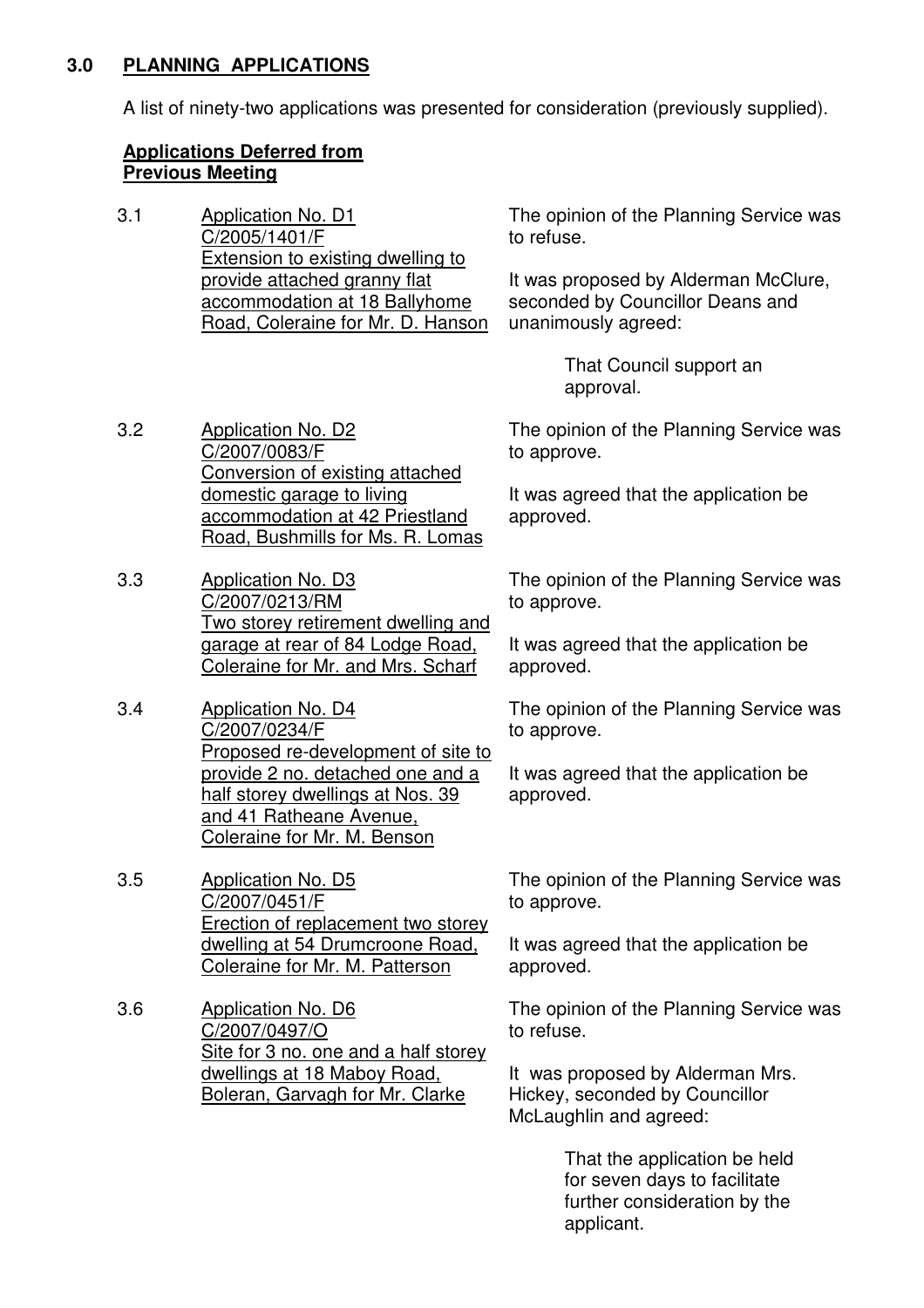- 3.7 Application No. D7 C/2007/0498/F Proposed replacement two storey dwelling at 6 O'Hara Drive, Portstewart for Mr. Fletcher
- 3.8 Application No. D8 C/2007/0500/F Proposed 2 no. semi-detached dwellings adjacent to 96 Blackrock Road, Boveedy, Kilrea for J.I.M. Developments
- 3.9 Application No. D9 C/2007/0602/F Proposed 2 no. dwellings and garages to rear of 61 Dunderg Road, Macosquin, Coleraine for AMG Property Developers Ltd.

The opinion of the Planning Service was to approve.

It was agreed that the application be approved.

The opinion of the Planning Service was to approve.

It was agreed that the application be approved.

The opinion of the Planning Service was to refuse.

It was proposed by Alderman Mrs. Hickey, seconded by Councillor McLaughlin and agreed:

> That the application be held for seven days to facilitate further consideration by the applicant.

3.10 Application No. D10 C/2007/0650/F Extension to existing caravan park for static caravans and the designation of a future amenity area with camping facilities at Tullans Caravan Park lands, approximately 120m west of 46a Newmills Road, Coleraine for Mr. and Mrs. I. McClelland

The opinion of the Planning Service was to refuse.

Following discussion it was proposed by Councillor Ms. Alexander, seconded by Councillor Leonard and unanimously agreed:

> That Council seek an urgent meeting between the Divisional Planning Manager and the Planning Working Group and in the event of an appeal Council support an approval.

It was also agreed that Mr. P. Fleming, Fleming Mounstephen Planning, attend the meeting.

The opinion of the Planning Service was to approve.

It was agreed that the application be approved.

The opinion of the Planning Service was to refuse.

It was agreed that the application be refused.

- 3.11 Application No. D11 C/2007/0845/F Two dwellings with integral garaging at Islay Court/Circular Road, Castlerock for Mr. D. Moore
- 3.12 Application No. D12 C/2007/0848/O Replace 14 and 16 with a single apartment block providing off street parking. The apartments will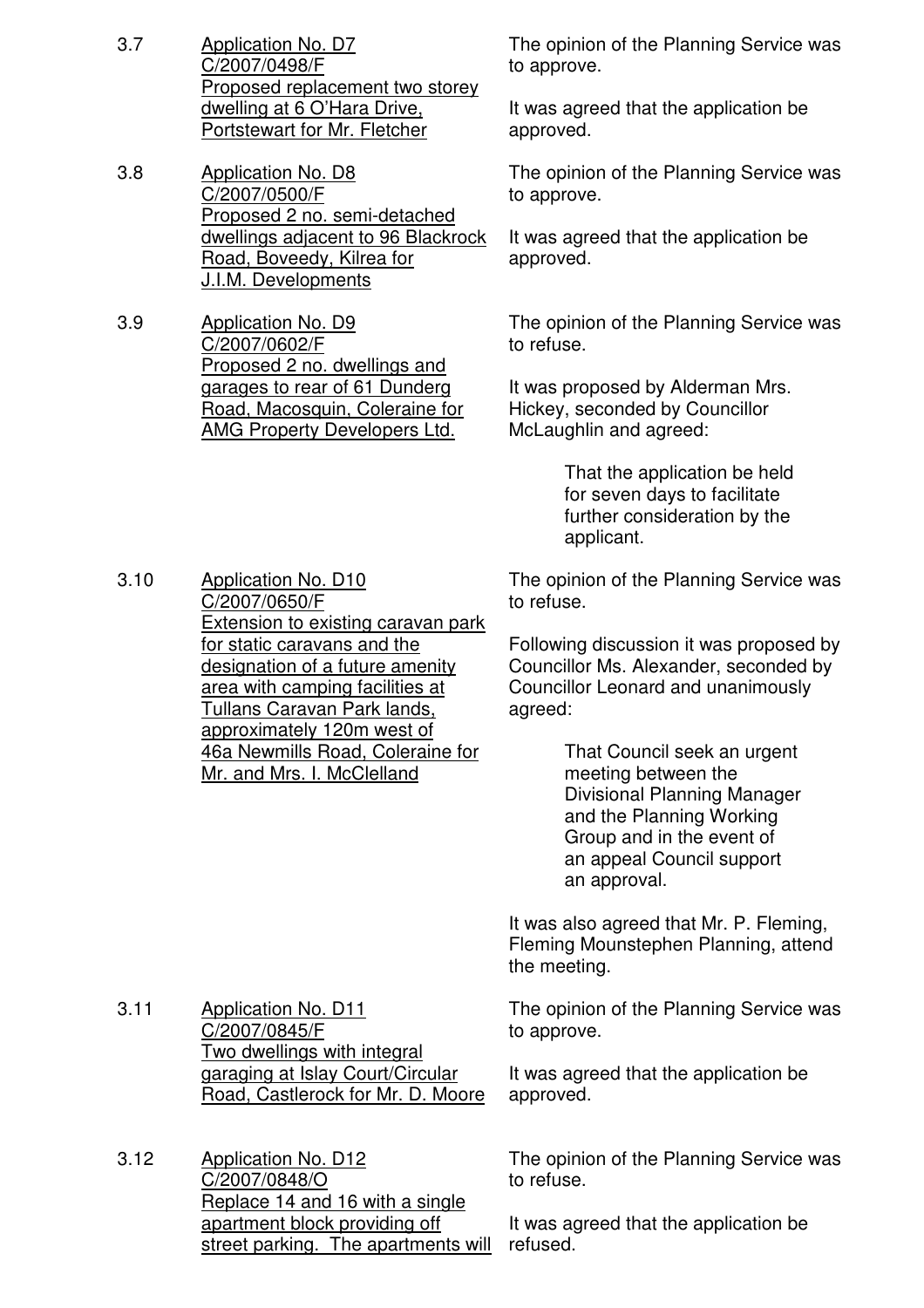be 1 bed, possibly 2 beds, designed and built to a high quality at 14 and 16 Hazelbank Road, Coleraine for Mr. D. O'Donovan

3.13 Application No. D13 C/2007/0970/F Demolition of existing dwelling and construction of 2 no semi-detached dwellings and 1 no. detached dwelling with associated car parking at 1 Fenagh Park, Coleraine for Dolcis Properties

3.14 Application No. D14 C/2007/1104/O Proposed redevelopment of site to provide 7 no. apartments at 72 Portrush Road, Coleraine for Mr. G. Frew

- 3.15 Application No. D15 C/2007/1146/F Proposed replacement dwelling and garage at 23 Greenhill Road, Aghadowey, Ballymoney for Mr. D. McLean
- 3.16 Application No. D16 C/2007/1160/F Proposed two-storey dwelling adjacent to No. 11 Hillview Park, Coleraine for Messrs. T. Austin
- 3.17 Application No. D17 C/2007/1164/F Proposed loft conversion/extension and alterations at 7 Malin Crescent, Portstewart for Mr. and Mrs. C. Doherty

# **New Applications**

3.18 Application No. 1 C/2005/0208/F Waste transfer and materials recovery facility at Craigmore Landfill Site, Craigmore Road, Ringsend, Garvagh for Craigmore Landfill & Recycling

> Application No. 2 C/2005/1379/F Closure of landfill permitted under planning permission C/383/76 at Craigmore Landfill Site, Craigmore Road, Ringsend, Garvagh for

The opinion of the Planning Service was to refuse.

It was agreed that the application be refused.

The opinion of the Planning Service was to refuse.

It was agreed that the application be refused.

The opinion of the Planning Service was to approve.

It was agreed that the application be approved.

The opinion of the Planning Service was to refuse.

The application had now been withdrawn.

The opinion of the Planning Service was to approve.

It was agreed that the application be approved.

The opinion of the Planning Service was to approve both applications.

Following discussion it was proposed by Alderman Mrs. Hickey, seconded by Councillor McLaughlin and agreed:

 That Council suspend Standing Orders for this item in order to facilitate a short presentation on behalf of the residents of Craigmore.

The Chairman welcomed Mr. Anthony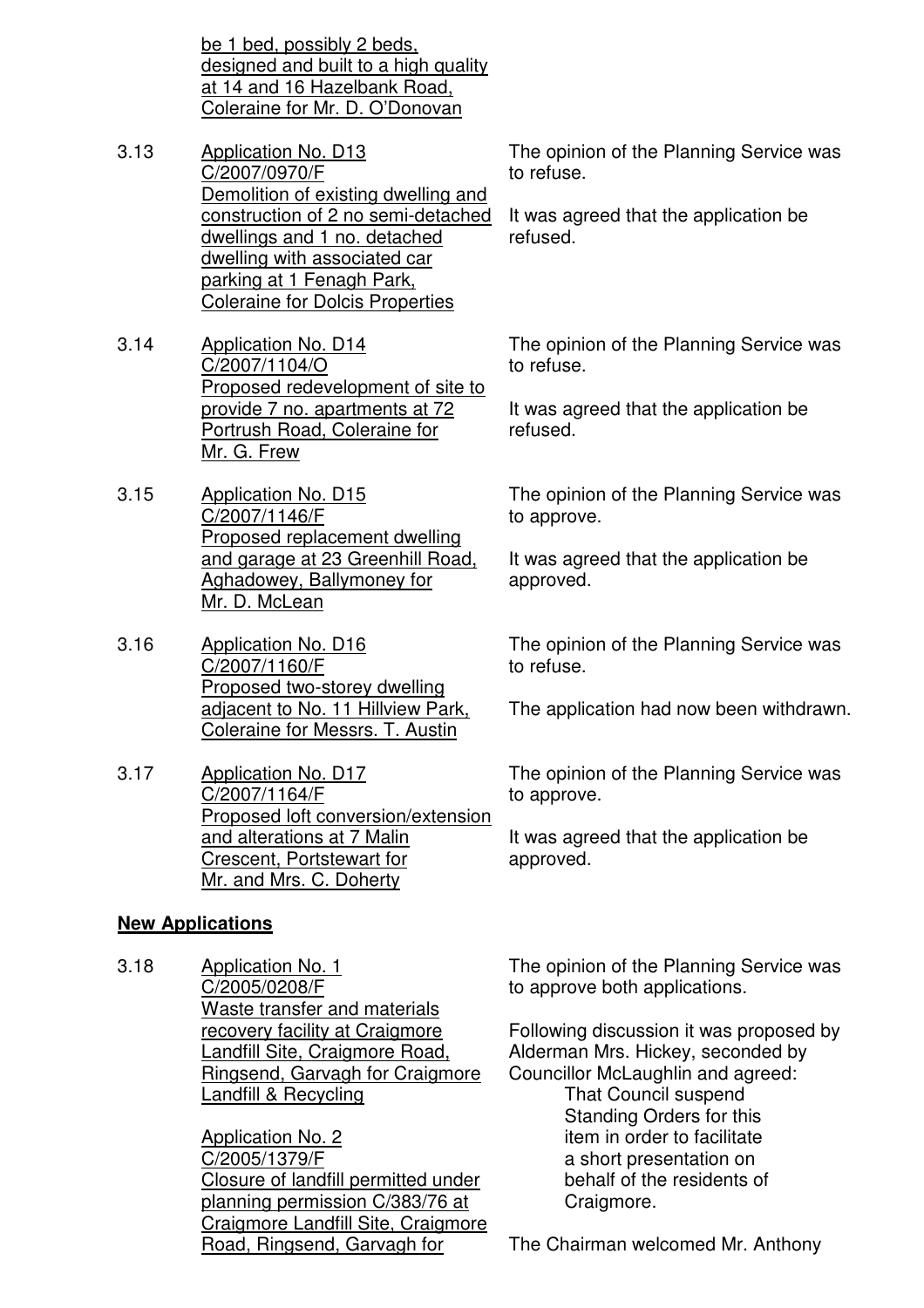Mr. P. Laverty Quinn who addressed Committee on behalf of the residents of Craigmore.

> Mr. Quinn elaborated on the history of the site and the concerns of the local community who sought Council's support in addressing this matter.

> Councillor Dallat advised that he had written to the Minister for the Department of Environment on 30<sup>th</sup> May, 2008 requesting that the applications be halted until the whole matter was thoroughly investigated (circulated to each member).

Following a lengthy discussion it was proposed by Councillor Leonard, seconded by Councillor Dallat and unanimously agreed:

That Council:

- request that the planning applications be put on immediate hold;
- support, in principle, a Public Inquiry and request the Minister to initiate same;
- seek legal advice as to how Council might become involved in a Public Inquiry;
- request an urgent meeting with the Minister;
- arrange a meeting as soon as possible between the recently established Bann DEA Councillors' Working Group and the local residents' association.

3.19 Application No. 4 C/2007/0241/LB Wall mounted and projecting signs at 13 The Diamond, Portstewart for Mr. D. Gordon

The opinion of the Planning Service was to refuse.

It was proposed by Councillor Ms. Alexander and seconded by Alderman Mrs. Black:

> That the application be deferred for one month to facilitate an office meeting on the grounds that all material planning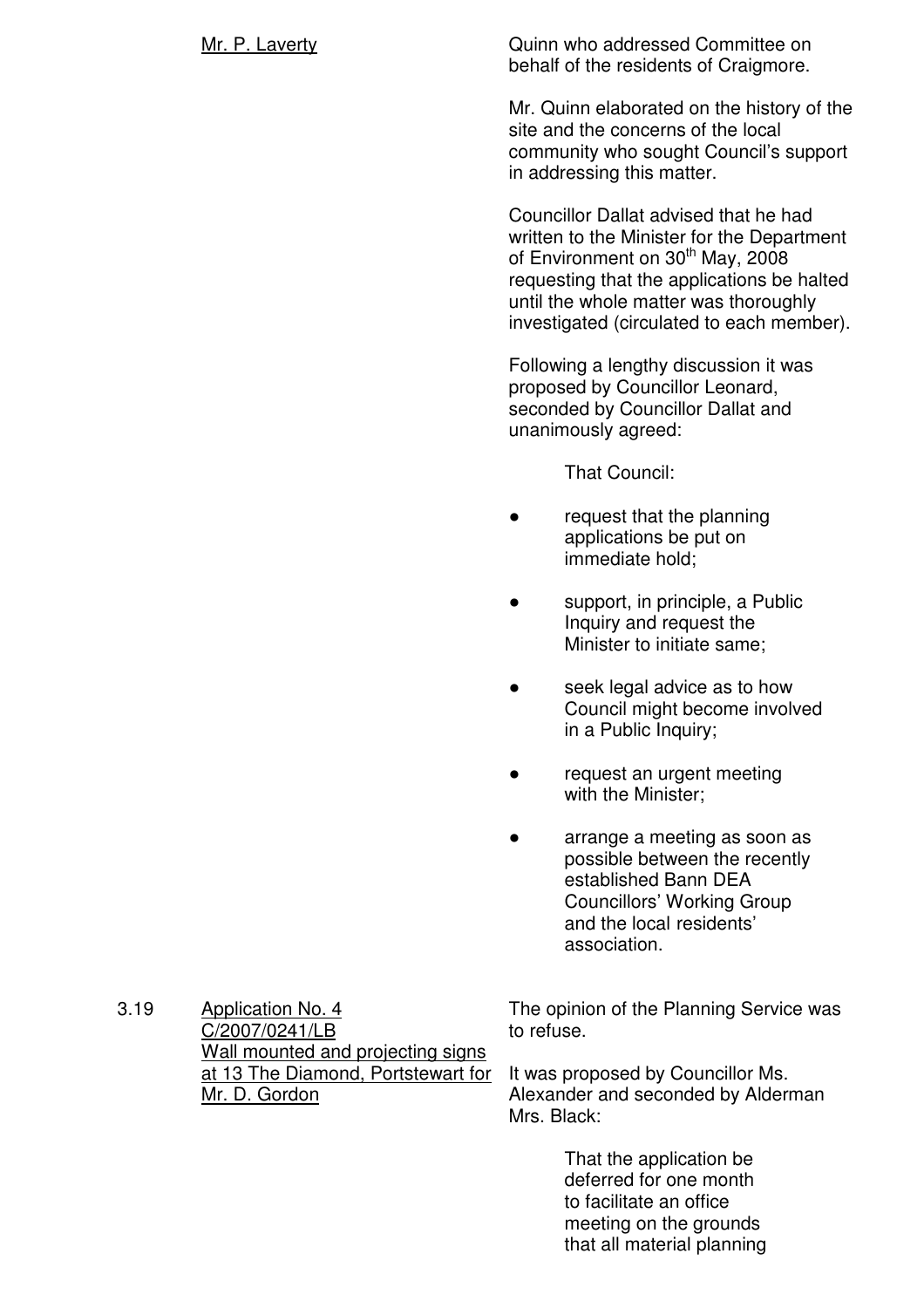considerations had not been assessed.

On being put to the Meeting the proposal was carried, thirteen members voting in favour and no one voting against.

The opinion of the Planning Service was to refuse.

It was proposed by Councillor Dallat, seconded by Alderman Mrs. Hickey and agreed:

> That the application be deferred for one month to facilitate an office meeting on the grounds that all material planning considerations had not been assessed.

The opinion of the Planning Service was to refuse.

It was proposed by Councillor McLaughlin and seconded by Councillor Dallat:

> That the application be deferred for one month to facilitate an office meeting on the grounds that all material planning considerations had not been assessed.

As an amendment it was proposed by Councillor McPherson and seconded by Councillor Bradley:

> That the application be refused.

On being put to the meeting the amendment was carried, fourteen members voting in favour and three members voting against.

The opinion of the Planning Service was to refuse.

The application had now been withdrawn.

3.20 Application No. 17 C/2007/0948/F Demolition of existing building and erection of three and a half storey building (containing six apartments) at 30 Eglinton Street, Portrush for Mr. P. McGlade

3.21 Application No. 19 C/2007/1113/O Demolition of 15-19 Captain Street Lower, Coleraine, replacing with a single apartment block comprising 11 units for Mr. D. O'Donovan

3.22 Application No. 26 C/2007/1202/O Proposed variation of 'Condition 6' of previously approved application C/2006/0296/O for new dwelling ridge height to be changed from 5.5m to 8.0m 340m north of Cullyrammer/Killyvalley Road junction, Cullyrammer Road,

Garvagh for Mr. Linton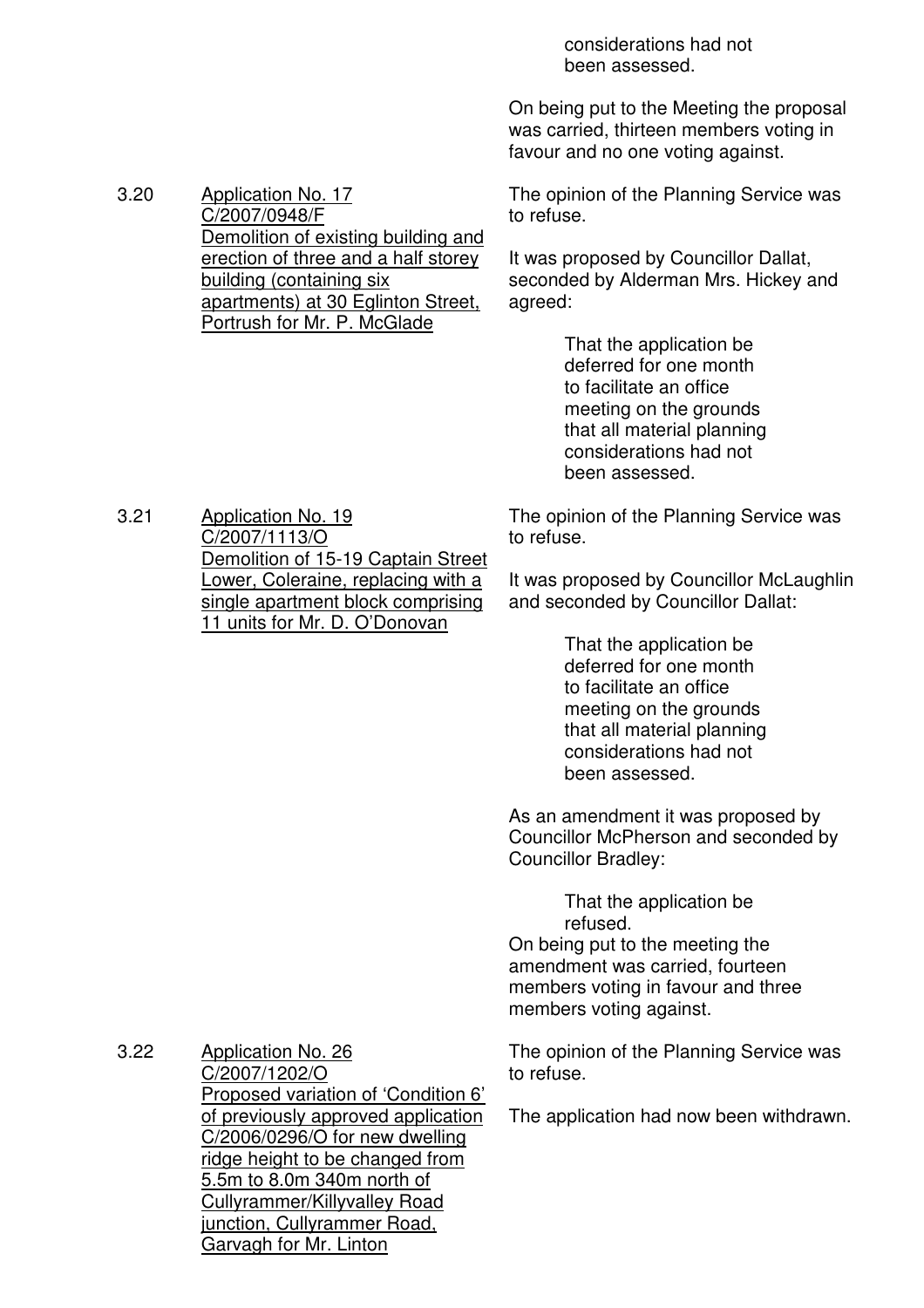3.23 Application No. 31 C/2008/0006/F Demolition of the existing building on site and the construction of a pair of semi-detached dwellings at 45 Station Road, Portstewart for Y Estates

3.24 Application No. 40

C/2008/0182/F

for S. Harkin

One and a half storey dwelling house with detached adjacent garage within landscaped site and shared access with adjacent land owner 140 metres north of 25 Shinny Road, Ringsend, Coleraine The opinion of the Planning Service was to refuse.

It was proposed by Alderman Mrs. Black, seconded by the Mayor and agreed:

> That the application be deferred for one month to facilitate an office meeting regarding revised plans and reasons for refusal.

The opinion of the Planning Service was to refuse.

It was proposed by Councillor Dallat, seconded by Councillor McLaughlin and agreed:

> That the application be deferred for one month to facilitate an office meeting on the grounds that all material planning considerations had not been assessed.

The opinion of the Planning Service was to refuse.

It was proposed by Councillor Ms. Alexander, seconded by Councillor Bradley and agreed:

> That the application be deferred for one month to facilitate an office meeting on the grounds that all material planning considerations had not been assessed.

The opinion of the Planning Service was to refuse.

It was proposed by Councillor Dallat, seconded by Councillor McLaughlin and agreed:

> That the application be deferred for one month to facilitate an office meeting on the grounds that all material planning considerations had not

3.25 Application No. 57 C/2008/0276/F Proposed replacement dwelling and garage at 27 Corbally Road, Portrush for Mr. and Mrs. G. Neill

3.26 Application No. 59 C/2008/0281/F Retrospective application to retain gate post and gates, levelling of land and hardcore, storage of construction vehicles and materials, erection of floodlights and unauthorised commercial access adjacent to 2 Temple Road, Garvagh for Mr. G. Heaney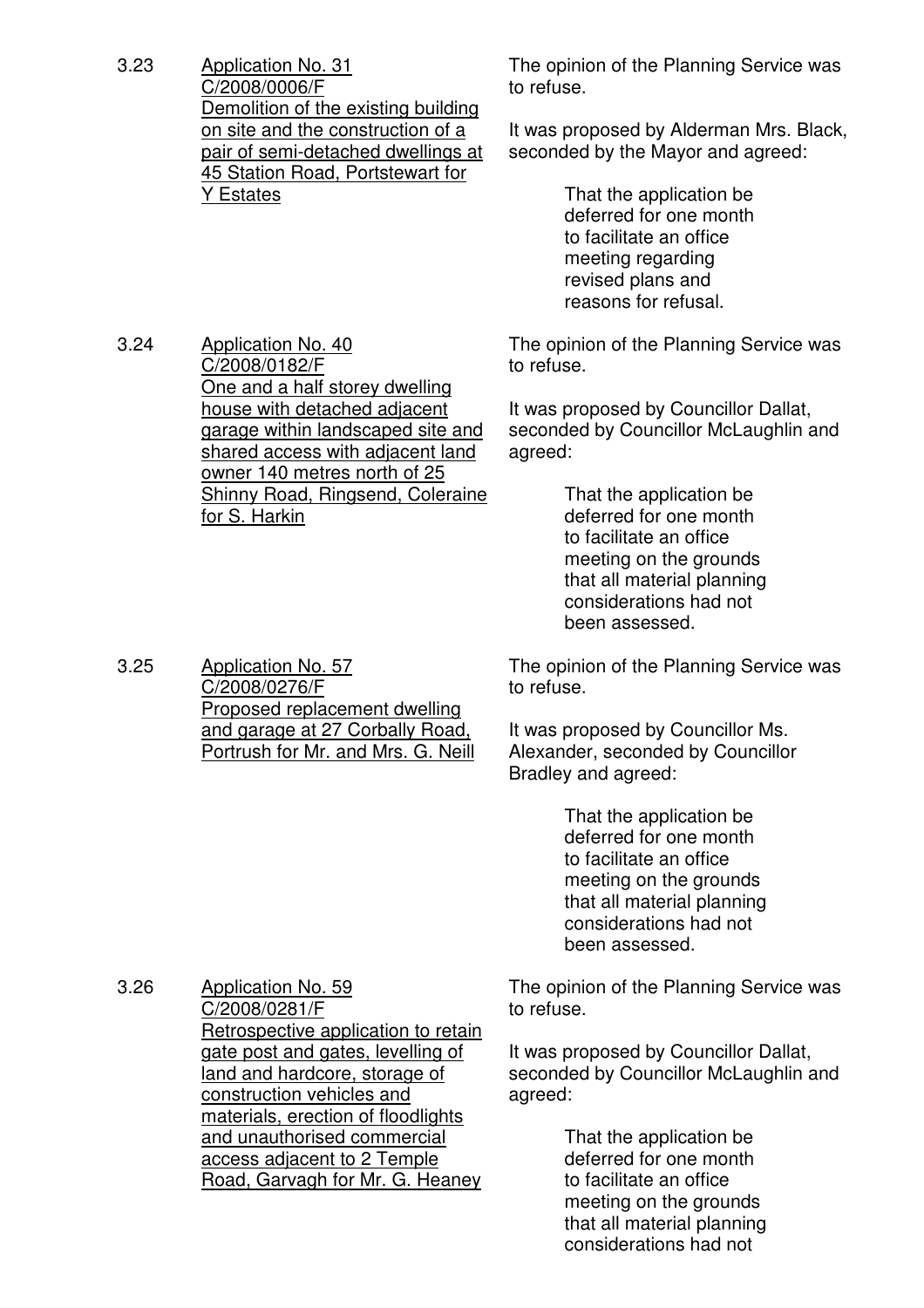# **4.0 PLANNING APPLICATION NO. E/2007/0152/F - REPLACEMENT PIPELINE AT THE OLD BUSHMILLS DISTILLERY**

 Reported that most of the above replacement pipeline, to discharge waste effluent into the sea, was within Moyle District Council area but a small section was within the Coleraine area. The recommendation of the Planning Service was to approve.

 The Principal Environmental Health Officer advised that she had raised concerns but was of the opinion that there was no environmental issue.

 Following discussion it was proposed by Councillor McPherson, seconded by Councillor Bradley and agreed:

visits.

 That the application be deferred to facilitate an office meeting on the grounds that all material planning considerations had not been assessed.

# **5.0 GENERAL PLANNING ISSUES**

- 5.1 The Diamond, Portstewart Reported that the estimated time for
- 5.2 C/2008/0047 7 Royal Avenue, Portstewart
- 5.3 Enterprise Avenue, Portstewart Reported that this matter was under
- 5.4 Mettican Road, Garvagh **McFarlane**
- 5.5 Sign Garden Centre, Dunhill Road, Coleraine

# **6.0 PLANNING ISSUES RAISED BY MEMBERS**

6.1 Concrete Batching Plant – **Craigahulliar** 

It was proposed by the Mayor, seconded by Councillor Fitzpatrick and unanimously agreed:

completion was six to nine months.

Reported that this application would be included on the next schedule of site

investigation by the Enforcement Section. An answer would be provided next month.

Reported that the agent had requested

reassessed in connection with PPS14.

information had been received and the application would be reassessed.

Reported that an office meeting had been

that this application be held and

held with the agent. Additional

 That Council's Planning Consultants be asked to prepare a response to the consultation opposing the proposed development on behalf of Council and the local objectors.

6.2 C/2007/1026/F An update was requested on this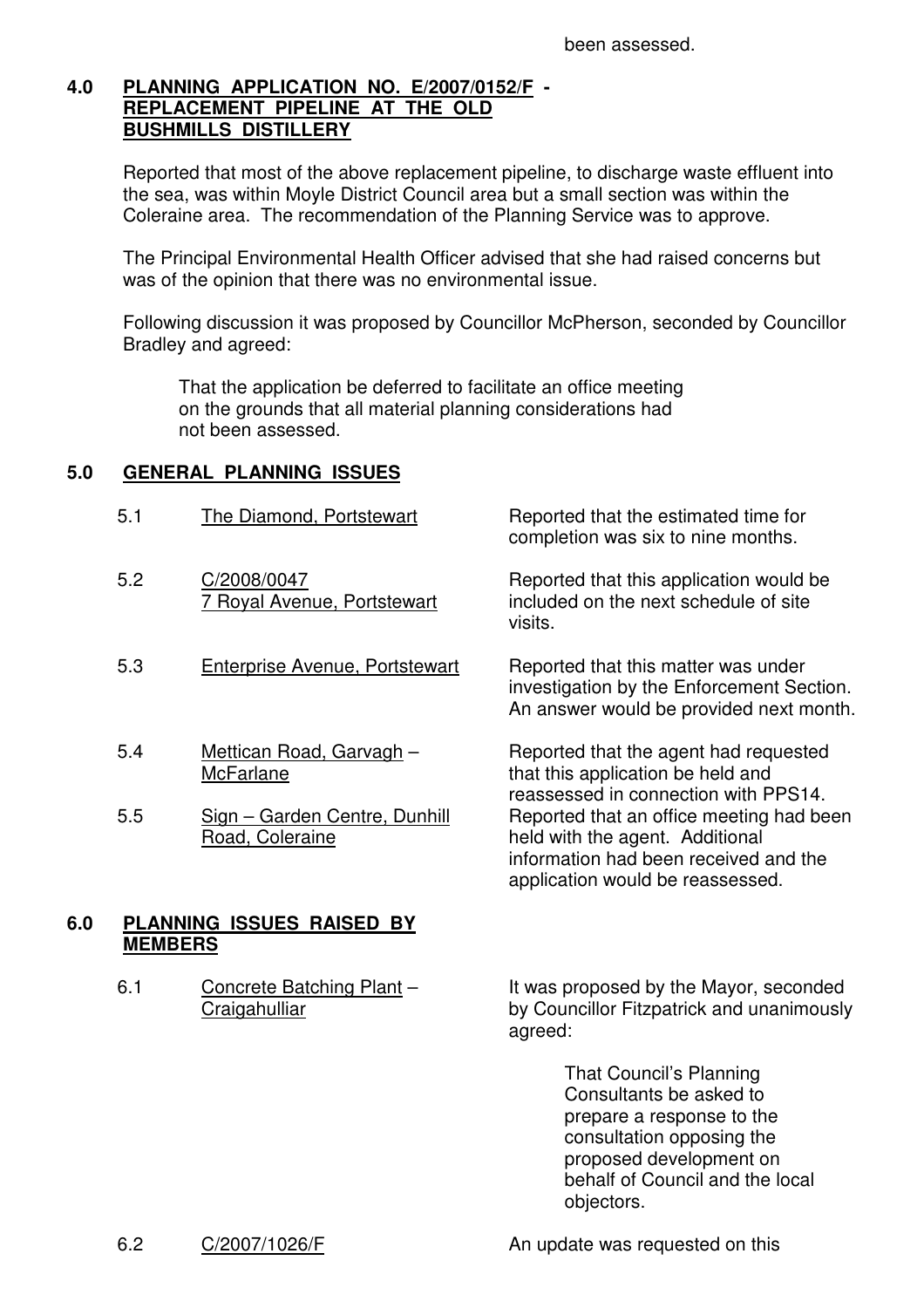|     | 30 Leeke Road, Portrush -              | application.                                                                                                                                                                                                                                                                            |
|-----|----------------------------------------|-----------------------------------------------------------------------------------------------------------------------------------------------------------------------------------------------------------------------------------------------------------------------------------------|
|     | Mr. J. Richardson                      | Reported that this application would be<br>listed on the schedule for July.                                                                                                                                                                                                             |
| 6.3 | Beech Park/Burnside Road,<br>Coleraine | A request was made for the ridge height<br>of this development to be checked.                                                                                                                                                                                                           |
| 6.4 | <b>Pilot Scheme</b>                    | Reference was made to a number of<br>other Councils taking part in the Planning<br>Service's pilot scheme for the<br>streamlining of applications.                                                                                                                                      |
|     |                                        | Mr. Duffy confirmed that Derry City<br>Council had been operating the scheme<br>for some time, Limavady Borough Council<br>was currently operating it and it was now<br>imminent in Ballymoney Borough Council.<br>It was noted that this was at the request<br>of individual Councils. |
|     |                                        | Mr. Duffy would request that the                                                                                                                                                                                                                                                        |

Mr. Duffy would request that the Department provide a presentation to members on streamlining.

# **7.0 OFFICE MEETINGS**

It was noted that the office meetings would be held on Friday,  $20^{th}$  June, 2008.

#### **8.0 C/2006/0696/F HOUSING DEVELOPMENT, LISSADELL AVENUE, PORTSTEWART - MESSRS O'KANE AND DEVINE**

Read letter from the Divisional Planning Manager regarding the above application.

 It was noted that following the Department's internal group meeting the applicant's agent had contacted a senior representative from the Department to arrange an office meeting to discuss the application. This officer had been unaware that the group had formed a recommendation to refuse the application and had agreed to the meeting which took place following the Planning Meeting in April.

 Due to the meeting having taken place the Department considered it unnecessary to facilitate a further meeting. If amended plans were received neighbours would be re-notified in the normal manner. Noted.

#### **9.0 ARTICLE 32 APPEALS**

9.1 C/2006/0322/O Dwelling – 60m north of 53 Altikeeragh Road, Castlerock for Martin O'Kane

> C/2005/0609/O Dwelling and garage 90m south-east of 21 Agivey Road, Kilrea for Mr. and Mrs. T. Quigg

Read letters from the Planning Service advising members that, following a recent decision on a similar case, the Department intended to withdraw its prematurity reason for refusal (reason 1) in respect of these current appeal cases.

Noted.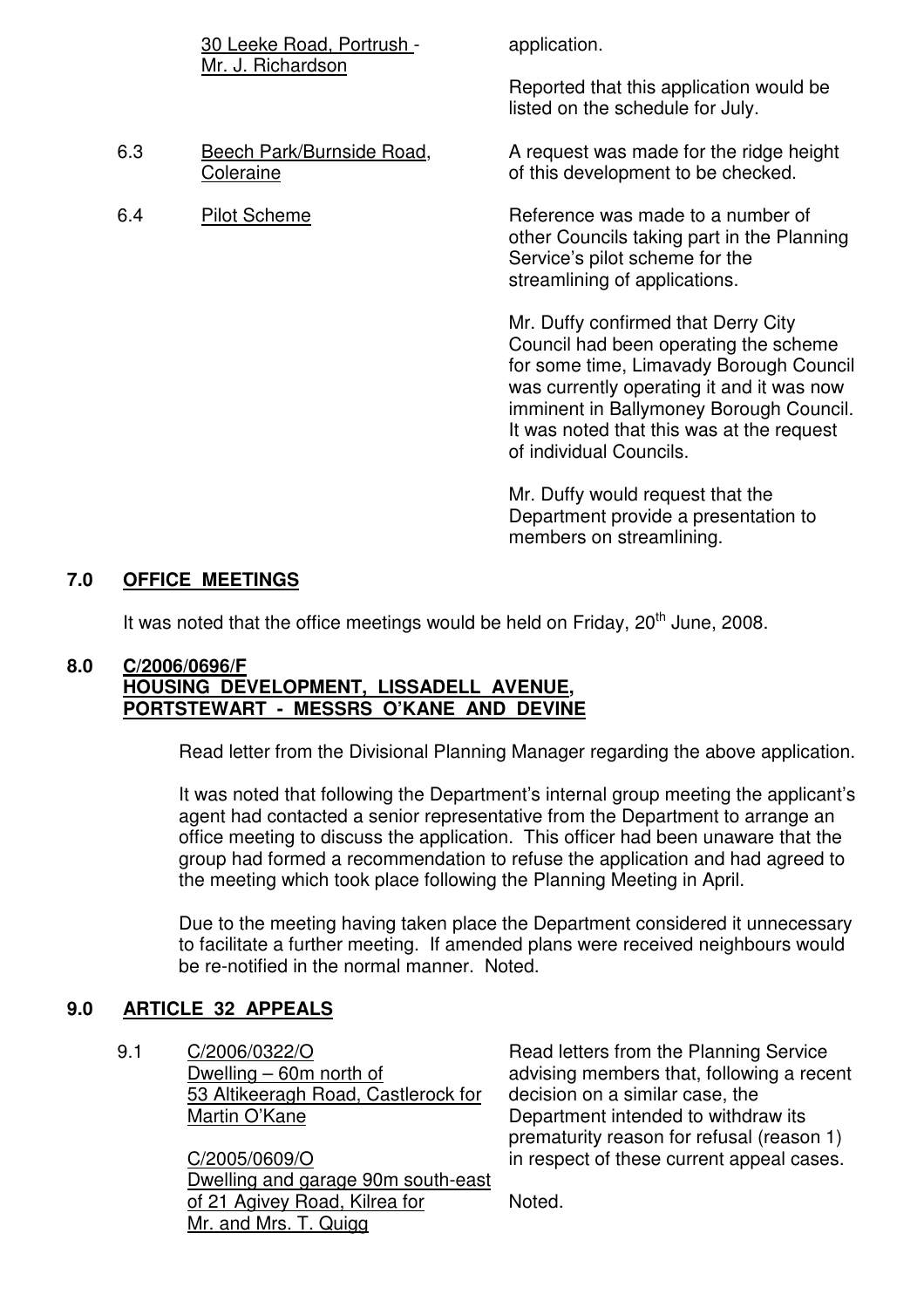9.2 Housing Development – 14-16 New Row, Kilrea for Mr. J. Clarke

Read letter from the Planning Service advising members that, following consideration of the proposed design concept for the development, the Department intended to withdraw prematurity reason for refusal (reason 2) in respect of the current appeal case.

The features that the proposed LLPA, Designation KAL 06, was trying to protect would not be adversely affected.

Noted.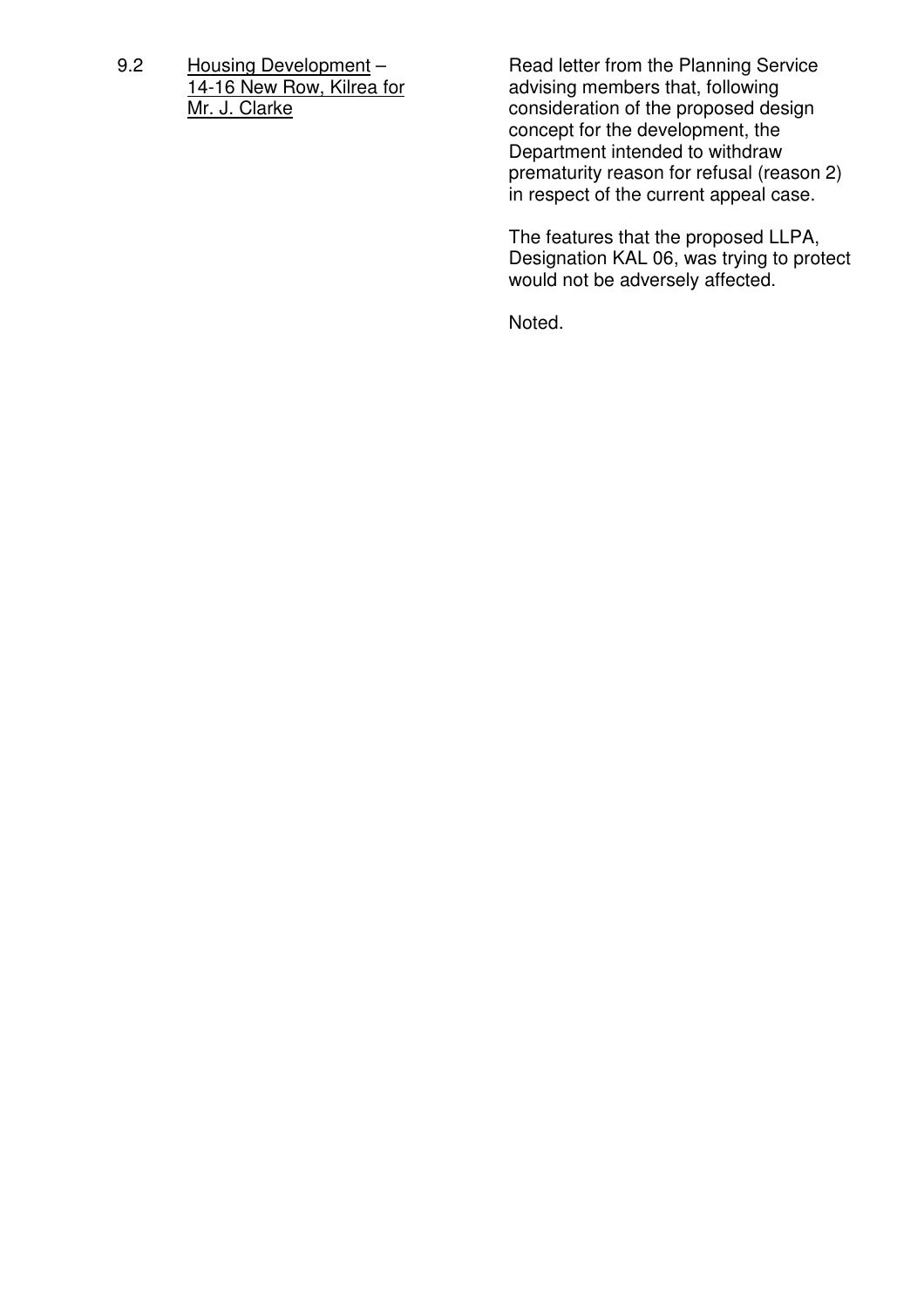#### **POLICY AND DEVELOPMENT COMMITTEE**

# **17th June, 2008.**

| <b>Present:</b>                   | Alderman W. J. McClure, in the Chair                                                                                                                                                                                                      |                                                                                                                                                                                                            |
|-----------------------------------|-------------------------------------------------------------------------------------------------------------------------------------------------------------------------------------------------------------------------------------------|------------------------------------------------------------------------------------------------------------------------------------------------------------------------------------------------------------|
|                                   | The Mayor, Councillor D. D. Barbour<br>(Items $1.0 - 14.3$ )                                                                                                                                                                              |                                                                                                                                                                                                            |
|                                   | The Deputy Mayor, Alderman W. T. Creelman                                                                                                                                                                                                 |                                                                                                                                                                                                            |
|                                   | <b>Aldermen</b>                                                                                                                                                                                                                           |                                                                                                                                                                                                            |
|                                   | E. T. Black (Mrs.)<br>(Items $1.0 - 14.1$ )<br>M. T. Hickey (Mrs.)                                                                                                                                                                        | D. McClarty<br>(Items $1.0 - 14.1$ )                                                                                                                                                                       |
|                                   | <b>Councillors</b>                                                                                                                                                                                                                        |                                                                                                                                                                                                            |
|                                   | J. M. Bradley<br>(Items $4.1 - 14.5$ )<br>O. M. Church (Mrs.)<br>J. J. Dallat<br>(Items $1.0 - 10.0$ )<br>T. J. Deans<br>(Items $1.0 - 10.0$ )<br>E. P. Fielding (Mrs.)<br><b>B.</b> Fitzpatrick<br>S. Gilkinson                          | N. F. Hillis<br>E. A. Johnston (Mrs.)<br>(Items $1.0 - 14.2$ )<br>W. A. King<br>(Items $1.0 - 14.2$ )<br><b>B.</b> Leonard<br>(Items $1.0 - 10.0$ )<br>G. L. McLaughlin<br>R. A. McPherson<br>A. McQuillan |
| Officers in<br><b>Attendance:</b> | Acting Town Clerk & Chief Executive, Director of Corporate<br>Services (Items 1.0 – 14.1), Head of Development Services,<br>Head of Administrative Services, Economic Development<br>Manager (Items 10.0 – 14.2), Human Resources Manager |                                                                                                                                                                                                            |

**Apology:** Councillor Ms. Alexander

#### **1.0 WELCOME**

The Chairman welcomed everyone to the meeting with a special welcome to Mrs. A. Lennon, on her first attendance at Committee as the newly appointed Human Resources Manager.

(Items 1.0 – 14.3) and Administrative Assistant.

#### **2.0 APPOINTMENT OF VICE CHAIRMAN**

It was proposed by Councillor Hillis, seconded by Alderman McClarty and recommended:

 That Councillor Mrs. Johnston be appointed Vice Chairman of the Policy and Development Committee.

#### **3.0 CORPORATE SERVICES REPORT**

The Report of the Director of Corporate Services was considered (previously supplied).

Matters arising: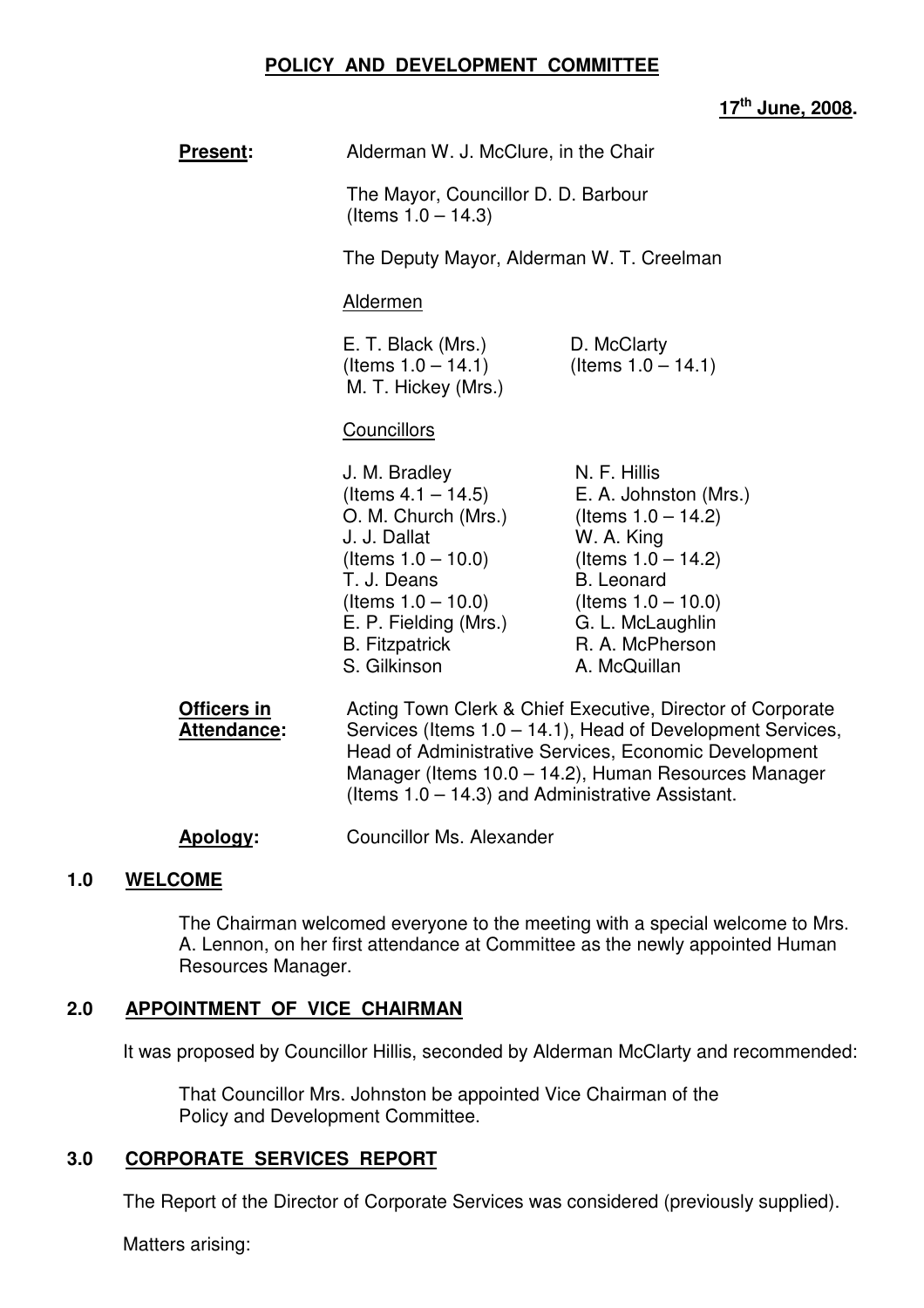| 3.1   | Freedom of Information           | Council is recommended to adopt the model<br>Publication Scheme (previously supplied) upon<br>expiry of the current Scheme.                                                                                                    |
|-------|----------------------------------|--------------------------------------------------------------------------------------------------------------------------------------------------------------------------------------------------------------------------------|
| 3.2   | Matters for Information          |                                                                                                                                                                                                                                |
| 3.2.1 | Accounts                         | Members noted that Accounts for May 2008 had<br>been circulated.                                                                                                                                                               |
| 3.2.2 | <b>Recruitment of Town Clerk</b> | A number of applications had been received for<br>this post. Following attendance at the<br>Assessment Centre, these had now been<br>shortlisted and three candidates invited for<br>interview on 25 <sup>th</sup> June, 2008. |

# **4.0 DEVELOPMENT SERVICES REPORT**

The Report of the Head of Development Services was considered (previously supplied).

Matters arising:

| 4.1 | Review of Public Sector Jobs              | It was agreed that this item be considered<br>'In Committee' at the end of the meeting. |
|-----|-------------------------------------------|-----------------------------------------------------------------------------------------|
| 4.2 | Maine - The Creative Economy              | It was agreed that this item also be considered<br>at the end of the meeting.           |
| 4.3 | <b>Portrush Regeneration</b><br>Programme | Consideration was given to information on this<br>topic, as contained in the Report.    |
|     |                                           | Recommended:                                                                            |

That Council approve the following:

- (a) Commissioning of specialist consultants to prepare an implementation framework for Portrush Regneration Programme (PRG).
- (b) Appointment of a regeneration manager to work on the delivery of the PRG.
- (c) Organise a best practice study tour to Scarborough with Council and PRG representation.

Members noted that a one day tour to Newcastle, to look at regeneration works carried out by Down District Council, would take place on 27<sup>th</sup> June, 2008. Any member interested in attending was asked to contact the Head of Development Services.

 4.4 Peace III Members noted that the North East cluster had received approval of their Peace action plan and it was now proposed to put in place the formal structures to manage the delivery of the plan, as detailed in the Report.

Recommended: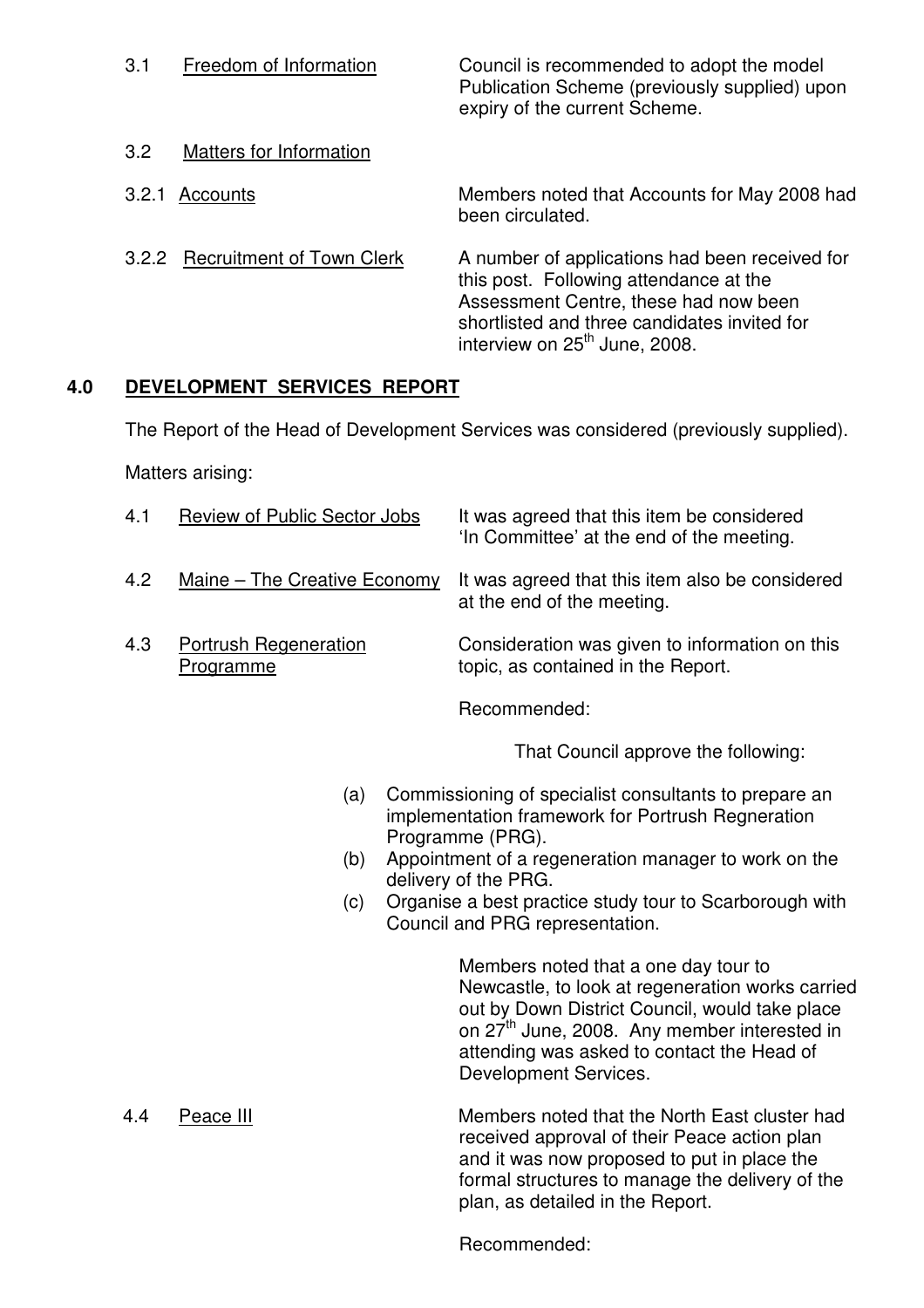That Council agree the process.

4.5 Extension of Good Relations Consideration was given to information on this Action Plan<br>Action Plan the Copic, as contained in the Report. topic, as contained in the Report.

Recommended:

 That Council approve the Good Relations Action Plan 2008-11.

4.6 For Information Members noted information on the following topics, as contained in the Report.

- Rural Development Update Public **Consultation**
- Community Festivals Funding 2008-2009
- 4.7 Environmental Improvement Members noted that work on this scheme would<br>Scheme Church Street/ commence on 16<sup>th</sup> June and last approximately commence on  $16<sup>th</sup>$  June and last approximately Kingsgate Street **Fourteen days, with work on shop fronts being** undertaken out-of-hours from the end of July to the end of August.

The main paving work would not commence until September 2008, leaving the town free from roadworks over the summer period.

Plans would be available for inspection on-site or at the offices of Coleraine Town Partnership Ltd.

# **5.0 LAND AND PROPERTY**

It was agreed that this item be considered 'In Committee' at the end of the meeting.

#### **6.0 NOTICE OF MOTION**

The undernoted Notice of Motion was proposed by Alderman Mrs. Hickey and seconded by Councillor Dallat:

"This council notes the call in the 'Making the Grade' Report for an integrated strategy, across all authorities, to tackle domestic violence, the fear of violence and the abuse of children and calls for adequate funding for those organisations, including the PSNI, who deal with these issues."

Following a period of discussion, the Motion was carried unanimously.

#### **7.0 NOTICE OF MOTION**

The undernoted Notice of Motion was proposed by Councillor McQuillan and seconded by Alderman McClarty:

"That sub unit 211 Ulster Transport Squadron of 152 (Ulster) Transport Regiment of the Royal Logistics Core of the Territorial Army, is given the Freedom of the Borough of Coleraine as acknowledgement and thanks to those who have and continue to serve their country, on this the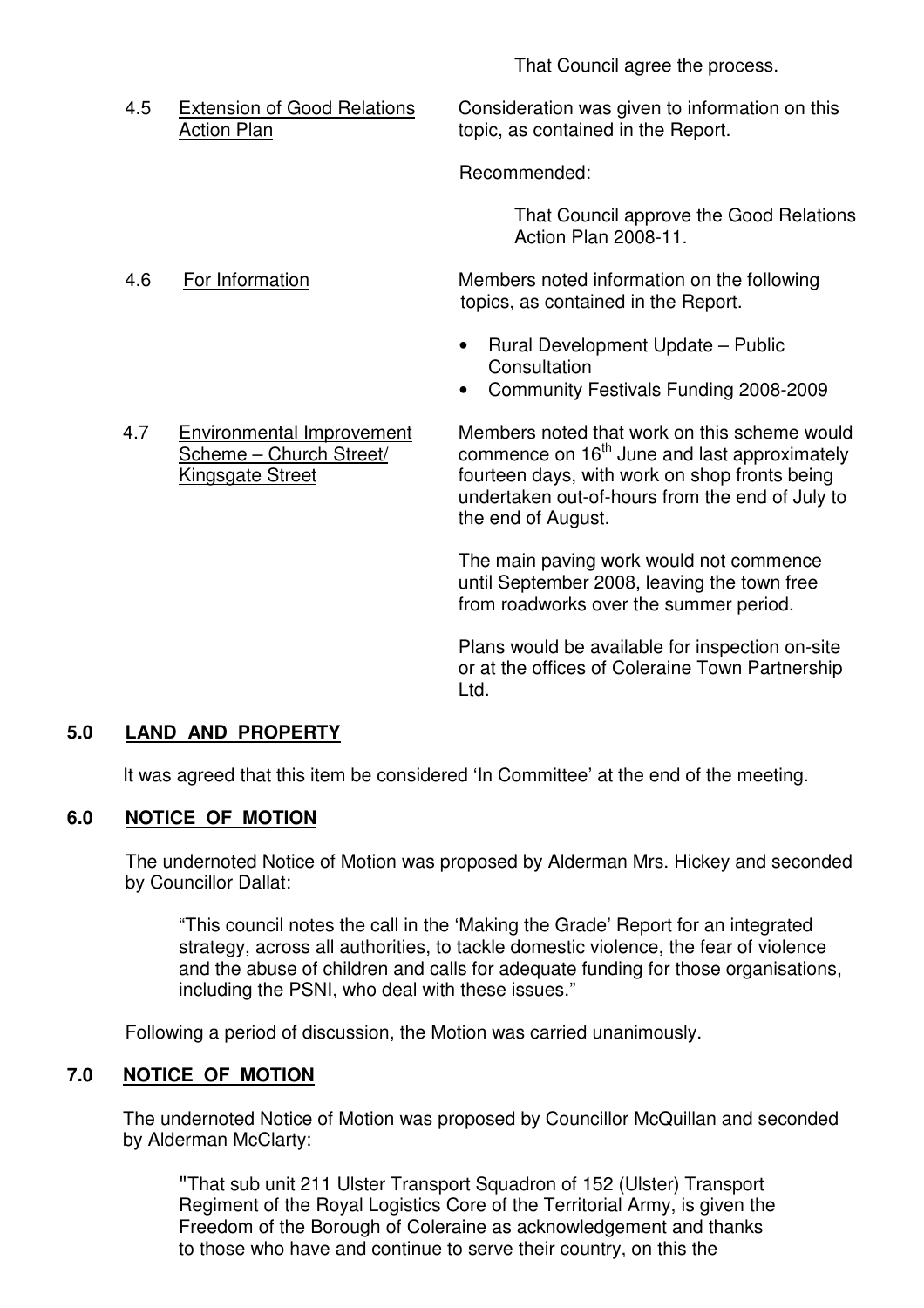centenary year of the Territorial Army."

During the period of discussion which ensued, it was agreed that the following addendum be added to the Motion:

 That a sub-committee to look at Freedom of the Borough nominations be re-constituted and that an early meeting be held to consider the current list of nominations.

On being put to the meeting, the Motion, including addendum, was carried with eighteen votes for and one against.

#### **8.0 REVIEW OF THE NORTHERN IRELAND CIVIC FORUM**

Read letter dated 29<sup>th</sup> May, 2008 from the Office of the First Minister and Deputy First Minister (previously supplied) inviting Council's views on this Review.

It was proposed by Councillor McQuillan, seconded by Councillor Deans and recommended:

That this matter be referred to political parties for response.

#### **9.0 SPECIAL OLYMPICS IRELAND - LETTER OF THANKS**

Read letter dated 5<sup>th</sup> June, 2008 thanking Council for their contribution to the Special Olympics 30<sup>th</sup> Anniversary event.

# **10.0 LETTER DATED 15TH JUNE, 2008 FROM HOODS SHOERACK, PORTRUSH**

 Read letter of complaint from Hoods Shoerack in regard to the misbehaviour of some of those who attended the Beach Party in Portrush on  $14<sup>th</sup>$  June, 2008 and the impact on local businesses, residents and visitors.

During the ensuing discussion, members expressed strong concerns at the misbehaviour which took place in Portrush before, during and after the Beach Party, and at the complaints received from members of the public. Whilst it was acknowledged that many of the attendees were well behaved, the general view was that the event had been disruptive.

Members noted that a review of the event would be carried out by the Director of Leisure Services and that a survey of traders and residents would also be carried out by the Head of Development Services. Results would be reported to Council.

# **11.0 RETIREMENT OF MR. CHRIS BOOTH**

Members noted that Mr. Chris Booth would be retiring from Council on health grounds at the end of June 2008.

A letter of thanks would be sent to Mr. Booth for his long and valued service.